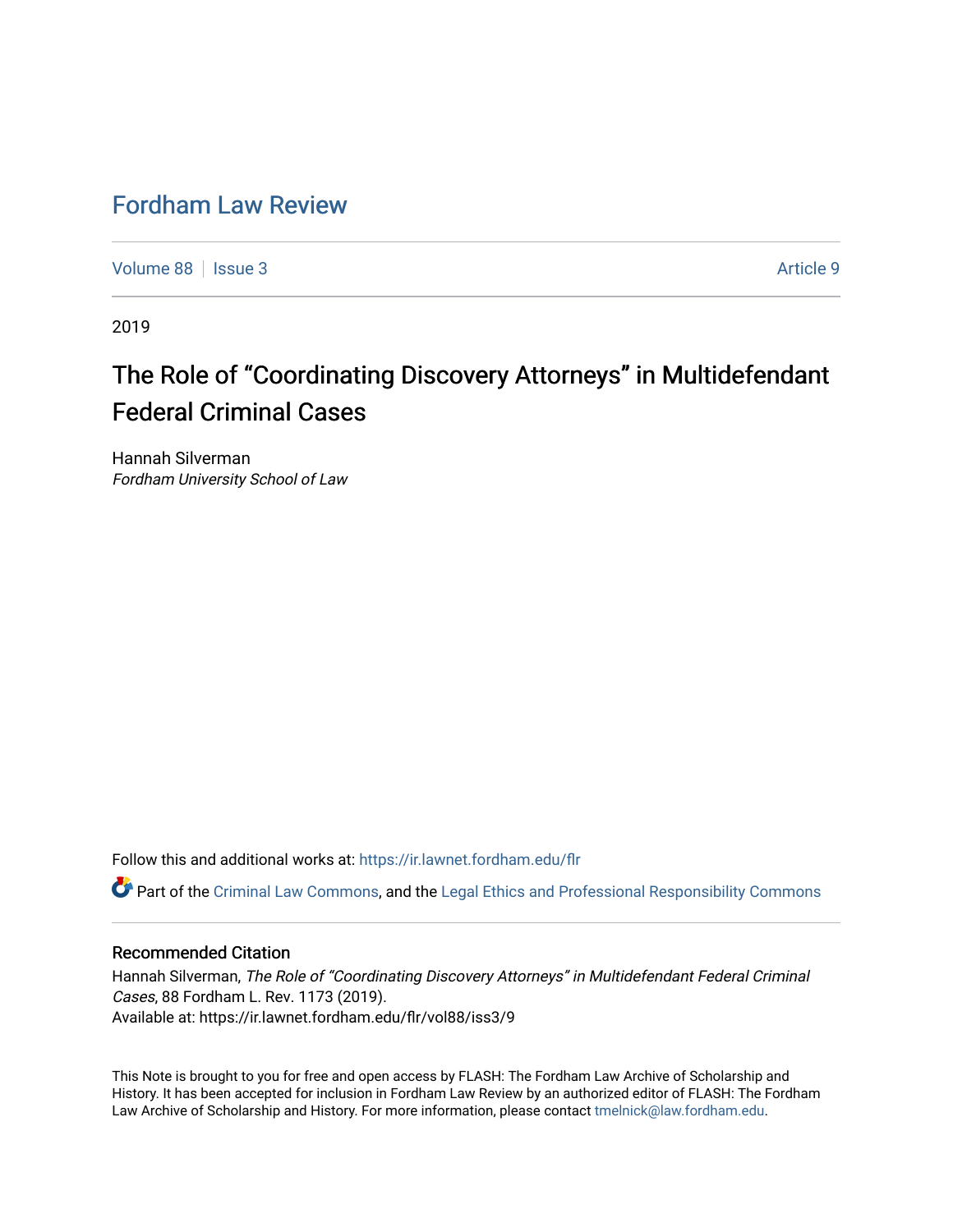# **THE ROLE OF "COORDINATING DISCOVERY ATTORNEYS" IN MULTIDEFENDANT FEDERAL CRIMINAL CASES**

#### *Hannah Silverman\**

*The twenty-first century's technological revolution has shifted the practice of law, including litigation, from being primarily paper-based to paperless. To manage the increasingly complex organization and review of evidence in civil and criminal cases, attorneys outsource legal tasks, work on teams, and use discovery coordinators.* 

*This Note examines the development of court-appointed coordinating discovery attorneys and their role in multidefendant federal criminal trials involving voluminous discovery. With a background in criminal defense and electronic discovery, these lawyers provide hands-on assistance as a way to cut costs, help overburdened and underfunded defense counsel, and improve representation of criminal defendants. In 2014, however, one district court judge denied the appointment of a coordinating discovery attorney, citing the role's seemingly insurmountable ethical complexities. Since then, no court or legal scholar has studied how coordinating discovery attorneys can best promote fairness and efficiency consistent with the ethics rules. After examining how the American Bar Association's Model Rules of Professional Conduct apply to this role, this Note concludes that by carefully circumscribing the role and establishing proper ground rules, coordinating discovery attorneys can provide beneficial and substantive legal assistance to multiple codefendants at once.* 

| I. THE GROWTH OF ESI IN DISCOVERY: NEW PROBLEMS FOR |  |
|-----------------------------------------------------|--|
| CRIMINAL DEFENSE LAWYERS AND A SOLUTION IN          |  |
|                                                     |  |
|                                                     |  |
| B. Complex Discovery and the Demand for             |  |
|                                                     |  |
|                                                     |  |

<sup>\*</sup> J.D. Candidate, 2020, Fordham University School of Law; B.A., 2015, Emory University. Thank you to Professor Bruce A. Green for his time, expertise, and thoughtful guidance, the editors and staff of the *Fordham Law Review* for their assistance, and my family and friends for their encouragement. Special thanks to my parents for their unwavering love and support.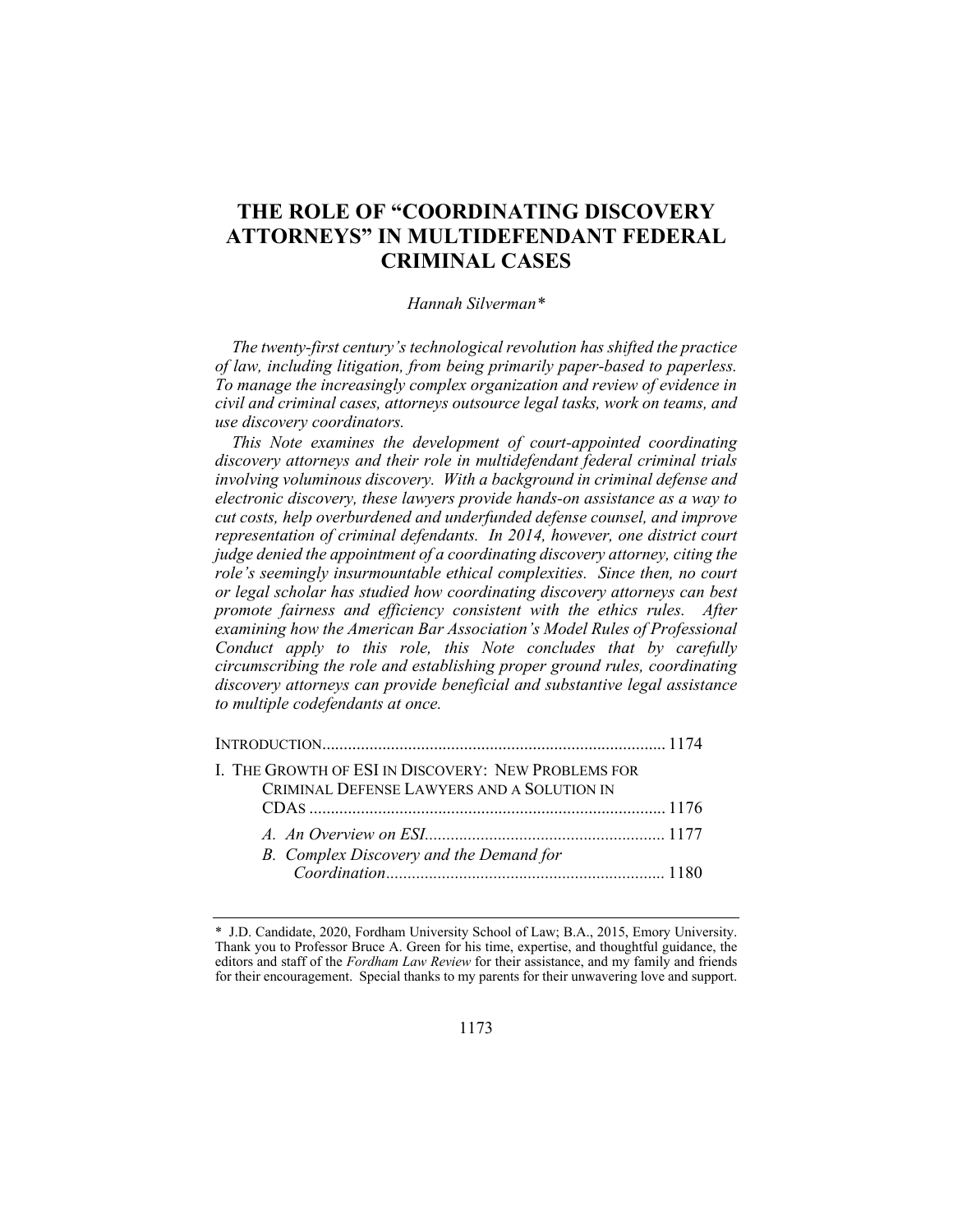| 2. 2005: Reemergence of Coordinating Attorneys in       |  |
|---------------------------------------------------------|--|
|                                                         |  |
| 3. 2012: JETWG's Formal Recommendation to               |  |
|                                                         |  |
| 4. 2012–2014: Appointing CDAs pre-Hernandez  1188       |  |
| B. Hernandez: Why Orders to Appoint CDAs Changed  1189  |  |
| 1. Pretrial Conference Regarding Defense Counsel's      |  |
|                                                         |  |
|                                                         |  |
|                                                         |  |
| C. Post-Hernandez: Ramifications of Judge Forrest's     |  |
|                                                         |  |
| III. UNDERSTANDING AND RESOLVING THE ETHICS ISSUES 1195 |  |
|                                                         |  |
|                                                         |  |
|                                                         |  |
|                                                         |  |
|                                                         |  |

#### **INTRODUCTION**

Even in the days where discovery in document-heavy cases was physical, finding important documents was sometimes like searching for a needle in a haystack.<sup>1</sup> Since then, the volume of records has increased exponentially, and the forms of discovery have become more complex.2 Now, lawyers usually find the "smoking gun" in electronically stored information (ESI) sometimes in the minutia of metadata.<sup>3</sup> Once an anomaly in discovery, ESI is the new norm.

With these rapid technological changes, it is unrealistic to expect one lawyer to collect, organize, and review every piece of documentary evidence and discover the ones that matter.4 To help navigate these discovery labyrinths, lawyers have turned to coordinators, consultants, contractors, and

 <sup>1.</sup> Orin S. Kerr, *Digital Evidence and the New Criminal Procedure*, 105 COLUM. L. REV. 279, 303 (2005).

<sup>2</sup>*. See* DOUGLASS MITCHELL & SEAN BRODERICK, RECOMMENDED E-DISCOVERY PRACTICES FOR FEDERAL CRIMINAL JUSTICE ACT CASES 1–2 (2009), https:// www.fd.org/sites/default/files/Litigation%20Support/recommended-e-discoverypractices.pdf [https://perma.cc/44P7-QKVP].

<sup>3</sup>*. See id.* at 3.

<sup>4</sup>*. See id.*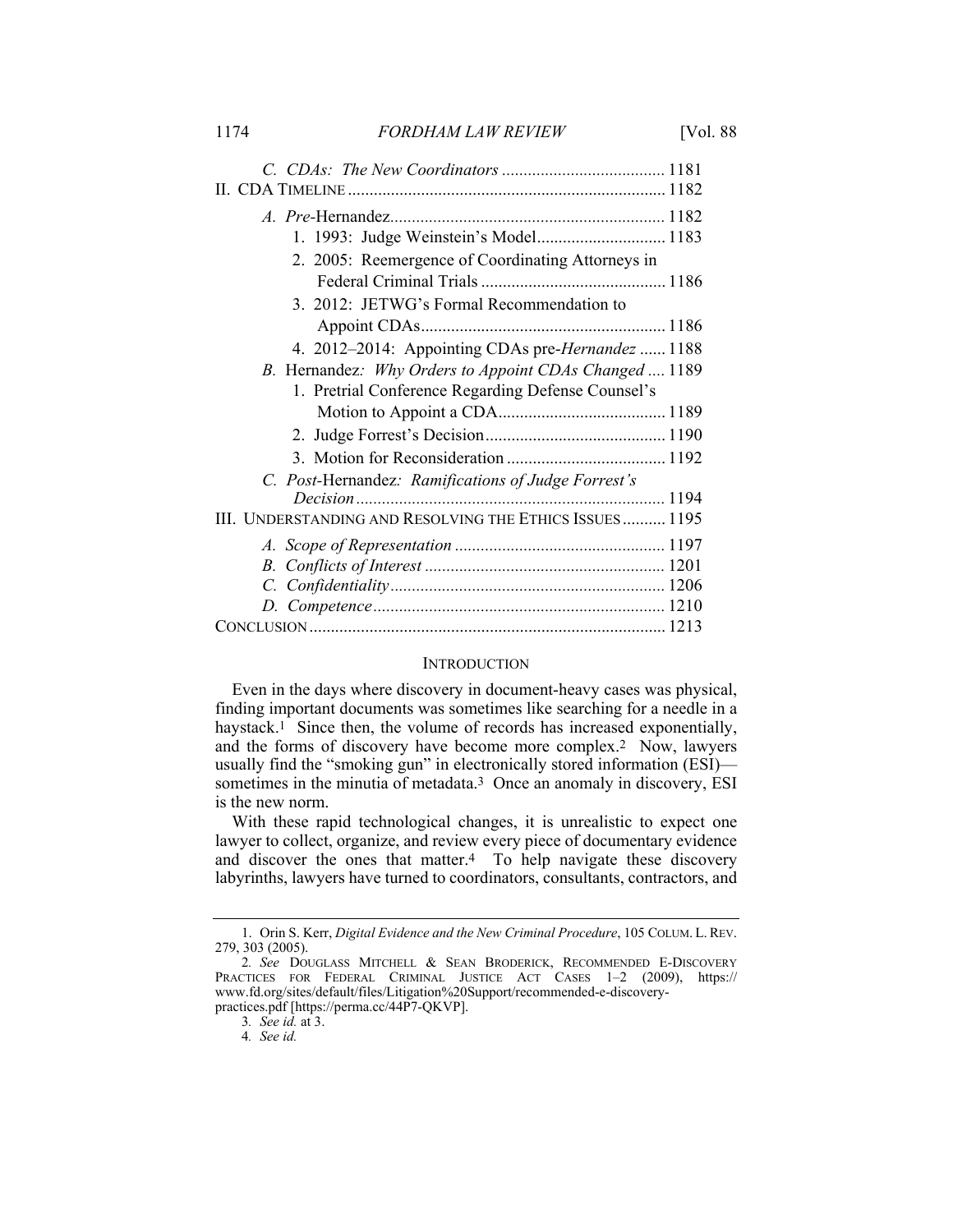outside experts. In class actions and multidistrict litigation, plaintiffs may retain lead counsel or liaison counsel to streamline discovery efforts.5 In high-volume white collar prosecutions, privately retained defense attorneys may outsource their discovery review.6 In cases involving indigent defendants, however, there is an imbalance between the government, with seemingly limitless resources to investigate, organize, and review ESI, and court-appointed defense attorneys, who often have few resources to coordinate their efforts.7 This inequity places criminal defendants, especially those unable to retain counsel, at risk of overlooking exculpatory evidence.8

Coordinating discovery attorneys (CDAs) play an increasingly popular role in multidefendant federal criminal cases and have the potential to level the playing field. Under contract with the Administrative Office of the United States Courts (AOUSC), CDAs are criminal defense attorneys "who have technological knowledge and experience, resources, and staff to effectively manage complex ESI in multiple defendant cases."9 In recent years, CDAs have been recognized for offering court-appointed defense attorneys in multidefendant cases a unique resource they would not otherwise have: an additional attorney that, simply put, bears the burden of managing discovery on behalf of all the defendants.10

CDA assistance on federal Criminal Justice Act of 196411 (CJA) cases with voluminous electronic discovery eliminates duplicative and costly efforts that would normally fall on the shoulders of the often underfunded

9. JOINT ELEC. TECH. WORKING GRP., RECOMMENDATIONS FOR ELECTRONICALLY STORED INFORMATION (ESI) DISCOVERY PRODUCTION IN FEDERAL CRIMINAL CASES, at Strategies, Page 11 (2012), https://www.fd.org/sites/default/files/Litigation%20Support/final-esi-protocol.pdf [https://perma.cc/URF2-YL5Y] [hereinafter "ESI PROTOCOL"].

10*. See, e.g.*, United States v. Hernandez, No. 14 Cr. 499 (KBF), 2014 WL 4510266, at \*2 (S.D.N.Y. Sept. 12, 2014).

<sup>5</sup>*. See generally* MANUAL FOR COMPLEX LITIGATION (FOURTH) (2004).

 <sup>6.</sup> Brandon James Fischer, Note, *Outsourcing Legal Services, In-Sourcing Ethical Issues: An Examination of the Ethical Considerations Arising from the Practice of Outsourcing Legal Services Abroad*, 16 SW. J. INT'L L. 451, 459 (2010).

 <sup>7.</sup> Letter from Sean Broderick, Nat'l Litig. Support Adm'r, Admin. Off. of U.S. Courts, to CJA Study Comm. 2–3 (Feb. 19, 2016), https://cjastudy.fd.org/sites/default/files/hearingarchives/san-francisco-california/pdf/seanbrodericksan-franwrittentestimony-done.pdf [https://perma.cc/KLA5-A4AL].

 <sup>8.</sup> Daniel B. Garrie & Daniel K. Gelb, *E-Discovery in Criminal Cases: A Need for Specific Rules*, 43 SUFFOLK U. L. REV. 393, 400 (2010).

 <sup>11.</sup> Pub. L. No. 88-455, 78 Stat. 552 (codified as amended at 18 U.S.C. § 3006A (2012)). Congress passed the CJA in 1964 to establish a method for appointing and compensating attorneys who represent indigent defendants unable to retain counsel in federal criminal proceedings. *See generally id.*; *see also Defender Services*, U.S. CTS., http://www.uscourts.gov/services-forms/defender-services (last visited Nov. 12, 2019). In 1970, Congress amended the CJA, sanctioning districts to establish federal defender organizations (FDOs) to serve as counterparts to federal prosecutors and as a resource to appointed counsel who represent at least two hundred persons annually. *See* Pub. L. No. 91-447, § 1, 84 Stat. 916, 916 (1970). Most attorneys that work with CDAs are appointed pursuant to the CJA. *See Direct Assistance for CJA Panel*, DEF. SERVICES OFF., https://www.fd.org/litigation-support/direct-assistance-cja-panel [https://perma.cc/8FZN-4MXZ] (last visited Nov. 12, 2019).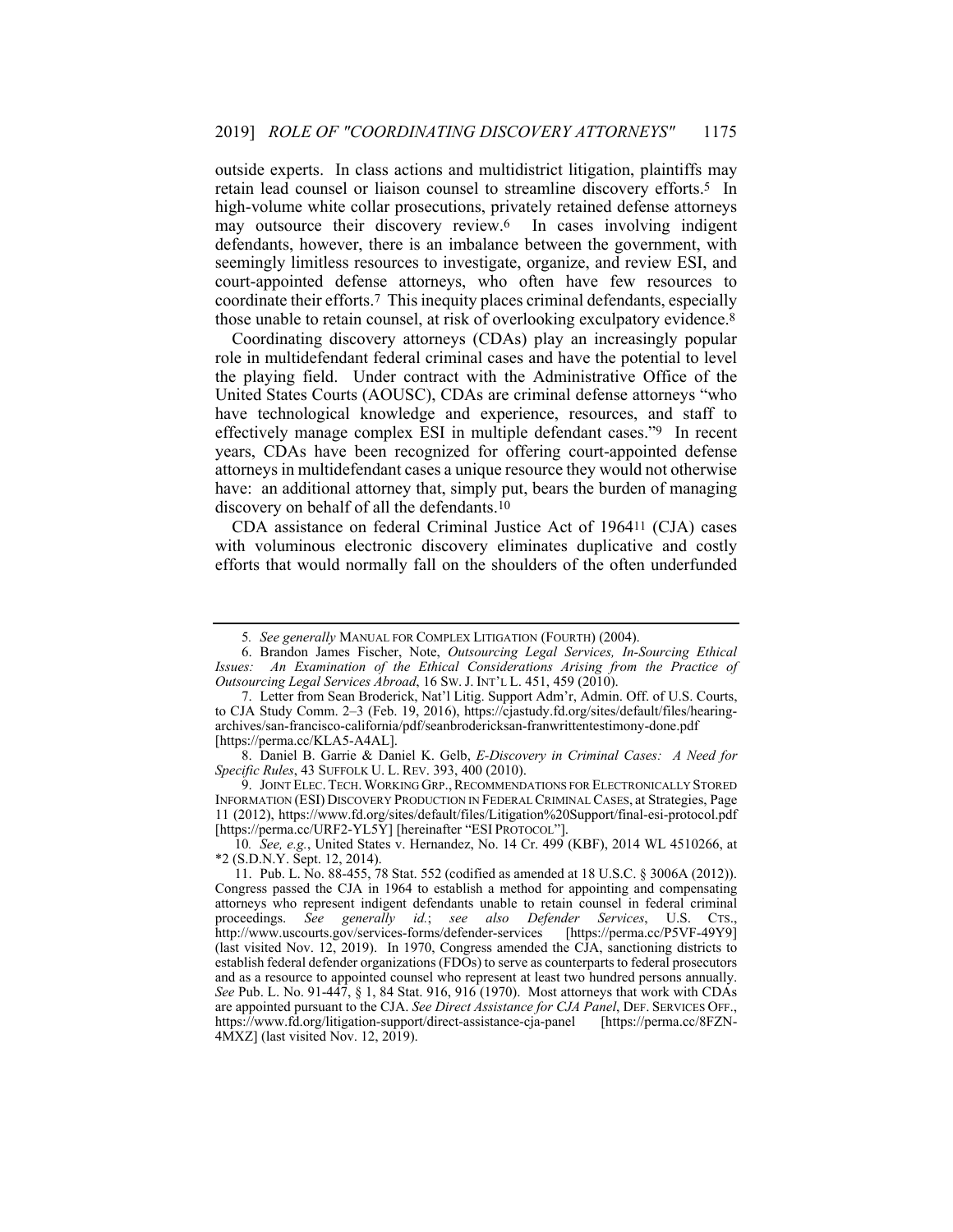defense attorneys.12 CDAs create a more cost-efficient and thorough discovery process by allowing court-appointed counsel to focus on case strategy rather than uploading, centralizing, and overseeing "millions of discovery items."13 Until Judge Katherine Forrest, then U.S. district judge for the Southern District of New York, challenged the role's ethical implications in the 2014 decision *United States v. Hernandez*,14 CDAs provided resource-constrained defense teams with the ability to lean on one attorney with the necessary expertise to manage large document productions.15 This Note explores whether Judge Forrest's concerns are as significant as she thought or whether CDAs can, in their limited role, serve a more substantive purpose to enhance defendants' quality of representation.

Part I of this Note provides relevant background information about ESI and its effects on the discovery process in criminal cases. This Part also describes how ESI's increasing complexity has impacted the average lawyer's ability to thoroughly conduct discovery. This Part shows that these technologically driven changes have influenced the creation and continued need for CDA assistance. Part II traces the CDA's role from 1993 to now, highlighting one district judge's refusal to appoint a CDA in light of ethical concerns. This Part also discusses her decision's impact on CDAs' responsibilities. Part III explores the American Bar Association's (ABA) Model Rules of Professional Conduct ("Model Rules") related to CDAs' assistance on multidefendant federal criminal cases16 and concludes that any ethics issues can be cured through informed consent, carefully created ground rules, and judicial oversight.17

# I. THE GROWTH OF ESI IN DISCOVERY: NEW PROBLEMS FOR CRIMINAL DEFENSE LAWYERS AND A SOLUTION IN CDAS

Our daily technology consumption—and the extensive digital information created as a result—continues to create new sources of discoverable ESI. Part I.A first describes ESI and how its growth increasingly burdens criminal defense attorneys as they prepare for trial. Part I.B then examines how this burden necessitates teamwork—namely attorneys seeking outside help from coordinators who have expertise in managing voluminous ESI. Finally, Part

 <sup>12.</sup> ESI PROTOCOL, *supra* note 9, at Recommendations, Page 1.

 <sup>13.</sup> Letter from Russell M. Aoki to Hon. Kathleen Cardone, Chair, Ad Hoc Comm. to Review Criminal Justice Act Program 2 (Feb. 17, 2016), https://cjastudy.fd.org/sites/ default/files/hearing-archives/san-francisco-california/pdf/russaokisan-franwrittentestimonydone.pdf [https://perma.cc/M8UN-S44A].

<sup>14</sup>*.* No. 14 Cr. 499 (KBF), 2014 WL 4510266 (S.D.N.Y. Sept. 12, 2014).

<sup>15</sup>*. See infra* note 129 and accompanying text.

 <sup>16.</sup> The Model Rules function only as a "national framework for implementation of standards of professional conduct." Tonia Lucio, *Standards and Regulation of Professional Conduct in Federal Practice*, FED. LAW., July 2017, at 50, 52. Each federal court determines its own standards of professional conduct—often applying the rules "adopted by the state in which the federal court sits." *Id.* at 51. Nonetheless, the Model Rules' principles are "fairly universal" and provide "useful guidance across jurisdictions." *Id.* at 52.

 <sup>17.</sup> While this Note analyzes the CDA's role at the federal level, the analysis could apply at the state level, provided that a state creates a similar role for multidefendant criminal cases.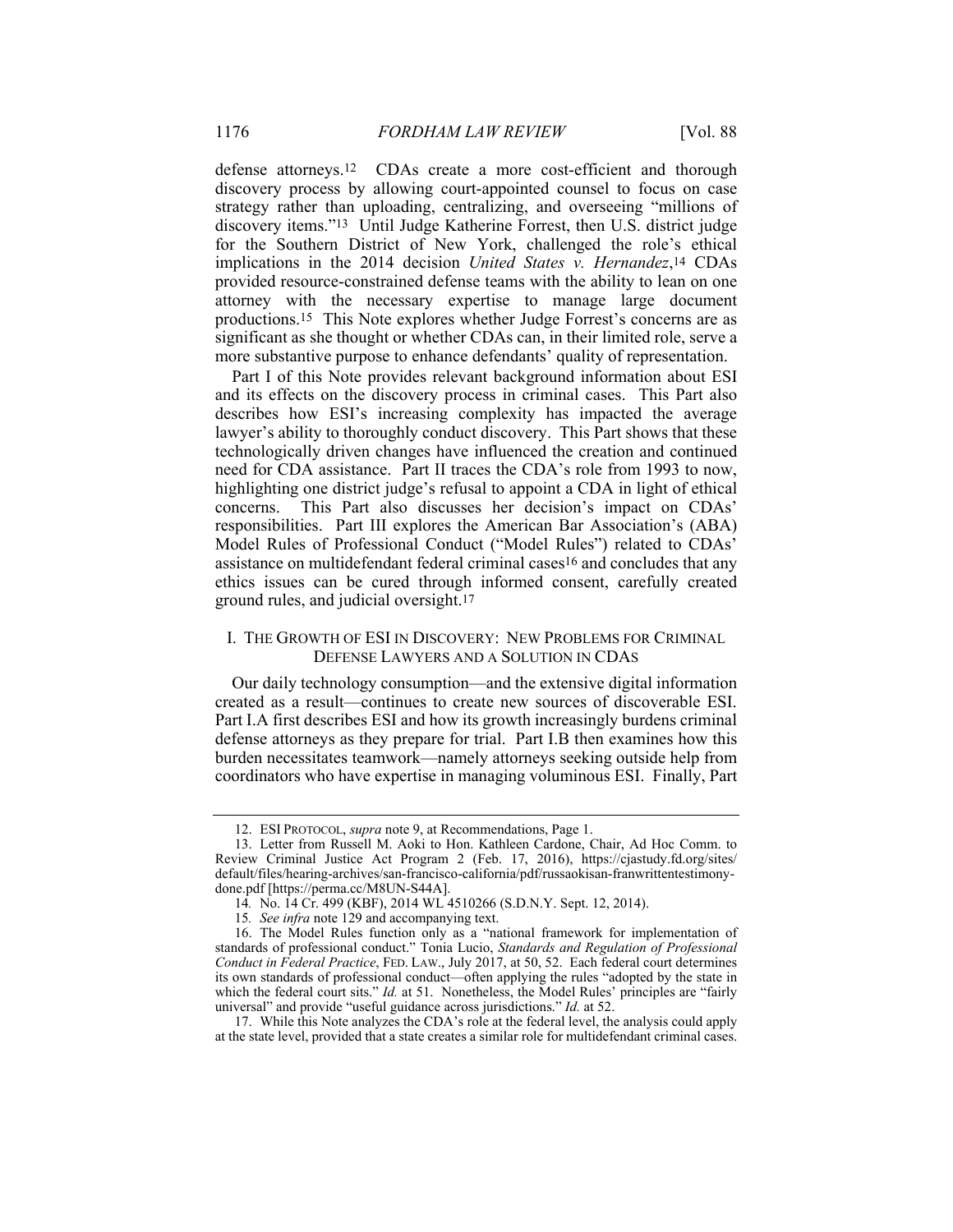I.C introduces CDAs as a form of coordination and explains how the role streamlines discovery processes and expedites defense counsels' efforts in multidefendant criminal trials.

#### *A. An Overview on ESI*

Our ever-growing use of electronics—cell phones, computers, thumb drives, cloud computing, and the like—has swelled the amount of ESI in the world.18 In 1996, only 5 percent of discoverable documents originated from an electronic source.<sup>19</sup> Now, over 90 percent of global communications are generated electronically.20 By 2020, the amount of digital data is expected to reach forty-four zettabytes, and the total "bits" in the digital universe will surpass the number of stars in the physical universe.<sup>21</sup>

Due to the tremendous growth in digital data, discovery practice no longer entails two parties exchanging paper documents.22 Criminal cases are no exception to this shift.23 Because ESI grows in size and complexity each year, managing and reviewing such evidence presents a significant challenge for criminal defense attorneys.24 In one multidefendant federal criminal trial, court-appointed counsel had to find a method to systematize and review "240,000 images on 19 DVDs and CD Roms, an additional 185 banker boxes of paper documents (approximately 460,000 pages), and 30 forensic images

21*. See The Digital Universe of Opportunities: Rich Data & the Increasing Value of the Internet of Things*, EMC2 (Apr. 2014), https://www.emc.com/collateral/analyst-reports/idcdigital-universe-2014.pdf [https://perma.cc/JQ49-VAG2].

22*. See* Seth Katsuya Endo, *Technological Opacity & Procedural Injustice*, 59 B.C. L. REV. 821, 840 (2018).

23*. See, e.g.*, United States v. Quinones, No. 13–CR–83S, 2015 WL 6696484, at \*2 (W.D.N.Y. Nov. 2, 2015) (noting that as technology becomes more widespread, the government inevitably will produce more ESI as the original source of evidence); *see also* Daniel B. Garrie et al., *"Criminal Cases Gone Paperless": Hanging with the Wrong Crowd*, 47 SAN DIEGO L. REV. 521, 522 (2010). The court in *Quinones* emphasized that collecting "thousands of hours of continuous video footage is an example of discovery not possible as recently as 10–15 years ago, because the recording and storage technology either did not exist yet or was prohibitively expensive." *Quinones*, 2015 WL 6696484, at \*2.

24*. See* MITCHELL & BRODERICK, *supra* note 2, at 1–2. The ESI produced in criminal proceedings usually includes some or all of the following material: (1) investigative materials, (2) witness statements, (3) documentation of tangible objects, (4) third parties' digital devices, (5) photographs and video/audio recordings, (6) Title III wiretap information, (7) court records, (8) tests and examinations, (9) expert material, (10) immunity and plea agreements, and (11) discovery material with special production considerations, like child pornography or trade secrets. *See* ESI PROTOCOL, *supra* note 9, at Strategies, Pages 1–2.

<sup>18</sup>*. See* Andrew Jay Peck, *Foreword*, 26 REGENT U. L. REV. 1, 2–3 (2013); *see also* Jonathan Shaw, *Why "Big Data" Is a Big Deal: Information Science Promises to Change the World*, HARV. MAG. (Mar.–Apr. 2014), http://harvardmagazine.com/2014/03/why-big-datais-a-big-deal [https://perma.cc/KDC6-5NYK] ("The data flow so fast that the total accumulation of the past two years—a zettabyte—dwarfs the prior record of human civilization.").

 <sup>19.</sup> Vlad J. Kroll, Note, *Default Production of Electronically Stored Information Under the Federal Rules of Civil Procedure: The Requirements of Rule 34(b)*, 59 HASTINGS L.J. 221, 221 (2007).

<sup>20</sup>*. See The (2004) Sedona Principles: Best Practices, Recommendations & Principles for Addressing Electronic Document Production*, 5 SEDONA CONF. J. 151, 151 (2004).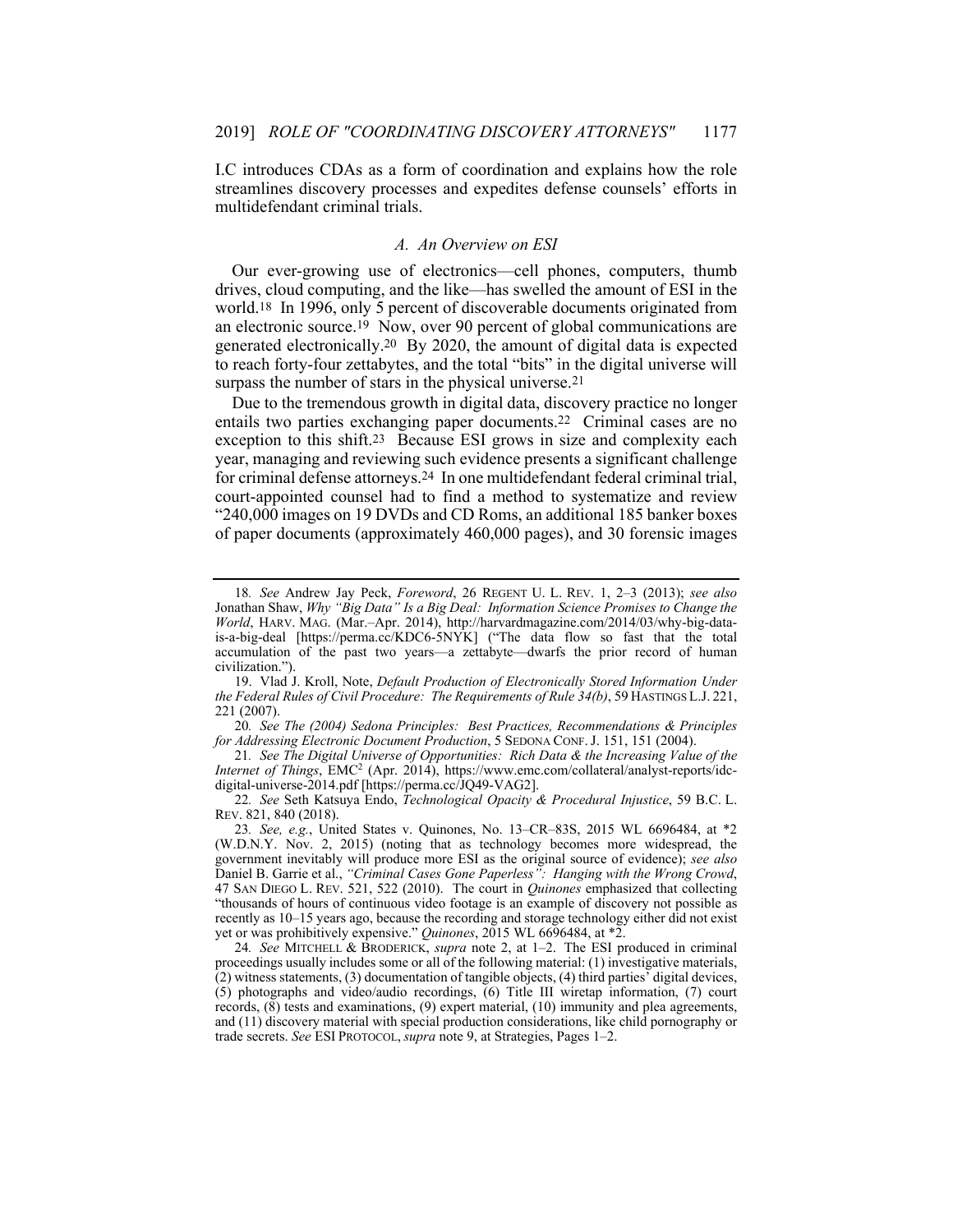of computers, servers and thumb drives which held approximately 4.3 terabytes of data."25 Collecting, processing, and analyzing this mass of data is a daunting undertaking.26

Legal scholars, particularly judges, have expressed that this rise in ESI challenges effective representation.27 Federal judges have observed that the average lawyer lacks the legal and technical expertise to advise their clients about the ESI affecting their cases.28 One judge remarked that the majority of attorneys "have significant gaps in their understanding of e-discovery principles."29 Nonetheless, practitioners recognize that this new reality cannot be ignored, and effective advocacy requires adapting to technological advances.30

Especially in criminal cases, ESI can play a uniquely important role.31 Unlike hard copy documents and tangible evidence, like guns or clothing, ESI may contain evidence that the prosecution—the custodian of the evidence—may not realize is exculpatory.32 Because the criminal justice system lacks the procedural tools that provide criminal defendants with prompt access to ESI, defense attorneys must be prepared to request ESI from the prosecution or convince the court that the exchange of ESI is required to

<sup>25</sup>*. See* MITCHELL & BRODERICK, *supra* note 2, at 2. "The reality is that in 2018, 'document dumps' are no longer relegated to white collar and/or corporate cases. Increasingly, large quantities of discovery are turned over in a wide variety of matters involving individual defendants." Drew Findling, *From the President: Unable to Bear the Weight of the 'Document Dump': A Heavy Burden on Individuals*, NAT'L ASS'N CRIM. DEF. LAW. 5, https://www.nacdl.org/Article/September-October2018-FromthePresidentUnableto Bear [https://perma.cc/77Y3-B3ST] (last visited Nov. 12, 2019).

<sup>26</sup>*. See* MITCHELL & BRODERICK, *supra* note 2, at 2.

<sup>27</sup>*. See, e.g.*, Aebra Coe, *Judges Lack Faith in Attys' E-Discovery Skills, Survey Says*, LAW360 (Jan. 28, 2016), http://www.law360.com/articles/751961/judges-lack-faith-in-attyse-discovery-skills-survey-says [https://perma.cc/EU7E-V35W].

<sup>28</sup>*. Id.* ("Disruptive change is needed if lawyers are to become e-discovery competent."). 29*. Id.*

 <sup>30.</sup> Samantha V. Ettari & Noah Hertz-Bunzl, *Ethical E-Discovery: Core Competencies for New York Lawyers*, N.Y.L.J. (Nov. 2, 2015), http://www.nysba.org/WorkArea/ DownloadAsset.aspx?id=66677 [https://perma.cc/F3R8-UWM6].

<sup>31</sup>*. See, e.g.*, Garrie et al., *supra* note 23, at 523.

<sup>32</sup>*. Id.* This is significant because prosecutors are required to provide the defendant with any evidence in the prosecution's possession that tends to negate the defendant's guilt. *See* Brady v. Maryland, 373 U.S. 83, 87–88 (1963) (holding that prosecutorial suppression of exculpatory evidence constitutes a due process violation).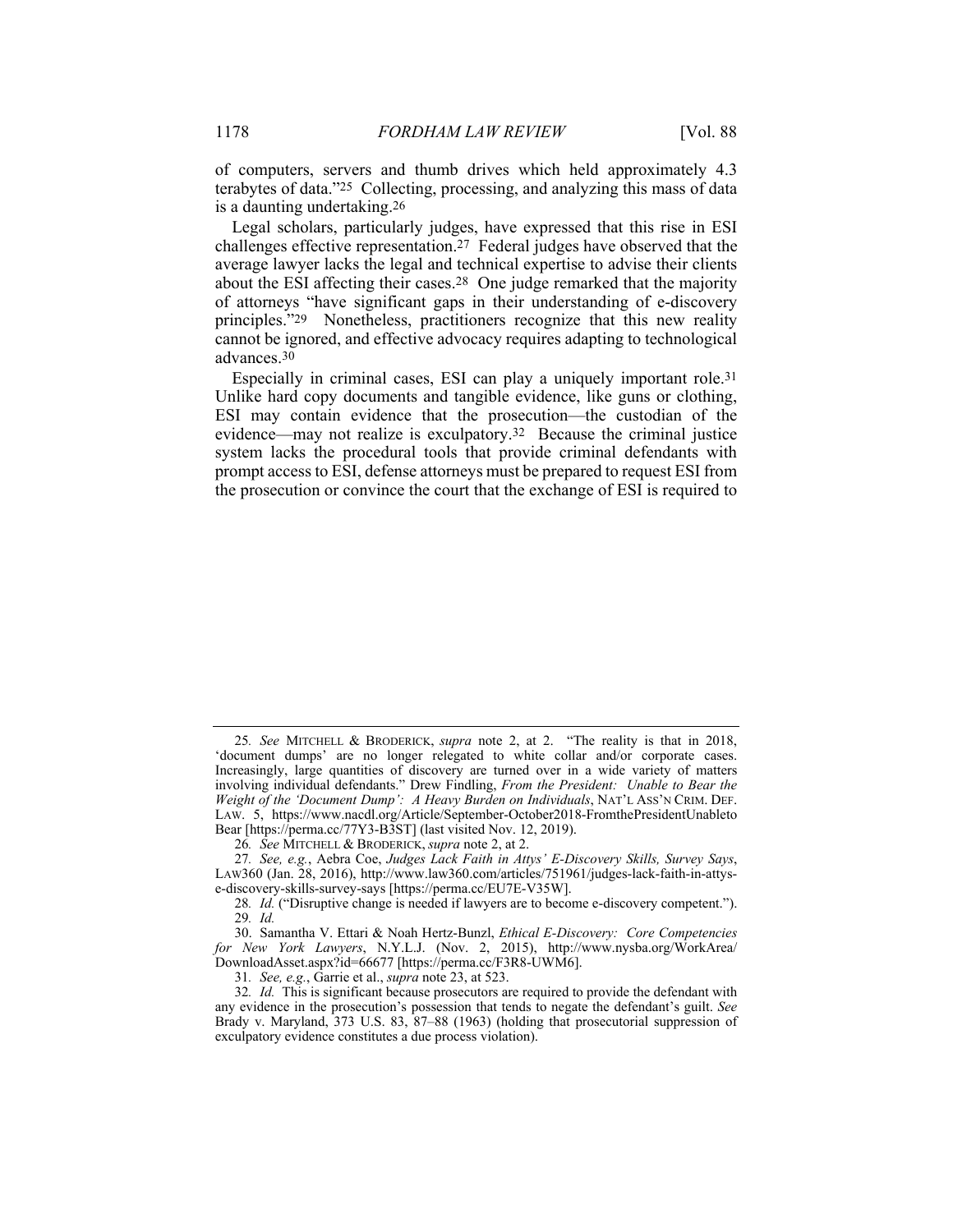mount a full and fair defense.<sup>33</sup> The Federal Judicial Center<sup>34</sup> has asserted that "[d]efense counsel's effectiveness may depend on whether he or she has reviewed and understands the e-discovery in time to enter into informed plea negotiations."35

The dramatic increase and complexity of ESI has made the discovery process exorbitantly expensive.36 The RAND Institute for Civil Justice reported that, in 2012, costs of reviewing discovery material contributed 70 percent or more to the total costs of document production in over 50 percent of reported cases.37 Assuming billable rates for law firm associates average between \$200 and \$500 per hour, the cost to review one gigabyte of data can exceed \$30,000.38 Often, civil attorneys delegate discovery tasks to temporary contract attorneys, costing about \$40 to \$70 per hour, and up to \$300 for a higher-priced firm to review.<sup>39</sup> In the criminal context, while all defendants are entitled to build a defense, not all have the resources to employ e-discovery vendors or contract attorneys to help streamline review efforts.40

As long as technology continues to control how humans communicate and how evidence develops, criminal defendants will seek ESI from the

 34. The Federal Judicial Center is the research and education agency of the federal judiciary. *About the FJC*, FED. JUD. CTR., https://www.fjc.gov/about [https://perma.cc/ZP7Q-YX8V] (last visited Nov. 12, 2019).

35*. See* SEAN BRODERICK ET AL., CRIMINAL E-DISCOVERY: A POCKET GUIDE FOR JUDGES 3 (2015), https://www.fjc.gov/sites/default/files/2016/Criminal%20e-Discovery.pdf [https://perma.cc/5WCW-2GTJ]; *see also* Garrie & Gelb, *supra* note 8, at 394 ("Criminal defense lawyers are as obligated as their civil law brethren to be conversant with electronic discovery and its various attendant forms of electronically stored information in order to effectively represent their clients.").

36*. See* Endo, *supra* note 22, at 840.

 37. NICHOLAS M. PACE & LAURA ZAKARAS, RAND INST. FOR CIVIL JUSTICE, WHERE THE MONEY GOES: UNDERSTANDING LITIGANT EXPENDITURES FOR PRODUCING ELECTRONIC DISCOVERY 41 (2012), http://www.rand.org/content/dam/rand/pubs/monographs/2012/ RAND\_MG1208.pdf [https://perma.cc/4T74-JDAF].

38*. See The Sedona Conference Best Practices Commentary on the Use of Search & Information Retrieval Methods in E-Discovery*, 15 SEDONA CONF. J. 217, 220 (2014). "[A]ssuming one gigabyte equals 80,000 pages and assuming that an associate billing \$200 per hour can review 50 documents per hour at 10 pages in length, such a review would take 160 hours at \$200/hr., or approximately \$32,000." *Id.* at 229 n.18.

39. PACE & ZAKARAS, *supra* note 37, at 26.

40. Garrie & Gelb, *supra* note 8, at 402–03.

<sup>33</sup>*. See, e.g.*, Garrie et al., *supra* note 23, at 523. Nina Morrison, a senior staff attorney at the Innocence Project, observed that the self-enforcing and subjective nature of *Brady* productions is problematic because the rule demands "prosecutors who are competitive to do something that can harm their chances to win a case." J. Brian Charles, *More States Forcing Prosecutors to Hand Over Evidence—Even When It Hurts Their Case*, GOVERNING (Apr. 20, 2018, 3:00 AM), http://www.governing.com/topics/public-justice-safety/gov-criminaljustice-reform-brady-evidence-lc.html [https://perma.cc/TQ3M-FTHK]. In light of prosecutorial subjectivity, some states have strengthened *Brady*'s protections. *Id.* Since 2004, Ohio, North Carolina, and Texas have all adopted "open-file" reforms, permitting both the prosecution and defense to examine any and all files possessed by law enforcement agencies, felony investigators, and/or prosecutors. *Id.* In 2018, New York state judges began ordering prosecutors to give the defense not only evidence that may be favorable to the defense but also to affirmatively seek exculpatory information from law enforcement. *Id.* Efforts to reform *Brady* at the federal level, however, have been unsuccessful. *Id.*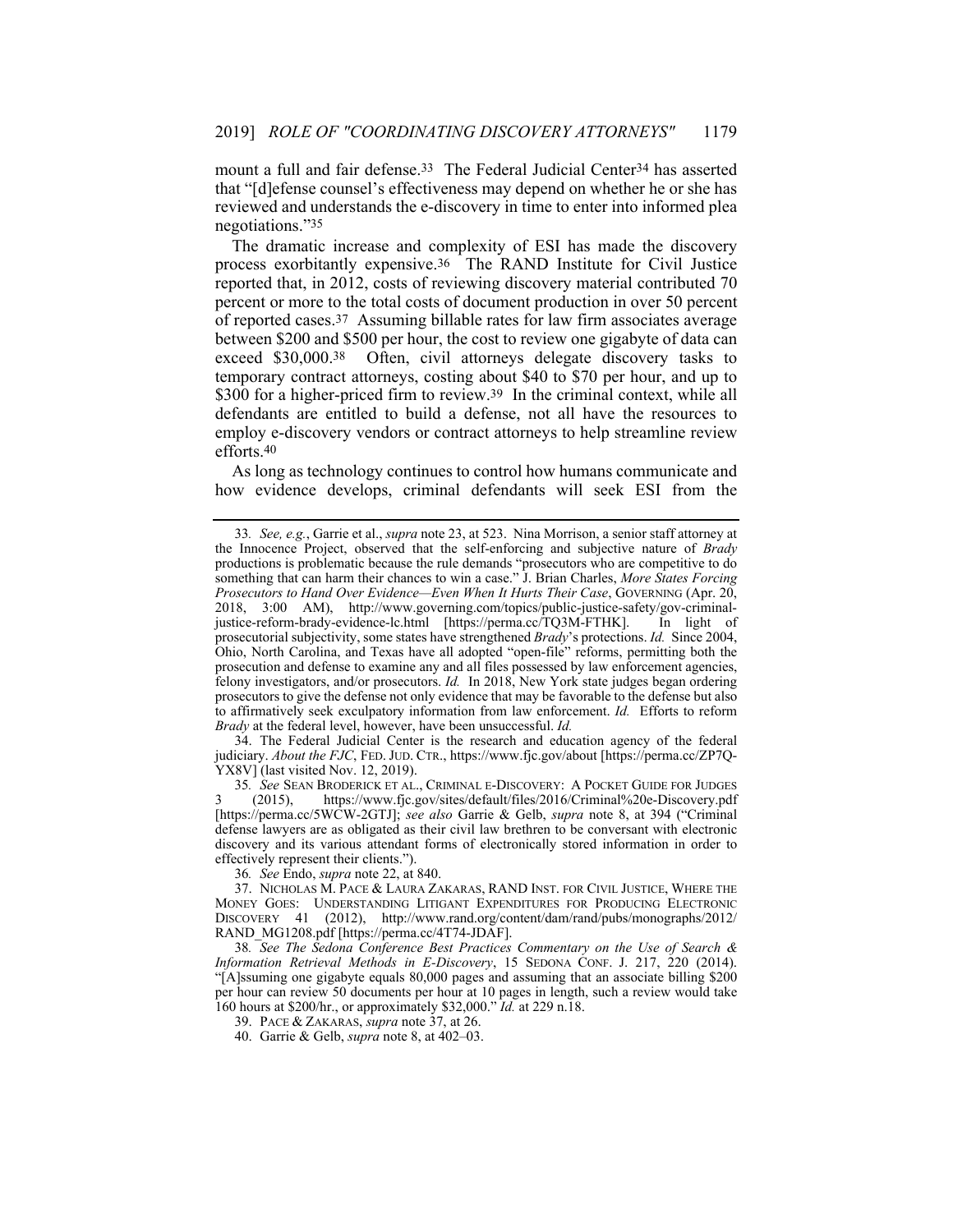government and third parties to understand the strength of the case against them.41 Defense attorneys who fail to request and review ESI risk breaching their ethical responsibilities42 and depriving their clients of an adequate defense.43 While finding, organizing, and reviewing ESI is a cost issue in both criminal and civil proceedings, the failure to manage ESI effectively in a criminal matter may result in a defendant's loss of liberty.44

# *B. Complex Discovery and the Demand for Coordination*

Decades before ESI was a relevant topic, the legal field instituted costeffective measures to confront intricate cases on trial dockets.45 The *Manual for Complex Litigation* (the "*Manual*"), first published in 1969, has become an important resource that guides judges and lawyers in their management of class action suits and multidistrict litigation (MDL).46 The *Manual* recognizes that in complex cases with multiple parties and extensive discovery, conventional procedures—where every attorney on the case receives and reviews all the evidence, files and argues motions, and examines witnesses—are prohibitively wasteful and burdensome to both the parties and the court.47

To reduce this burden, the *Manual* encourages attorneys to coordinate their efforts, or the court to authorize one or more attorneys to handle particular aspects of the litigation on behalf of other counsel and their clients.48 Lead counsel, for example, may be charged with drafting and presenting arguments on substantive and procedural matters, working with opposing counsel to create and implement a litigation plan, organizing discovery

<sup>41</sup>*. See id.* at 402.

 <sup>42.</sup> The Model Rules implicitly acknowledge an attorney's duty to investigate the facts and circumstances relating to his or her client's case. MODEL RULES OF PROF'L CONDUCT r. 3.1 cmt. 2 (AM. BAR ASS'N 2018) ("What is required of lawyers . . . is that they inform themselves about the facts of their clients' cases and the applicable law and determine that they can make good faith arguments in support of their clients' positions."). The ABA's Defense Function Standards set a clearer obligation on criminal defense lawyers. *See, e.g.*, CRIMINAL JUSTICE STANDARDS FOR THE DEFENSE FUNCTION § 4-4.1(c) (AM. BAR ASS'N 2015) (directing criminal defense counsel to undertake a prompt investigation, including "efforts to secure relevant information in the possession of the prosecution, law enforcement authorities, and others, as well as independent investigation").

 <sup>43.</sup> Garrie & Gelb, *supra* note 8, at 402–03.

<sup>44</sup>*. See id.* 

<sup>45</sup>*. See, e.g.*, Christine Durham, *Taming the "Monster Case": Management of Complex Litigation*, 4 LAW & INEQ. 123, 124 (1986) ("Fair and efficient resolution of complex litigation depends upon ... the collaboration of the judge and the attorneys in developing, implementing, and monitoring a positive plan for the conduct of pretrial and trial proceedings.").

<sup>46</sup>*. See generally* MANUAL FOR COMPLEX LITIGATION, *supra* note 5. Chief Justice Earl Warren first created the Coordinating Committee for Multiple Litigation of the United States Districts Courts to coordinate discovery among large-scale antitrust cases. *See* Martin H. Redish & Julie M. Karaba, *One Size Doesn't Fit All: Multidistrict Litigation, Due Process, and the Dangers of Procedural Collectivism*, 95 B.U. L. REV. 109, 123 (2015). Chief Justice Warren's project was successful and later codified. *Id.* 

<sup>47</sup>*. See* MANUAL FOR COMPLEX LITIGATION, *supra* note 5, § 10.22.

<sup>48</sup>*. See id.*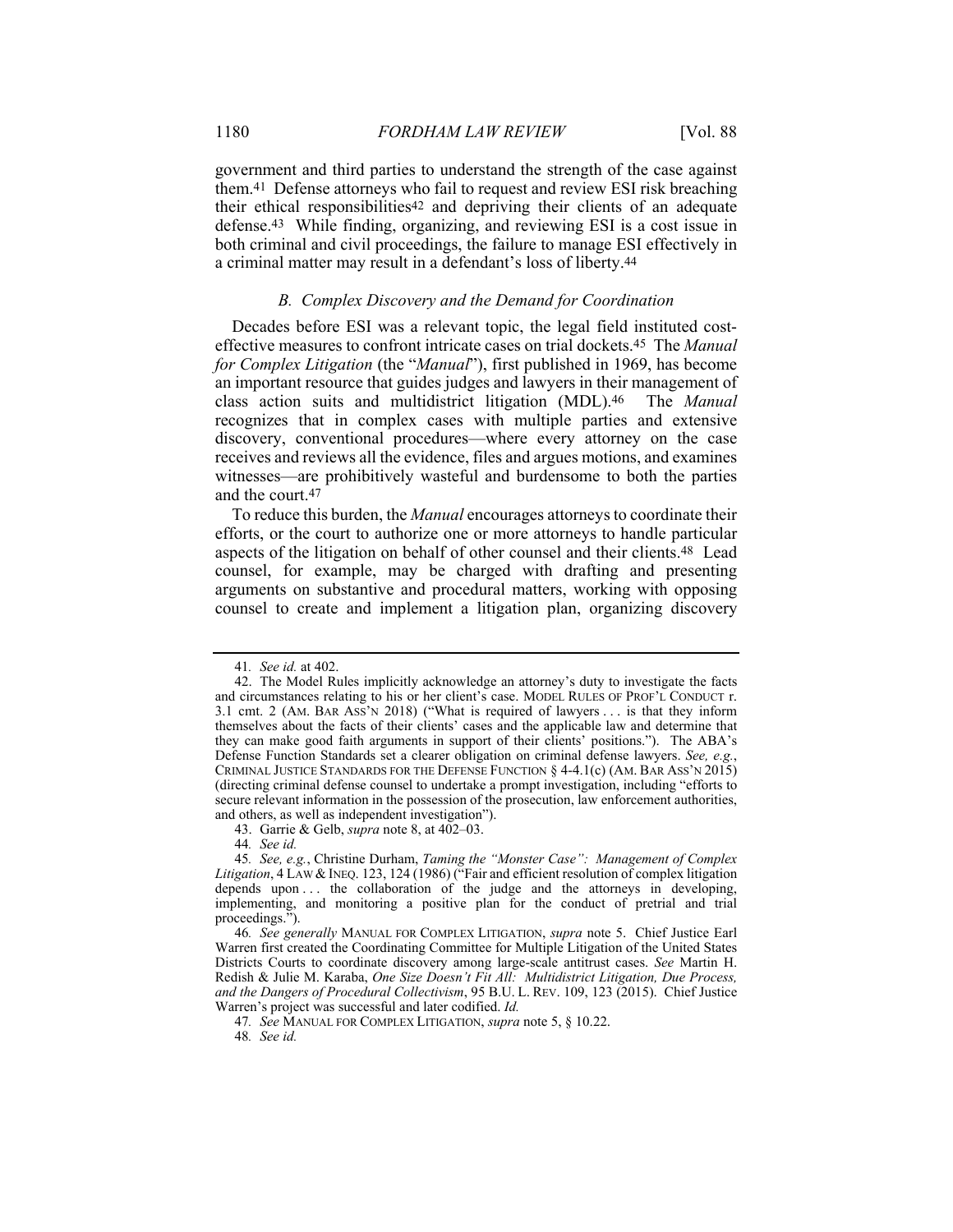requests and responses, examining deponents, and employing experts on behalf of other counsel.49 And liaison counsel may be charged with administrative tasks, such as receiving and distributing orders, motions, and briefs, convening meetings of counsel, managing document depositories, and resolving scheduling conflicts for a team of attorneys.50 Delegating and streamlining these various responsibilities improves the flow of litigation without risking fairness to the parties.<sup>51</sup>

Joint defense groups and judicial recognition of the joint defense privilege52 exemplify how judges encourage attorneys to coordinate, among other things, ESI. Joint defense groups enable codefendants to share the weight of preparing for trial, including researching common legal issues, preparing motions, writing briefs, reviewing evidence, and developing strategy.53 Further, teams can split the costs of experts, consultants, and third-party vendors, as well as the costs involved with creating and managing discovery databases.54 Coordinating labor and pooling expenses between codefendants allows defense counsel to review the government's case more thoroughly while minimizing litigation expenses on the parties and the court.55

# *C. CDAs: The New Coordinators*

CDAs are similar to these other modes of coordination. Mindful of both the "overburdened criminal docket" and "the enormous burdens posed on the courts and lawyers by complex criminal cases," Judge Jack Weinstein, senior U.S. district judge for the Eastern District of New York, first appointed "administrative coordinating counsel" in related multidefendant criminal prosecutions.56 Years later, the Joint Electronic Technology Working Group (JETWG)57 formalized the role when drafting its *Recommendations for Electronically Stored Information (ESI) Discovery Production in Federal* 

 53. Deborah Stavile Bartel, *Reconceptualizing the Joint Defense Doctrine*, 65 FORDHAM L. REV. 871, 882 (1996).

 54. Bradley C. Nahrstadt & W. Brandon Rogers, *In Unity There Is Strength: The Advantages (and Disadvantages) of Joint Defense Groups*, 80 DEF. COUNS. J. 29, 29 (2013).

55. Bartel, *supra* note 53, at 885.

56. United States v. Mosquera, 813 F. Supp. 962, 965 (E.D.N.Y. 1993).

 57. The Director of the AOUSC and the U.S. attorney general established the JETWG in 1998 to develop and recommend best practices for ESI discovery in federal criminal cases. *See* ESI PROTOCOL, *supra* note 9, at Introduction, Page 1. The group consists of representatives from the Defender Services Office (DSO), the Department of Justice (DOJ), FDOs, private CJA attorneys, and liaisons from the federal judiciary and other AOUSC offices. *Id.*

<sup>49</sup>*. See id.* § 10.221.

<sup>50</sup>*. See id.* Other examples of coordinating roles in MDL include special masters, trial counsel, issue committees, and steering committees. *See* Redish & Karaba, *supra* note 46, at 123.

<sup>51</sup>*. See* Redish & Karaba, *supra* note 46, at 123.

<sup>52</sup>*. See, e.g.*, United States v. Evans, 113 F.3d 1457, 1467 (7th Cir. 1997) (recognizing that the "common interest" or "joint defense" doctrine "generally allows a defendant to assert the attorney-client privilege to protect his statements made in confidence not to his own lawyer, but to an attorney for a co-defendant for a common purpose related to the defense of both" (quoting United States v. Keplinger, 776 F.2d 678, 701 (7th Cir. 1985))).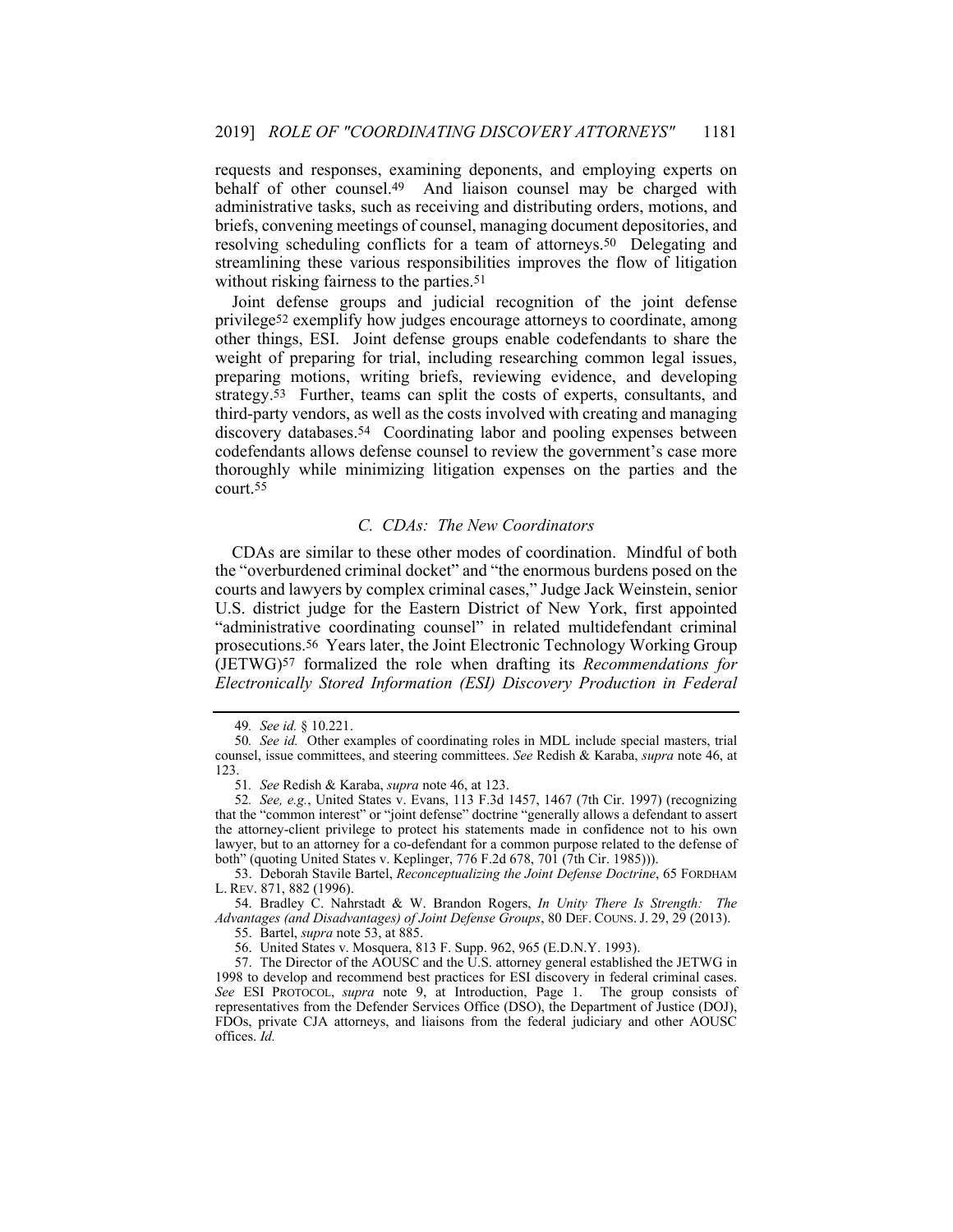*Criminal Cases* (the "*ESI Protocol*") in 2012.58 The JETWG specified that CDAs are criminal defense attorneys who are well versed in managing large volumes of ESI to improve review strategies in multiple defendant criminal cases.59 Once appointed on a multidefendant federal criminal matter, CDAs address the timing and format of discovery productions, identify potential discovery issues, and help maintain the discovery material's evidentiary integrity.60 CDAs' responsibilities carry significant advantages for the parties, defense counsel, and the court: for example, CDAs (1) ensure discovery productions are provided to defense counsel in a timely and useful form, (2) assess defense counsels' litigation support needs and find the resources to meet them, (3) organize discovery material in the most efficient and effective fashion, (4) lower the costs of litigation support software, hardware, and third-party services, and (5) eliminate duplicative work.<sup>61</sup>

While the CDA's role has changed over the last few decades, there is little literature investigating the value of the role, either in its original or current form. Despite one judge's sense that the role engenders ethics issues, this Note argues that a more "unleashed" CDA is not only ethically sound but also advances the goals at the core of the Model Rules.

#### II. CDA TIMELINE

This Part illustrates how CDAs have changed over time. Part II.A traces the role's decades-old underpinnings in Judge Weinstein's courtroom to a new stage before Judge Marsha Pechman, senior U.S. district judge for the Western District of Washington. Part II.A also describes how the JETWG's *ESI Protocol* formalized and nationalized the previously regional CDA. As the climactic moment in this Note's "story," Part II.B examines Judge Forrest's 2014 decision<sup>62</sup> to reject the appointment of a CDA and explores defense counsels' motion to reconsider Judge Forrest's decision. Finally, Part II.C describes how Judge Forrest's decision narrowed the CDA's scope moving forward.

# *A. Pre-*Hernandez

The CDA's evolution has been anything but static. This section follows the role's transformation from 1993 to 2014. Part II.A.1 first describes Judge Weinstein's innovative idea to appoint coordinating counsel, attorney Eleanor Jackson Piel, in related multidefendant criminal cases. This section also describes Ms. Piel's impact on the case's outcome. Part II.A.2 addresses

<sup>58</sup>*. Id.*

<sup>59</sup>*. Id.* at Strategies, Page 11.

 <sup>60.</sup> Memorandum from Sean Broderick, Nat'l Litig. Support Adm'r, Admin. Off. of U.S. Courts, to Fed. Pub./Cmty. Defs. & Panel Attorney Dist. Representatives 1 (June 11, 2018), https://www.fd.org/sites/default/files/litigation\_support/2018-06-11-cda-announcement.pdf [https://perma.cc/4C6K-SA2B] [hereinafter Memorandum from Sean Broderick].

<sup>61</sup>*. Id.* at 2.

 <sup>62.</sup> United States v. Hernandez, No. 14 Cr. 499 (KBF), 2014 WL 4510266 (S.D.N.Y. Sept. 12, 2014).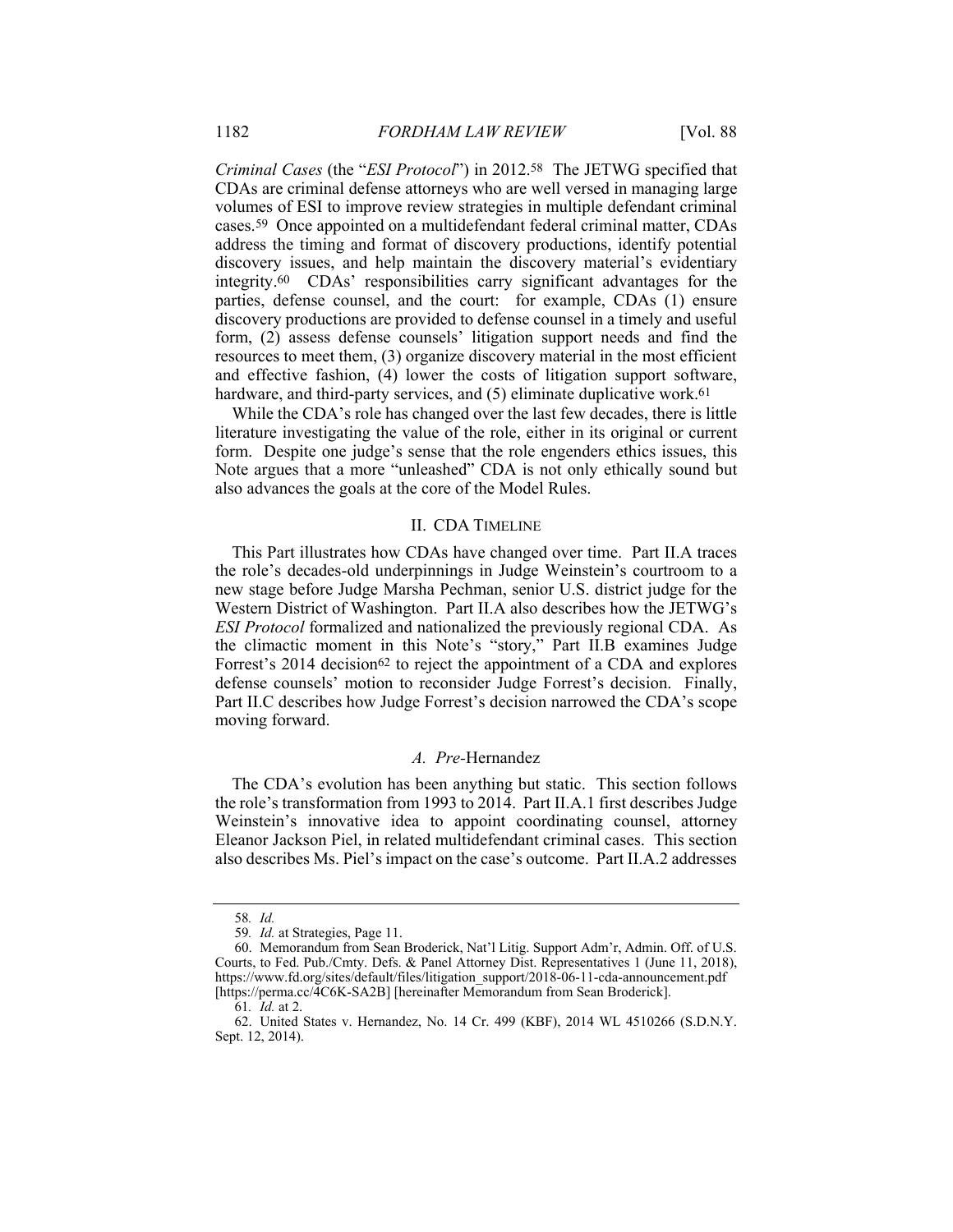Judge Pechman and attorney Russell Aoki's reimagination of the role in a 2003 fraud prosecution. Next, Part II.A.3 explores the JETWG's *ESI Protocol*, detailing the various recommendations that defense counsel should take when managing complex cases with voluminous ESI, including appointing CDAs. Finally, Part II.A.4 analyzes the orders to appoint CDAs from 2012 to 2014, highlighting the broad role visualized prior to Judge Forrest's impactful decision.

# 1. 1993: Judge Weinstein's Model

In 1993, Judge Weinstein first appointed "administrative coordinating counsel" in *United States v. Mosquera*,63 a multidefendant narcotics and money laundering prosecution. As a "pilot project" pursuant to section  $3006A(a)$  of the CJA,  $64$  Judge Weinstein found that the eighteen Spanishspeaking defendants, the corresponding number of lawyers, and the burdensome discovery—including roughly 10,000 documents, 550 tape recordings, and document translations—warranted the appointment of a coordinating attorney.65 The court observed that its authority to maintain an efficient docket and a broad reading of the Federal Rules of Criminal Procedure—"construed to secure simplicity in procedure, fairness in administration and the elimination of unjustifiable expense and delay" further justified the appointment for good cause.<sup>66</sup>

With Rule 44 of the Federal Rules of Criminal Procedure in mind, 67 Judge Weinstein assured that this coordinating attorney would not infringe on any one defendant's right to loyal and zealous counsel.68 In fact, Judge Weinstein rejected the recommendation of the *Judges' Manual for the Management of Complex Criminal Jury Trials* to select one defense attorney on the case to

 67. "[T]he court must take appropriate measures to protect each defendant's right to counsel." FED. R. CRIM. P.  $44(c)(2)$ . Judge Weinstein underscored that Rule 44 implores judges to "ensure that no conflicts of interest arise where two or more defendants are represented by the same counsel." *See Mosquera*, 813 F. Supp. at 967.

68*. See Mosquera*, 813 F. Supp. at 967 ("Such coordination will not impinge on the right of each defendant to independent counsel and full individual due process.").

 <sup>63. 813</sup> F. Supp. 962 (E.D.N.Y. 1993).

<sup>64</sup>*. See* 18 U.S.C. § 3006A(a) (2012) (authorizing the court to furnish "investigative, expert, and other services necessary for adequate representation").

<sup>65</sup>*. See Mosquera*, 813 F. Supp. at 967.

<sup>66</sup>*. Id.* at 966–68. Judge Weinstein presented the statistics behind what he called an "exploding criminal docket": between 1991 and 1992, there was a 14.8 percent increase in criminal filings and an 11.5 percent increase in the number of criminal defendants in the Eastern District of New York. *Id.* at 965. Today, the federal docket remains congested. While there was only a 0.6 percent increase in criminal filings and a 7.3 percent decline in the number of criminal defendants in the Eastern District of New York between 2017 and 2018, nationally, statistics showed an 8.7 percent increase in criminal filings and a 7.5 percent increase in the number of criminal defendants over that same time period. *Federal Judicial Caseload Statistics 2018 Tables*, U.S. CTS., http://www.uscourts.gov/federal-judicial-caseloadstatistics-2018-tables [https://perma.cc/DKD3-EW6V] (last visited Nov. 12, 2019) (Scroll down to "U.S. District Courts—Criminal," follow hyperlinks to "Criminal Defendants Filed, Terminated, and Pending (Including Transfers)" and "Criminal Cases Filed, Terminated, and Pending (Including Transfers)" and download data tables.).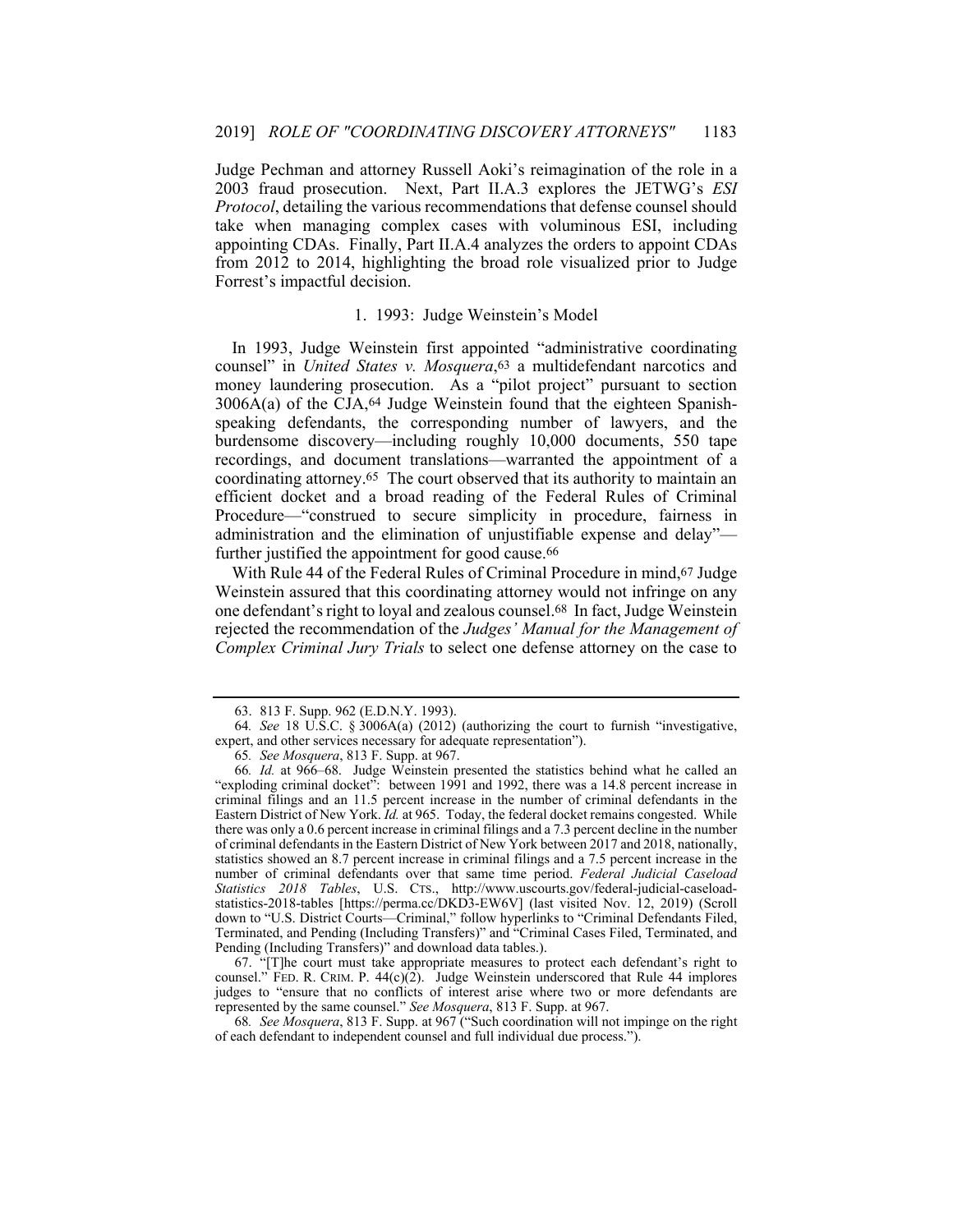act as lead counsel for the defense as a whole.69 Especially in drug cases where the lead defendant may use his or her control to disadvantage the other codefendants, Judge Weinstein decided that appointing an attorney of record to act as the coordinator for the group could lead to conflicts of interest.70 Judge Weinstein found, however, that an independent coordinator, who is "limited to ensuring the smooth administration of the case and the coordination of efforts among defense counsel," can avoid conflicts and act "consistent[ly] with due process."71

To that end, the court appointed Eleanor Jackson Piel as coordinating counsel, specifying that she would not represent any one particular defendant and instead would act "for the defense" universally.72 Judge Weinstein further clarified that Ms. Piel's role would be limited: she could not negotiate plea deals between any defendant and the government, appear on substantive or procedural motion, communicate ex parte with the court, or advise any defendant or attorney of record directly.73 The court authorized Ms. Piel to, among other things, (1) coordinate communications with the court and the government,74 (2) use computers or other technological means to expedite the organization and review of discovery, (3) locate discovery material relating to individual defendants, (4) make evidence accessible to defense counsel and defendants, (5) retain paraprofessionals to perform documentrelated tasks, (6) obtain interpreters, (6) arrange and host meetings for defense counsel, and, more generally, (7) "take such further action as will assist the court and defense counsel in expediting the case and providing due process at the least possible cost to the government."75 Judge Weinstein also emphasized that each defendant consented to the appointment of the discovery coordinator with the understanding that this attorney would provide administrative rather than legal assistance and that each defendant's attorney would retain sole representational obligations.76

According to Ms. Piel's postlitigation report,77 *Mosquera* ended one year later in two dismissals and guilty pleas for the remaining defendants.<sup>78</sup> In her report, Ms. Piel stated that without her aid, the expedited outcome—a

 77. Report of Coordinating Counsel to the Court, United States v. Mosquera, No. CR 92– 1228 (JBW) (E.D.N.Y. Mar. 17, 1994), 1994 WL 593977, at \*1.

<sup>69</sup>*. Id.* 

<sup>70</sup>*. Id.* 

<sup>71</sup>*. Id.*

<sup>72</sup>*. Id.*

<sup>73</sup>*. See id.*

 <sup>74.</sup> The court permitted the coordinator to liaise with the government on administrative matters only, unless all defense counsel requested otherwise. *See id.* 

<sup>75</sup>*. Id.*

<sup>76</sup>*. See id.* 

<sup>78</sup>*. Id.* The court appointed Professor Gerard D. Lynch to review Ms. Piel's report and determine whether her role in *Mosquera* would be valuable in future complex federal criminal cases. *See id.* Presently, courts do not ask CDAs to submit a report at the end of a case, though some judges nonetheless request progress updates throughout the trial. *See, e.g.*, Order at 3, United States v. Benzer, No. 13-Cr-18 (D. Nev. Aug. 7, 2015), ECF No. 732 (listing the twenty-five sealed status reports filed by the CDA, Mr. Aoki).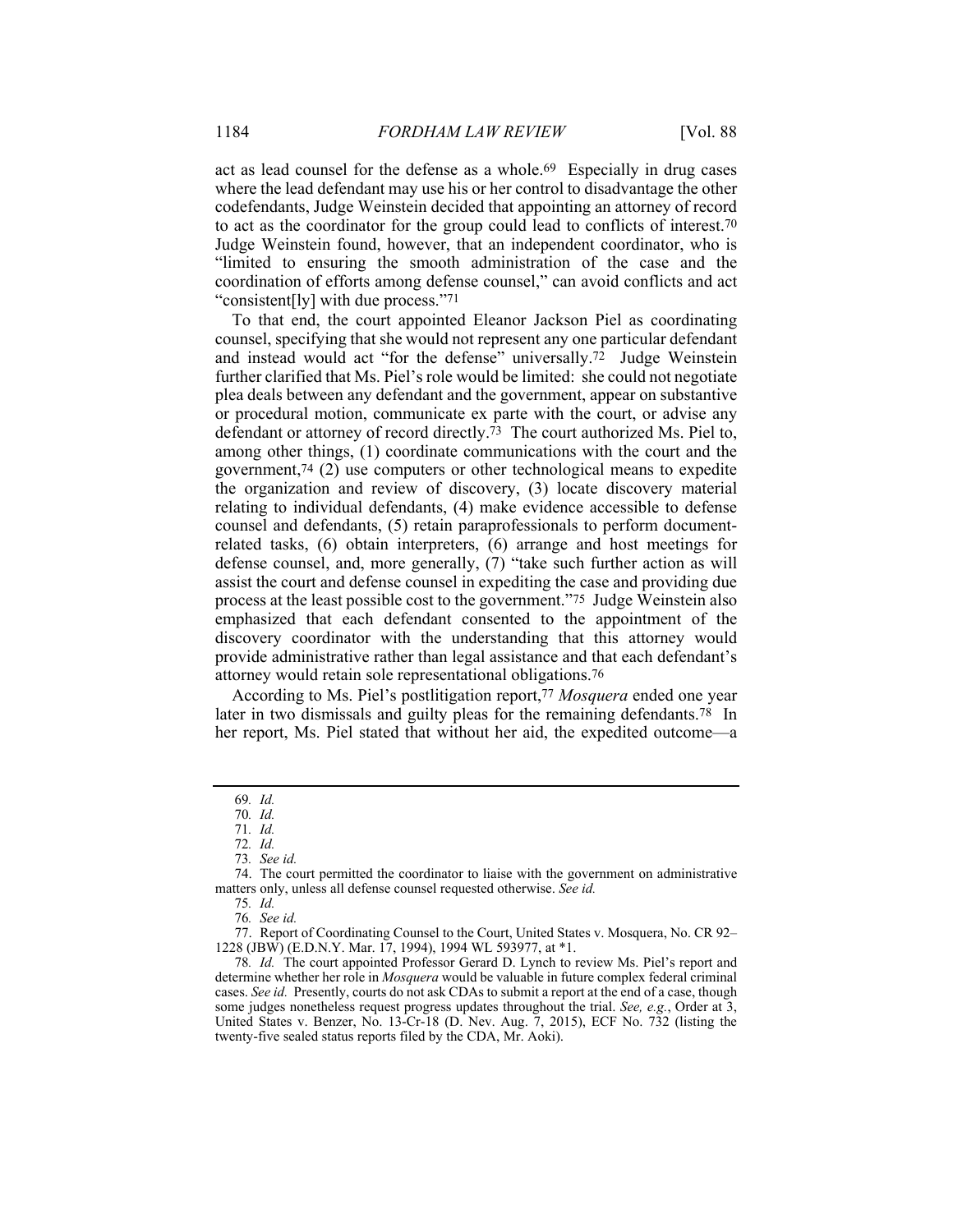global plea within one year—would not have occurred.79 She concluded that the appointment of a coordinating attorney would benefit similar multidefendant cases in the future, noting that "[t]he aid of a coordinating counsel permits an advocate to operate on behalf of the defendants with no risk to any one defendant's case, thus fortifying the independence of each of the defense counsel."80

Ms. Piel's report identified several tasks that helped the defense team secure a quick resolution.81 Throughout the pretrial process, Ms. Piel repeatedly requested discovery from the government through phone calls, letters, and motions.82 She underscored that her ability to press the government for evidence took significant pressure off the attorneys of record since she could "make demands . . . without fear of recrimination in acting on behalf of *all* the defendants and their counsel."83 Moreover, because the global plea's terms involved a substantial downward modification from the Federal Sentencing Guidelines, defense counsel relied on Ms. Piel to determine whether the court could legally impose a sentence below the guidelines' range.84 Ms. Piel also assisted the defense attorneys with formulating their sentencing arguments to the court.85

Although these tasks surpassed "administrative assistance" as defined in Judge Weinstein's order, <sup>86</sup> Ms. Piel's contributions "equalize<sup>[d]</sup> the equation and enforce[d] the underlying concept of 'due process of law.'"87 Without impinging on any defendant's right to zealous and loyal counsel, Ms. Piel "expedite[d] the proceedings and . . . coordinate[d] matters which might otherwise take up valuable court time."88 Despite this successful "pilot project" that benefitted the defendants, the government, and the court,89 few district courts followed this case's precedent.90

<sup>79</sup>*. See* Report of Coordinating Counsel to the Court, *supra* note 77, at \*15 ("There is no doubt in my mind that my functioning in this case contributed to a conclusion which occurred more rapidly than it otherwise might have occurred had there been no coordinating counsel.").

<sup>80</sup>*. See id.* at \*16. 81*. See id.* at \*17–19.

<sup>82</sup>*. See id.* at \*17. In one letter to the government, Ms. Piel wrote, "[w]ith regard to discovery under FRCP Rule  $16(a)(1)(A)$ , this is a request that you turn over to each of the defense counsel a list of all conversations attributed to each individual defendant." *Id.* at \*6. Unless Ms. Piel received authority from all defense counsel, such communication with the prosecution surpassed Judge Weinstein's order granting Ms. Piel the ability to "coordinate communication with the government on administrative matters only." United States v. Mosquera, 813 F. Supp. 962, 968 (E.D.N.Y. 1993).

 <sup>83.</sup> Report of Coordinating Counsel to the Court, *supra* note 77, at \*16.

<sup>84</sup>*. Id.* at \*14.

<sup>85</sup>*. See id.* Ms. Piel convinced the attorneys of record to brief and argue the issue to persuade the court that departing from the guidelines was both judicially desirable and consistent with the sentencing guidelines' purpose. *See id.*

<sup>86</sup>*. Mosquera*, 813 F. Supp. at 968.

 <sup>87.</sup> Report of Coordinating Counsel to the Court, *supra* note 77, at \*16.

<sup>88</sup>*. Id.* at \*1.

<sup>89</sup>*. See id.*

<sup>90</sup>*. But see, e.g.*, Order, United States v. Stephenson, No. 93-CR-157 (D. Conn. Dec. 10, 1993), ECF No. 330 (appointing Jeremiah Donovan as administrative coordinating counsel for the defense); Pre-Trial Conference, United States v. Felipe, No. 94-CR-395 (S.D.N.Y. July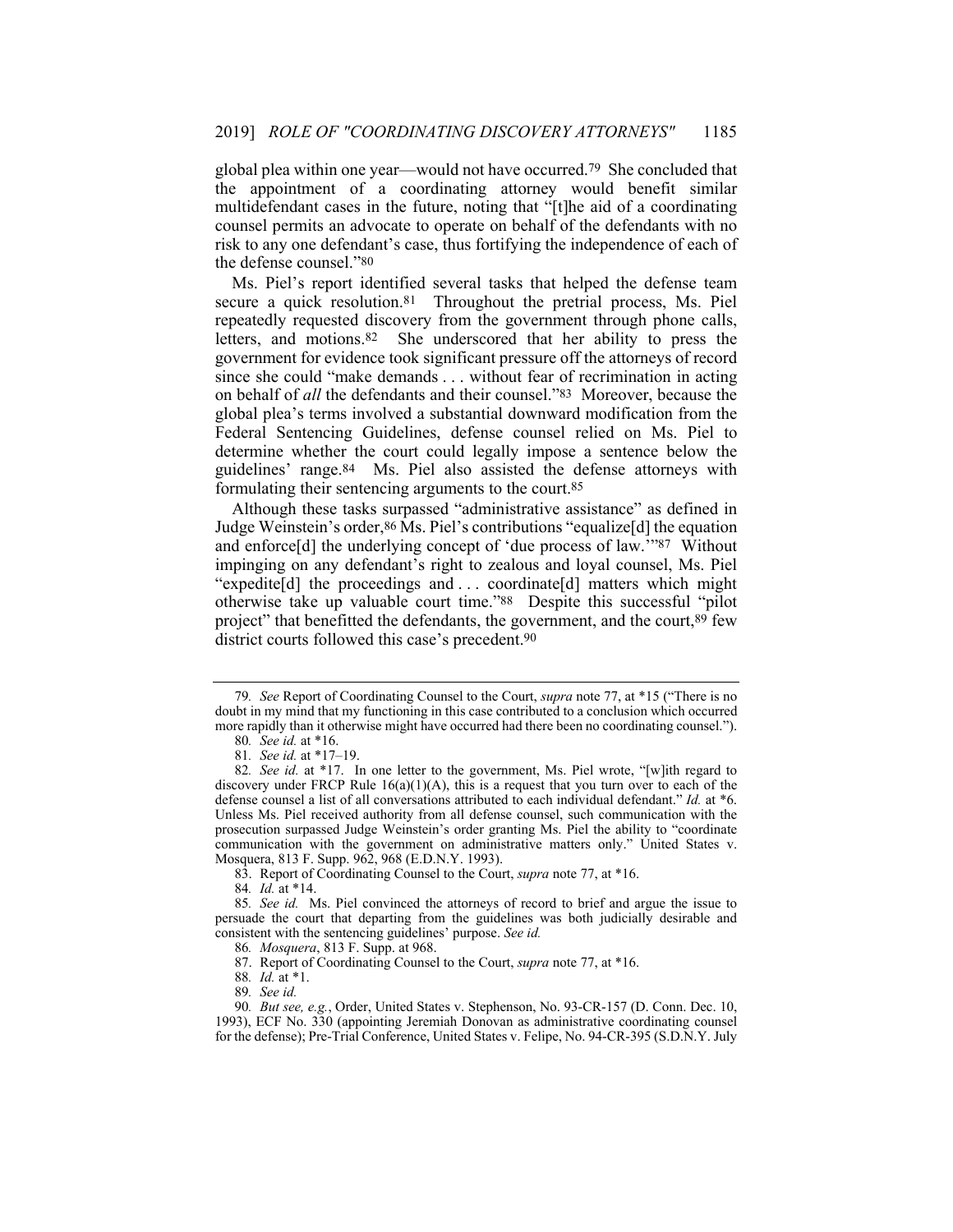# 2. 2005: Reemergence of Coordinating Attorneys in Federal Criminal Trials

Appointing CDAs in their current form began with the help of Judge Pechman and Washington attorney Russell M. Aoki.91 In 2003, Judge Pechman presided over a \$92 million securities fraud prosecution against Kevin Lawrence and his health and fitness company, Znetix.92 The discovery material included nearly 1.5 million pages of scanned documents.93 This high volume of ESI caused logistical problems for both the parties and the court.94 In 2005, after the trial had concluded, Judge Pechman convened a group of Defender Services Office (DSO) attorneys and the U.S. attorney for the Western District of Washington to discuss more efficient and cost-effective methods to manage ESI in large criminal cases.95 This group included Mr. Aoki, then the CJA Panel attorney appointed to represent Mr. Lawrence.96

Under Judge Pechman's stewardship, Mr. Aoki helped draft "best practices policies," a set of recommendations created to ensure efficient management of cases with voluminous ESI.97 To implement the policies and develop new techniques to assist criminal defense attorneys in complex cases, the district court began appointing Mr. Aoki as a CDA in 2005.98 In 2011, after this program's success in Washington, the DSO contracted with Mr. Aoki to provide the same services across the country.<sup>99</sup>

#### 3. 2012: JETWG's Formal Recommendation to Appoint CDAs

Recognizing CDAs' success in Washington and attorneys' inexperience with ESI in criminal cases, the JETWG published the *ESI Protocol* in 2012.100 While nonbinding, the *ESI Protocol* endorses a set of procedures to

 99. Letter from Russell M. Aoki to Hon. Kathleen Cardone, *supra* note 13, at 1 ("I have been appointed by U.S. District Courts over 60 times.").

100*. See generally* ESI PROTOCOL, *supra* note 9. The *ESI Protocol* contains an introduction, the recommendations themselves, commentary that addresses technical and logistical issues in more detail, and an "ESI Discovery Production Checklist." *See generally* ESI PROTOCOL, *supra* note 9. The *ESI Protocol*'s "[r]ecommendations are designed to

<sup>8, 1994),</sup> ECF No. 53 (designating the case as unusual and complex and discussing the appointment of administrative coordinating counsel).

 <sup>91.</sup> Letter from Russell M. Aoki to Hon. Kathleen Cardone, *supra* note 13, at 1.

<sup>92</sup>*. See generally* United States v. Lawrence, No. 02-cr-00260-MJP (W.D. Wash. Nov. 25, 2003).

<sup>93</sup>*. See* Tom O'Connor, *Understanding eDiscovery in Criminal Cases: eDiscovery Best Practices*, EDISCOVERY DAILY BLOG (Jan. 15, 2018), https://ediscovery.co/ ediscoverydaily/electronic-discovery/understanding-ediscovery-criminal-cases-ediscoverybest-practices [https://perma.cc/M6NT-99JD]; *see also* Declaration of Russell M. Aoki in Support of Defendant Omar Latson's Ex Parte Motion for Appointment of Coordinating Discovery Attorney Russell M. Aoki at 3, United States v. Washington, No. 16-cr-06125 (W.D.N.Y. June 15, 2016), ECF No. 48 [hereinafter Aoki Declaration].

<sup>94</sup>*. See* O'Connor, *supra* note 93.

<sup>95</sup>*. See id.*

<sup>96</sup>*. See id.* 

 <sup>97.</sup> Letter from Russell M. Aoki to Hon. Kathleen Cardone, *supra* note 13, at 1.

<sup>98</sup>*. Id.*; *see also* Aoki Declaration, *supra* note 93, at 4.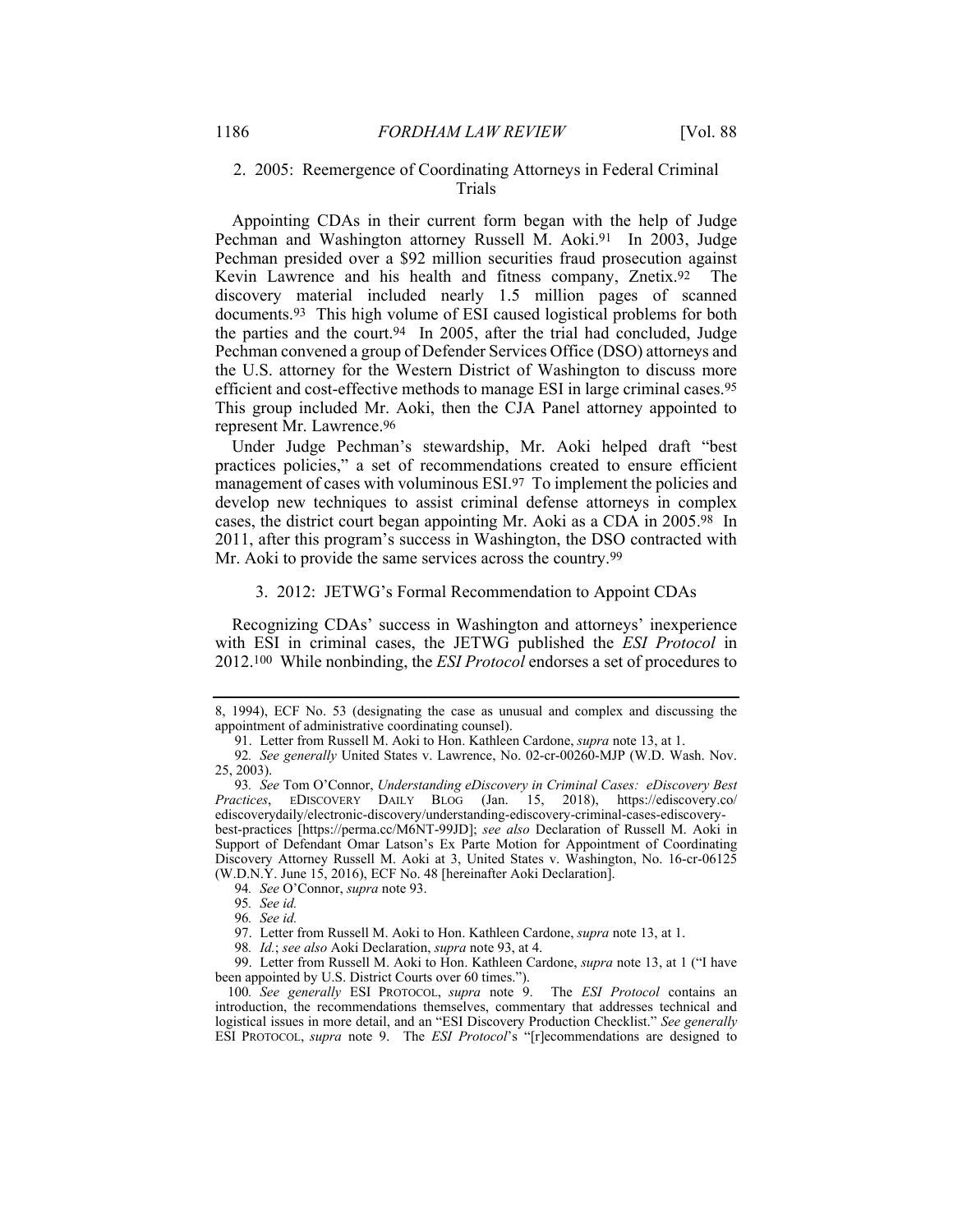govern the production and management of ESI.101 Guided by common law, local rules, and the experiences of veteran prosecutors and defense counsel, the *ESI Protocol* "provide[s] courts and litigants with . . . concrete strategies for improving efficiency, minimizing expense, increasing security, and decreasing frustration and litigation."102

The *ESI Protocol* explains that ESI, while complicated, opens the door to greater efficiencies and cost-saving opportunities within the criminal justice system.<sup>103</sup> To realize these benefits, criminal attorneys must educate themselves and employ the best practices for managing e-discovery in multidefendant cases.104 One best practice in criminal cases with voluminous ESI is to request the appointment of a CDA to streamline the ediscovery process.<sup>105</sup> In February  $2016$ , sixty federal courts had active cases with court-appointed CDAs.106

Because there are only five CDAs working nationally,107 the DSO's National Litigation Support Team (NLST)108 limits the number of cases that CDAs can work on at a time based on several factors, including (1) the number of codefendants, (2) the volume of discovery or unusual technological issues, (3) the geographic location of the prosecution, (4) the timing of defense counsel's request for CDA assistance, and (5) the CDA's workload.109 All factors need not be present to warrant a CDA's assistance,

104*. Id.*

 106. Letter from Sean Broderick to CJA Study Comm., *supra* note 7, at 6. In 2016, Russell Aoki maintained that nearly seventy different courts had appointed him as a CDA across the country. *See* Aoki Declaration, *supra* note 93, at 2.

 107. In June 2018, the DSO announced its decision to increase the number of CDAs from three to five to meet the demand for CDA assistance. *See* Memorandum from Sean Broderick, *supra* note 60, at 1. The five CDAs assisting CJA counsel with managing voluminous ESI in select federal cases are Angela Campbell, Julie de Almeida, John Ellis, Russell Aoki, and Emma Greenwood. *Id.*

 108. The NLST works with defense counsel to manage criminal cases with a large number of defendants, voluminous discovery, or complicated e-discovery issues. *Direct Assistance for CJA Panel*, *supra* note 11. The NLST also trains and educates FDO staff and CJA practitioners on strategies for addressing ESI and methods for choosing appropriate resources and beneficial ways of using technology in cases. *Id.* Finally, the NLST manages the CDAs working nationally. *Id.* 

109*. See Coordinating Discovery Attorneys*, DEF. SERVICES OFF., https://www.fd.org/ litigation-support/coordinating-discovery-attorneys [https://perma.cc/B6XL-N2E7] (last visited Nov. 12, 2019).

encourage early discussion of electronic discovery issues through 'meet and confers,' the exchange of data in industry standard or reasonably usable formats, and resolution of disputes without court involvement where possible." Letter from Sean Broderick to CJA Study Comm., *supra* note 7, at 5.

 <sup>101.</sup> Letter from Sean Broderick to CJA Study Comm., *supra* note 7, at 5. Unlike the Federal Rules of Civil Procedure, the Federal Rules of Criminal Procedure do not contain established procedures for handling e-discovery. *Id.* The *ESI Protocol*, therefore, is an essential resource for federal criminal attorneys who were previously uncertain about how to manage ESI. *Id.* 

 <sup>102.</sup> SEAN BRODERICK ET AL., *supra* note 35, at 4.

<sup>103</sup>*. See* ESI PROTOCOL, *supra* note 9, at Introduction, Page 1.

<sup>105</sup>*. See ESI Protocol*, DEF. SERVICES OFF., https://www.fd.org/litigation-support/Joint-Electronic-Technology-Working-Group/esi-protocol [https://perma.cc/KEX7-3MLD] (last visited Nov. 12, 2019).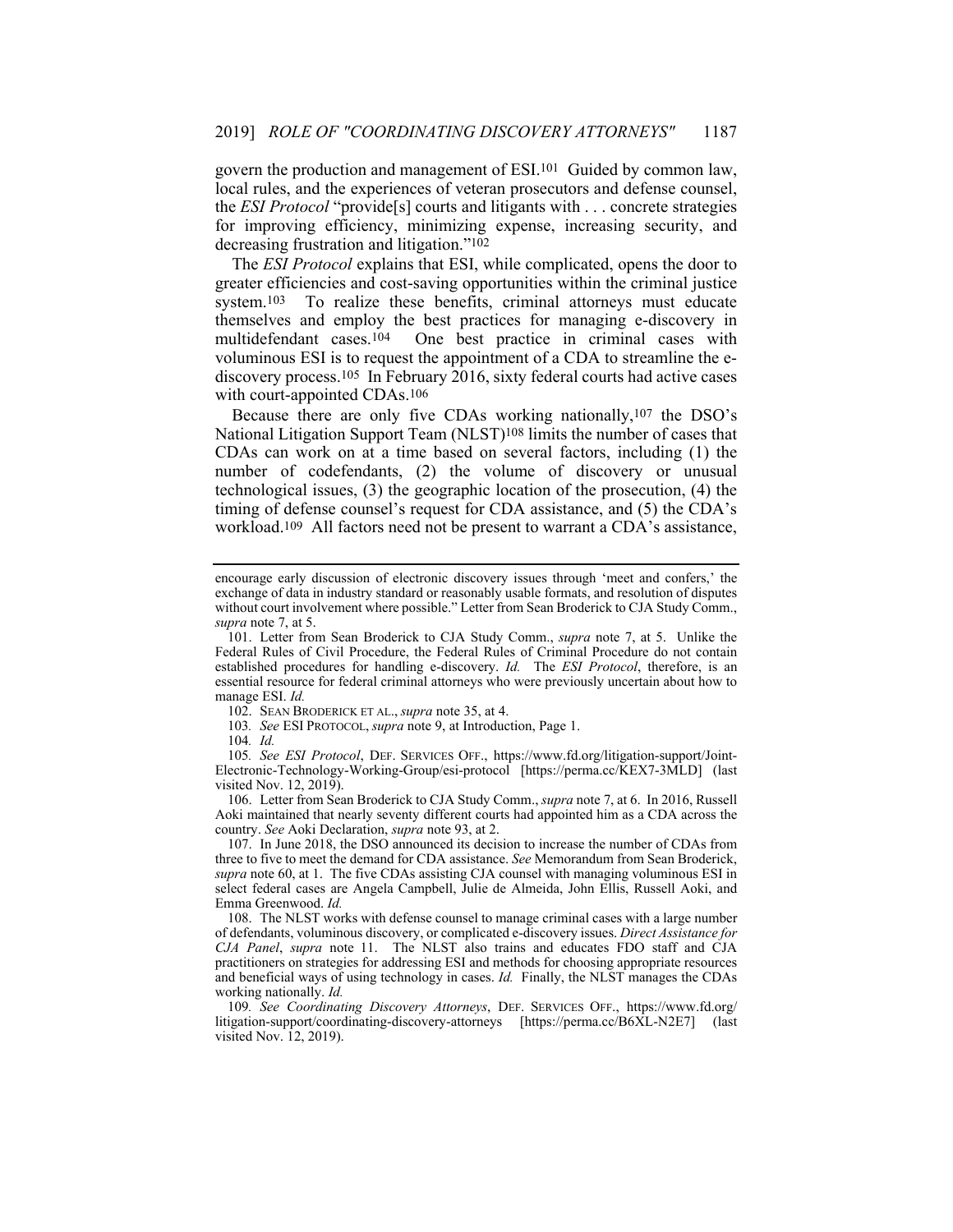and the NLST weighs the factors against the seriousness of the alleged crime(s).110 Once an NLST administrator determines that a CDA's support is justified, CJA counsel must petition the court ex parte to appoint a CDA.111

# 4. 2012–2014: Appointing CDAs pre-*Hernandez*

Prior to September 12, 2014, when Judge Forrest denied the appointment of a CDA, orders appointing CDAs did not clearly define the duties or scope of the role. This indefiniteness may have stemmed from the *ESI Protocol*'s vague guidance that, in a multidefendant federal criminal prosecution, defendants should "seek the appointment of a [CDA] and authorize that person to accept, on behalf of all defense counsel, the ESI discovery produced by the government."112 It also ambiguously states that CDAs may "provide additional in-depth and significant hands-on assistance to CJA panel attorneys and [federal defender organization] staff," without defining "in-depth" or "significant."113 The *ESI Protocol* offers no further instruction other than that "[g]enerally, the format of production should be the same for all defendants"—mindful of defendants' potentially divergent "needs and interests."114

Without defined responsibilities or restrictions, most orders between 2012 and 2014 appointed the CDA "*for the defendants*," adding that the CDA's duties were "defined within [the] Order along with the basis for her appointment."<sup>115</sup> The orders then provided the reason behind the The orders then provided the reason behind the appointment, the allegations against the defendants, and a description of the extensive ESI.116 Finally, the orders detailed the CDAs' general duties:

The Coordinating Attorney shall oversee any discovery issues that are common to all of the defendants, including the use of interpreters to translate selected pleadings and discovery. The Coordinating Attorney shall address discovery issues to avoid potential duplicative costs that would be incurred if defense counsel were to employ support services or staff to organize the discovery. The Coordinating Discovery Attorney shall assess the most effective and cost-efficient manner in which to organize the

116*. See, e.g.*, Order Appointing Emma M. Greenwood as Coordinating Attorney, *supra* note 115, at 2 (noting allegations of "a conspiracy to distribute narcotics" and ESI that included "a variety of scanned documents, consensually monitored telephone calls, wiretaps with corresponding line sheets and/or transcripts, and up to eight (8) terabytes of video files").

<sup>110</sup>*. See id.*

<sup>111</sup>*. See id.*

<sup>112</sup>*. See* ESI PROTOCOL, *supra* note 9, at Strategies, Page 11. The *ESI Protocol* states that defendants alternatively can authorize one or two of the attorneys of record to act as the coordinating attorney. *Id.* This Note assumes, however, that the CDA is an AOUSCcontracted attorney rather than an attorney who is already appointed to represent an individual defendant in the case.

<sup>113</sup>*. See id.*

<sup>114</sup>*. See id.* 

<sup>115</sup>*. See, e.g.*, Order Appointing Emma M. Greenwood as Coordinating Attorney at 2, United States v. Franco, No. 12 Cr. 932 (S.D.N.Y. Apr. 3, 2013), ECF No. 48 (emphasis added); *see also* Order for Appointment of Coordinating Discovery Attorney at 1, United States v. Ortiz, No. Cr 12-0119 (N.D. Cal. May 15, 2012), ECF No. 109 ("Attorney Blair Perilman is appointed as Coordinating Discovery Attorney for the CJA defendants.").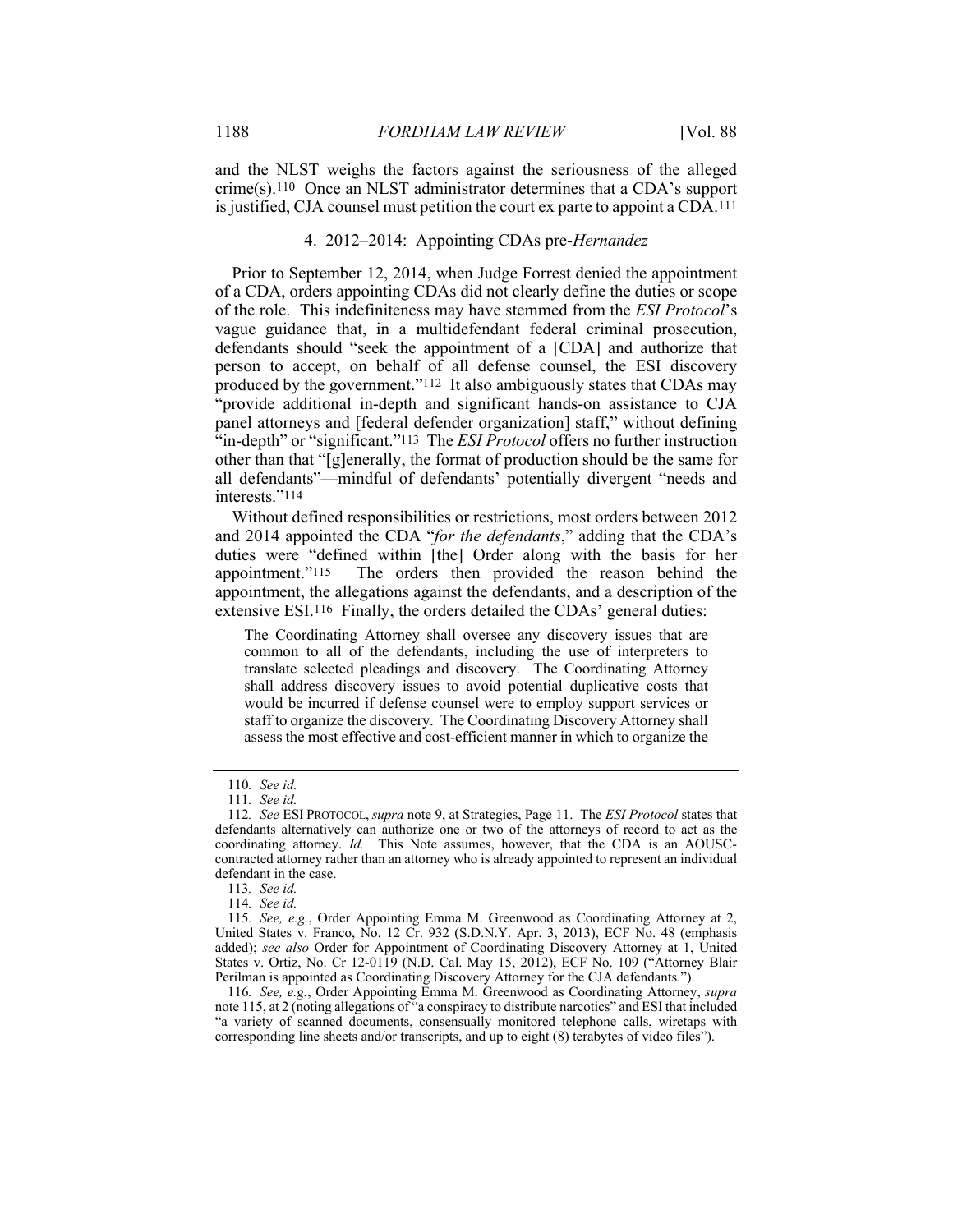discovery, utilizing methods such as the creation of a discovery index, that will benefit all defendants. The Coordinating Attorney shall seek input from defense counsel as to their assessment on general discovery issues. The Government shall work with the Coordinating Attorney to provide discovery in a timely manner . . . .<sup>117</sup>

Unlike Judge Weinstein, judges from 2012 to 2014 appointed CDAs without mentioning potential ethical conflicts. They also failed to define the bounds of CDAs' responsibilities or indicate whether the defendants needed to provide informed consent.

#### *B.* Hernandez*: Why Orders to Appoint CDAs Changed*

This section discusses Judge Forrest's decision denying the appointment of a CDA in *Hernandez* and confronts how her decision affected orders to appoint CDAs moving forward. Part II.B.1 concentrates on the pretrial conference regarding defense counsel's motion to appoint a CDA. Part II.B.2 discusses *Hernandez* itself, exploring Judge Forrest's reasons to deny the appointment. Finally, Part II.B.3 considers defense counsel's motion for reconsideration and Judge Forrest's denial of that motion.

# 1. Pretrial Conference Regarding Defense Counsel's Motion to Appoint a CDA

In *United States v. Hernandez*, the court convened the parties to discuss defense counsel's motion to appoint Emma Greenwood, a CDA, on behalf of the nine defendants charged with participating in a narcotics conspiracy.118 During the colloquy, Judge Forrest warned that ethics issues would arise if the CDA's responsibilities exceeded administrative tasks, such as accepting ESI on behalf of all defense counsel, creating a repository for the information, ensuring that defense counsel has the necessary technical support, controlling costs by seeking low-cost vendors, and advancing costsharing opportunities with the government.119 To the extent Ms. Greenwood would substantively review the discovery material on behalf of the nine different defendants, Judge Forrest theorized that Ms. Greenwood would form nine conflicting attorney-client relationships.120 If Ms. Greenwood's tasks were "entirely repository-like," however, then the court contended that a vendor, not an attorney, should fill the role.121 The court further cautioned that, without client consent, defense counsel could not off-load discovery responsibilities, like verifying that all appropriate discovery material had

 <sup>117.</sup> Order for Appointment of Coordinating Discovery Attorney, *supra* note 115, at 1; *see also* Order Appointing Emma M. Greenwood as Coordinating Attorney, *supra* note 115, at 2; Order to Appoint Russell M. Aoki and Emma Greenwood as Coordinating Discovery Attorneys at 2, United States v. Sierra, No. 11 Cr. 1032 (S.D.N.Y. Jan. 3, 2012), ECF No. 146. 118. Conference at 6, United States v. Hernandez, No. 14 Cr. 499 (S.D.N.Y. Sept. 10, 2014), ECF No. 70.

<sup>119</sup>*. Id.*

<sup>120</sup>*. Id.* at 8.

<sup>121</sup>*. Id.* at 9.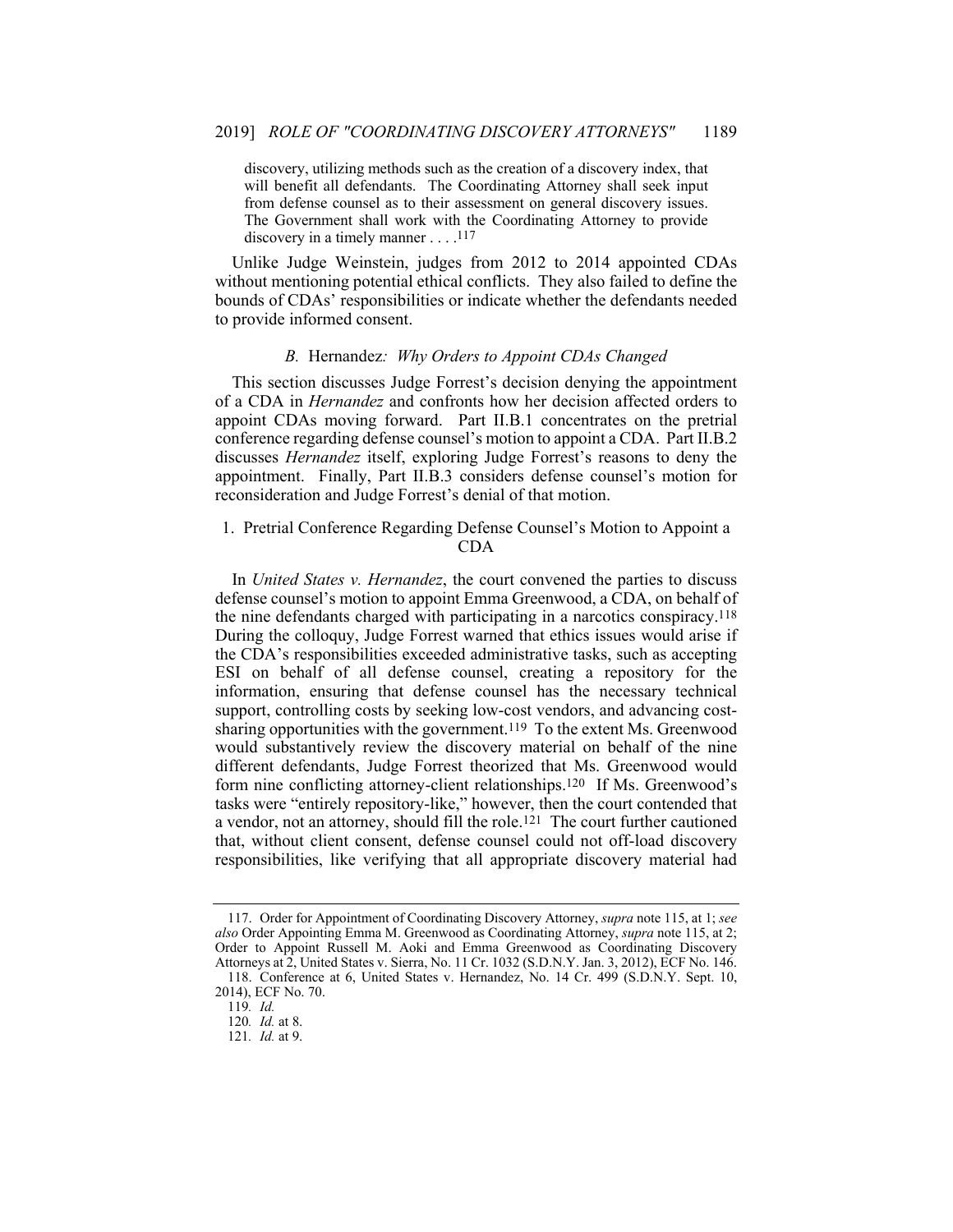been received from the government, to another attorney: "at no time can any of the defense counsel not have full, entire, 360-degree responsibility for all aspects of the discovery process for their client."122

The court also questioned how each defendant's communications would remain confidential.123 Assume defendant A's attorney of record asked the CDA to run a search to find whether A was on a particular phone call that discussed the alleged crime or to find whether defendants B or C were more or less involved.124 It may be, Judge Forrest suggested, that A's attorney would not want B's and C's attorneys to find out about the search and results.125 Judge Forrest asked what protections would be put in place to ensure these communications between the CDA and A's attorney remained confidential to protect the defendants' potentially divergent interests.126

# 2. Judge Forrest's Decision

Two days after the pretrial conference, Judge Forrest denied defense counsel's request to appoint the CDA.127 The court reasoned that there are "obvious ethical and legal issues implicated by any court's appointment of an attorney to act on behalf of multiple defendants in a criminal case," due to, among other things, the absence of a well-defined, single list of CDAs' tasks.128 Until *Hernandez*, no other reported decision denied the appointment of a CDA. Instead, many judges expressed their appreciation for this cost-saving and judicially efficient role.129

Because CDAs are attorneys, owing a duty of undivided loyalty to their clients, Judge Forrest surmised that *one* CDA cannot manage discovery on behalf of *multiple* defendants without violating this duty.130 Judge Forrest

128*. See id.* at \*2.

130*. Hernandez*, 2014 WL 4510266, at \*4 ("No attorney can be designated to bear [the] responsibility [of ensuring defense counsel has access to his or her client's full story] on behalf of more than one defendant without a *Curcio* hearing . . . ." (citing United States v. Curcio, 680 F.2d 881, 887 (2d Cir. 1982))). A district court conducts a *Curcio* hearing to determine whether a defendant who intends to waive conflict-free representation is both competent and makes a knowing, voluntary, and intelligent waiver. *See Curcio*, 680 F.2d at 887. To assess the validity of a defendant's waiver, many jurisdictions follow the Second Circuit's established procedure: (1) advise the defendant of his or her right to conflict-free counsel, (2) instruct the defendant as to the dangers inherent in being represented by one attorney with

<sup>122</sup>*. Id.* at 8–9.

<sup>123</sup>*. See id.* at 9.

<sup>124</sup>*. See id.* 

<sup>125</sup>*. See id.*

<sup>126</sup>*. See id.*

 <sup>127.</sup> United States v. Hernandez, No. 14 Cr. 499 (KBF), 2014 WL 4510266, at \*1 (S.D.N.Y. Sept. 12, 2014).

<sup>129</sup>*. See, e.g.*, United States v. Vujanic, No. 3:09–CR–249–D (17), 2014 WL 3868448, at \*2 (N.D. Tex. Aug. 6, 2014) ("Vujanic will have the benefit of [the CDA's] extensive prior experience in this case when attempting to narrow his examination of the discovery that the government has produced."); United States v. Sierra, No. 11 Cr. 1032 (PAE), 2012 WL 2866417, at \*2 (S.D.N.Y. July 11, 2012) (acknowledging "the organized and vigorous efforts of . . . the coordinating discovery attorneys to make this discovery available to the defense promptly and in a user-friendly fashion," guaranteeing that the evidence was "promptly and meaningfully reviewable by the defendants").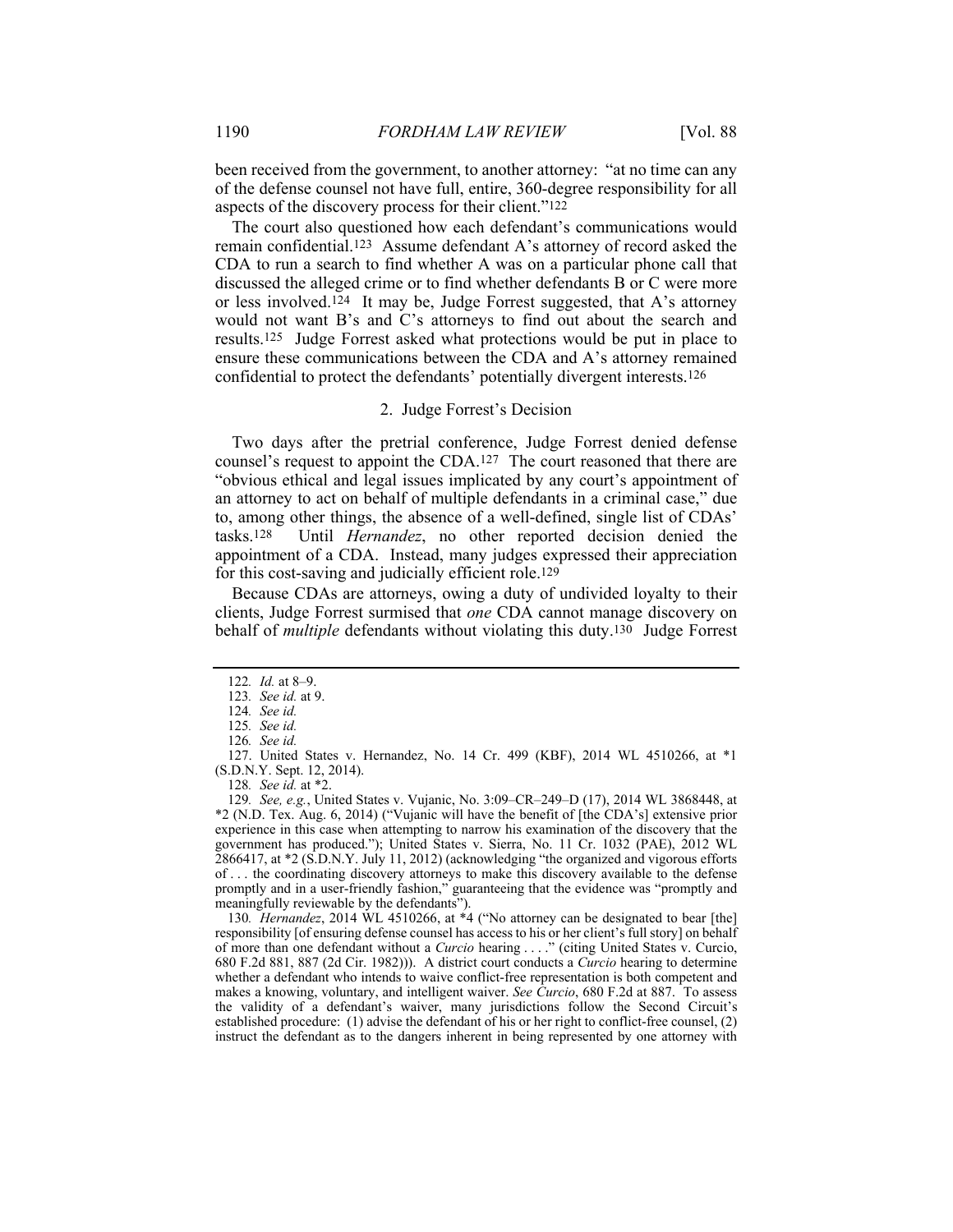highlighted that each criminal defendant enjoys a Sixth Amendment right to conflict-free and effective assistance of counsel.131 She noted that this right is so fundamental to the proper administration of the criminal justice system that insisting on it may be necessary despite defendants' stated preference to be jointly represented with waived conflicts.132 The court posited that perhaps CDAs are not expected to act as attorneys or partake in a strategic capacity.133 In that case, the court wondered why an attorney—rather than a third-party vendor who could avoid forming multiple attorney-client relationships—should act as the coordinator at all.134

The court anticipated that Ms. Greenwood's substantive involvement on the case would lead to ethical quandaries related to conflicts of interest, confidentiality, and competence. Judge Forrest wrote that any task related to discovery in a criminal case could have "substantive aspects," including: (1) guaranteeing that discovery materials are received and loaded onto a database for review, (2) tagging, indexing, or searching the ESI, (3) liaising with the prosecution beyond "a 'mail drop' capacity," (4) negotiating or requesting discovery materials, and (5) "conducting substantive document review."135

Judge Forrest acknowledged that coordinating ESI may achieve efficiencies and free underfunded CJA-appointed counsel from replicating administrative tasks.136 However, since each individual attorney would otherwise perform the tasks delegated to Ms. Greenwood pursuant to defense counsel's motion, the court found that this role would exceed convenient coordination.137 Moreover, because the "[h]ow, why, when, and to what extent" each defendant participated in the alleged crimes will differ, defense counsel must cater their review of evidence to uncover each defendant's unique story and ultimately strategize a unique defense.138 If one CDA is responsible for uncovering nine different defendants' stories, Judge Forrest deduced, then "she will have responsibilities to all defendants at the same time."139 The attorneys of record cannot, therefore, delegate all substantive

divided loyalties, (3) permit the defendant to confer with chosen counsel, (4) encourage the defendant to seek independent advice, (5) allow reasonable time for deliberation and decision, and (6) engage in an open discussion to ensure that defendant understands the risks. *See* United States v. Rodriguez, 968 F.2d 130, 138–39 (2d Cir. 1992).

<sup>131</sup>*. See Hernandez*, 2014 WL 4510266, at \*3 (citing Wood v. Georgia, 450 U.S. 261, 271 (1981)).

<sup>132</sup>*. See id.*

<sup>133</sup>*. See id.* at \*4.

<sup>134</sup>*. See id.* at \*5 (emphasizing that if the reasons to seek the appointment of an attorney rather than a nonattorney vendor are to preserve attorney-client privilege or undertake responsibilities that require legal training, then the ethics problems concerning joint representation remain).

<sup>135</sup>*. Id.* at \*5–6.

<sup>136</sup>*. See id.* at \*3–4.

<sup>137</sup>*. See id.* at \*6.

<sup>138</sup>*. See id.* at \*3 ("Discovery may reveal that a defendant was 'only present' at a particular time; or not present at all; or heavily involved; or minimally involved; or was giving orders; or was receiving orders; or withdrew from the conspiracy at a particular point in time.").

<sup>139</sup>*. See id.* at \*4.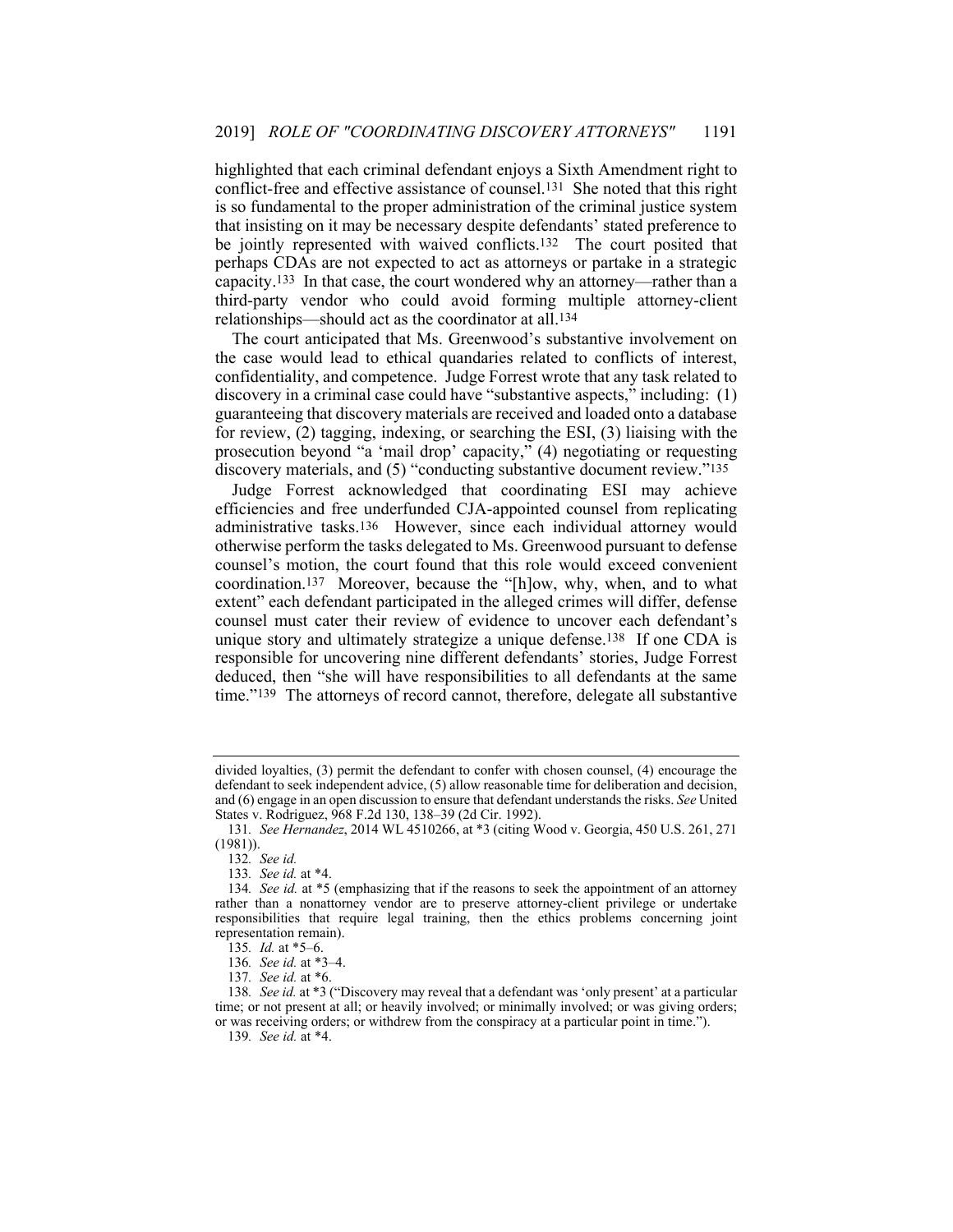discovery tasks to a single attorney on behalf of all the defendants without violating their clients' right to conflict-free counsel.140

Finally, Judge Forrest raised a concern regarding the lawyers' competence.141 Specifically, the court feared that the attorneys of record would rely on the CDA's technical expertise and inevitably inhibit their own fluency with legal technology.142 Managing complex discovery, Judge Forrest urged, should not become a specialized task that only few lawyers can handle.143 Judge Forrest asserted that if judges repeatedly appointed CDAs on multidefendant federal criminal cases, defense counsel would lose the technological competence that the Model Rules require.144

#### 3. Motion for Reconsideration

In their motion for reconsideration, defense counsel attempted to quell Judge Forrest's concerns by reconceptualizing the CDA's role as nonrepresentational.145 Rather than acting as an attorney for nine defendants, defense counsel wrote, Ms. Greenwood would provide litigation support services to the defense team as a whole.<sup>146</sup> In her supporting declaration, Ms. Greenwood described her contract with the DSO, which provided that she would manage data and document workflow, ensure the case remains on schedule as it relates to discovery, and overcome logistical problems as they arise.147 Ms. Greenwood's individualized assistance, she averred, would be limited to "evaluat[ing] each assigned lawyer's level of computer sophistication" as well as instituting any work product protections to maintain privileges across defendants.148

The attorneys of record, not the CDA, would remain accountable for any errors in the discovery process.149 Neither the DSO contract nor Ms. Greenwood's proposed responsibilities included giving legal advice, strategizing with defense counsel, communicating directly with defendants, making substantive judgments about the probative value of evidence, or participating in any trial proceedings.150 Rather, defense counsel vowed Ms.

<sup>140</sup>*. See id.*; *see also* United States v. Curcio, 680 F.2d 881, 887 (2d Cir. 1982) ("'[A] possible conflict inheres in almost every instance of multiple representation,' in part because the interests of the defendants may diverge at virtually every stage of the proceeding." (quoting Cuyler v. Sullivan, 446 U.S. 335, 348 (1980))); *supra* note 130 and accompanying text.

<sup>141</sup>*. See Hernandez*, 2014 WL 4510266, at \*7.

<sup>142</sup>*. Id.* 

<sup>143</sup>*. Id.*

<sup>144</sup>*. See id.*; *see also* MODEL RULES OF PROF'L CONDUCT r. 1.1 cmt. 8 (AM. BAR ASS'N 2018).

<sup>145</sup>*. See generally* Motion for Reconsideration, United States v. Hernandez, 14 Cr. 499 (S.D.N.Y. Sept. 19, 2014), ECF No. 69.

<sup>146</sup>*. See id.* at 2; *see also* Declaration at 2, United States v. Hernandez, 14 Cr. 499 (S.D.N.Y. Sept. 19, 2014), ECF No. 69-1 ("As a CDA, I address global discovery matters; matters involving individual discovery are beyond my purview as CDA and left to the client's respective defense counsel.").

<sup>147</sup>*. See* Declaration, *supra* note 146, at 2.

<sup>148</sup>*. See id.*

 <sup>149.</sup> Motion for Reconsideration, *supra* note 145, at 5.

<sup>150</sup>*. See id.* at 4; *see also* Declaration, *supra* note 146, at 2.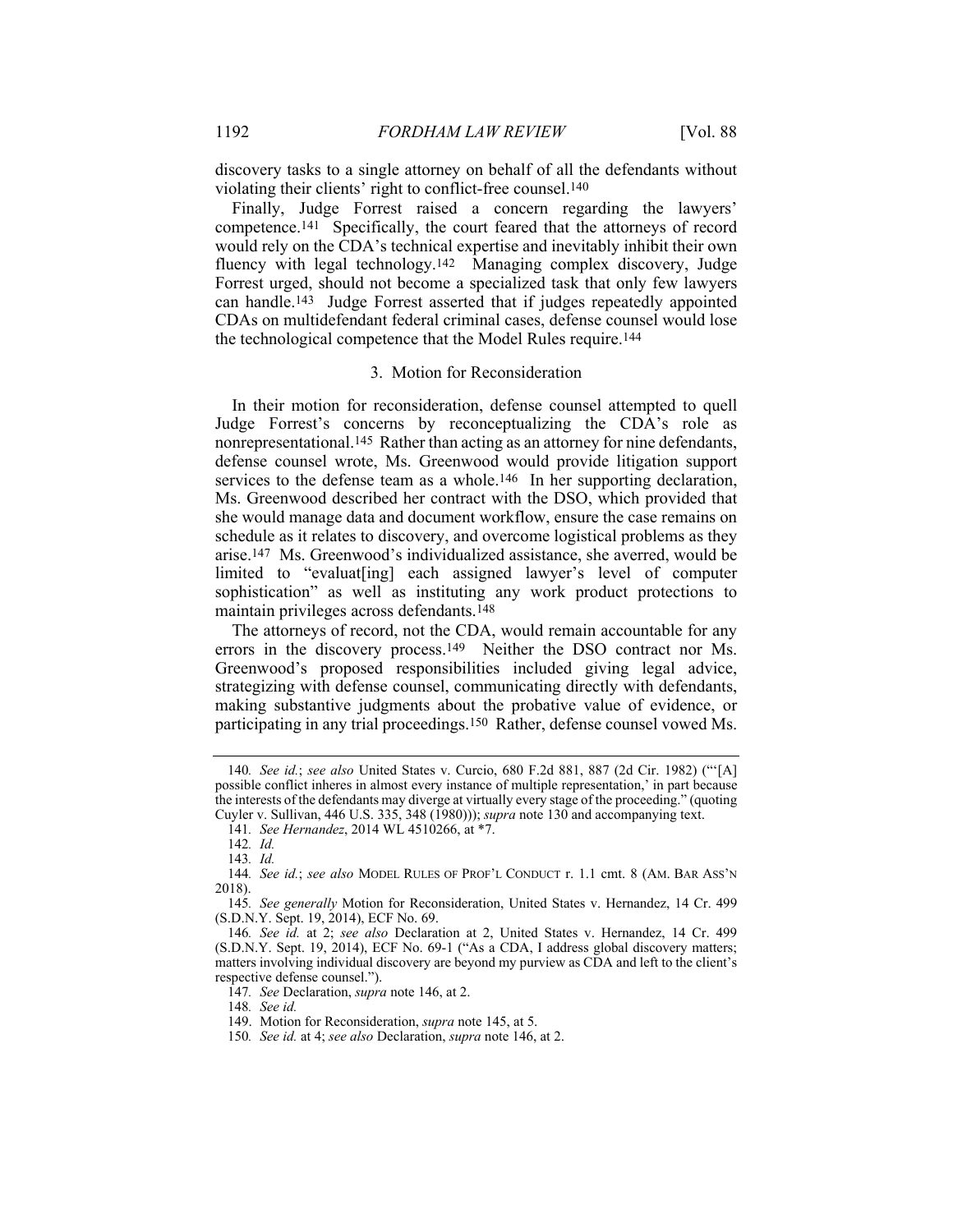Greenwood would only assemble and systematize global discovery.151 This work would include objective, but not subjective, coding and negotiating with the government about the quantity and format of the ESI, but not its substance or content.152 Defense counsel argued that because CDAs do not serve defendants' unique individual interests, but only their common interests, no conflict of interest would arise.153 Ms. Greenwood's role, defense counsel analogized, is similar to a liaison attorney in a class action or MDL: while she would help gather, organize, distribute, and review the ESI to streamline the discovery process, she would not enter into any attorney-client relationships.154

Regarding confidentiality, Ms. Greenwood claimed that her law degree would only help preserve confidences.155 To help avoid breaches of confidentiality, Ms. Greenwood maintained that she would keep annotations and tags created by one defense attorney separate from other defense attorneys sharing the same discovery database.156 Defense counsel affirmed that the attorney-client privilege protects CDAs' communications with the defense team under the work-product doctrine since "the purpose of the communication is to assist the attorney in rendering advice to the client."157

With respect to competence, defense counsel stated that CDAs are authorized to train defense attorneys on the technological complexities of managing voluminous ESI.158 Therefore, working with Ms. Greenwood would enable counsel to gain, not lose, technological skills and become more familiar with how to manage ESI in future cases.159

Judge Forrest denied defense counsel's motion for reconsideration, however, writing that "the [c]ourt does not believe [the CDA's responsibilities] are categorically non-representational."160 Defense counsel did not persuade Judge Forrest that CDAs provide litigation support services

<sup>151</sup>*. See* Motion for Reconsideration, *supra* note 145, at 4. In another case, Mr. Aoki described how CDAs systematize discovery. *See* Aoki Declaration, *supra* note 93, at 3. Mr. Aoki explained that once CDAs receive and catalog the discovery, they add discovery information into a spreadsheet, including the date, Bates numbers, defendant names, document type, event dates, and other information allowing the attorney to find relevant material to his or her client. *See id.* CDAs also hyperlink each discovery item into the spreadsheet, so that the individual lawyers need not scan a long index and then swap in the disc containing the relevant ESI. *See id.* Instead, the attorneys of record can click open the hyperlink and the document, photograph, audio, or video file will open. *See id.*

 <sup>152.</sup> Motion for Reconsideration, *supra* note 145, at 7.

<sup>153</sup>*. See id.* at 4.

<sup>154</sup>*. See id.* at 5.

<sup>155</sup>*. See* Declaration, *supra* note 146, at 3.

<sup>156</sup>*. Id.*

 <sup>157.</sup> Motion for Reconsideration, *supra* note 145, at 7 (quoting United States v. Mejia, 655 F.3d 126, 132 (2d Cir. 2011)).

<sup>158</sup>*. Id.* at 7–8.

<sup>159</sup>*. Id.*; *see also* Declaration, *supra* note 146, at 3 (quoting Ms. Greenwood's contract, which specifies that she will "[p]rovide training and support services to the defense teams as a group and individually").

<sup>160</sup>*. See* Order at 1, United States v Hernandez, 14 Cr. 499 (S.D.N.Y. Sept. 22, 2014) (denying defense counsel's motion for reconsideration).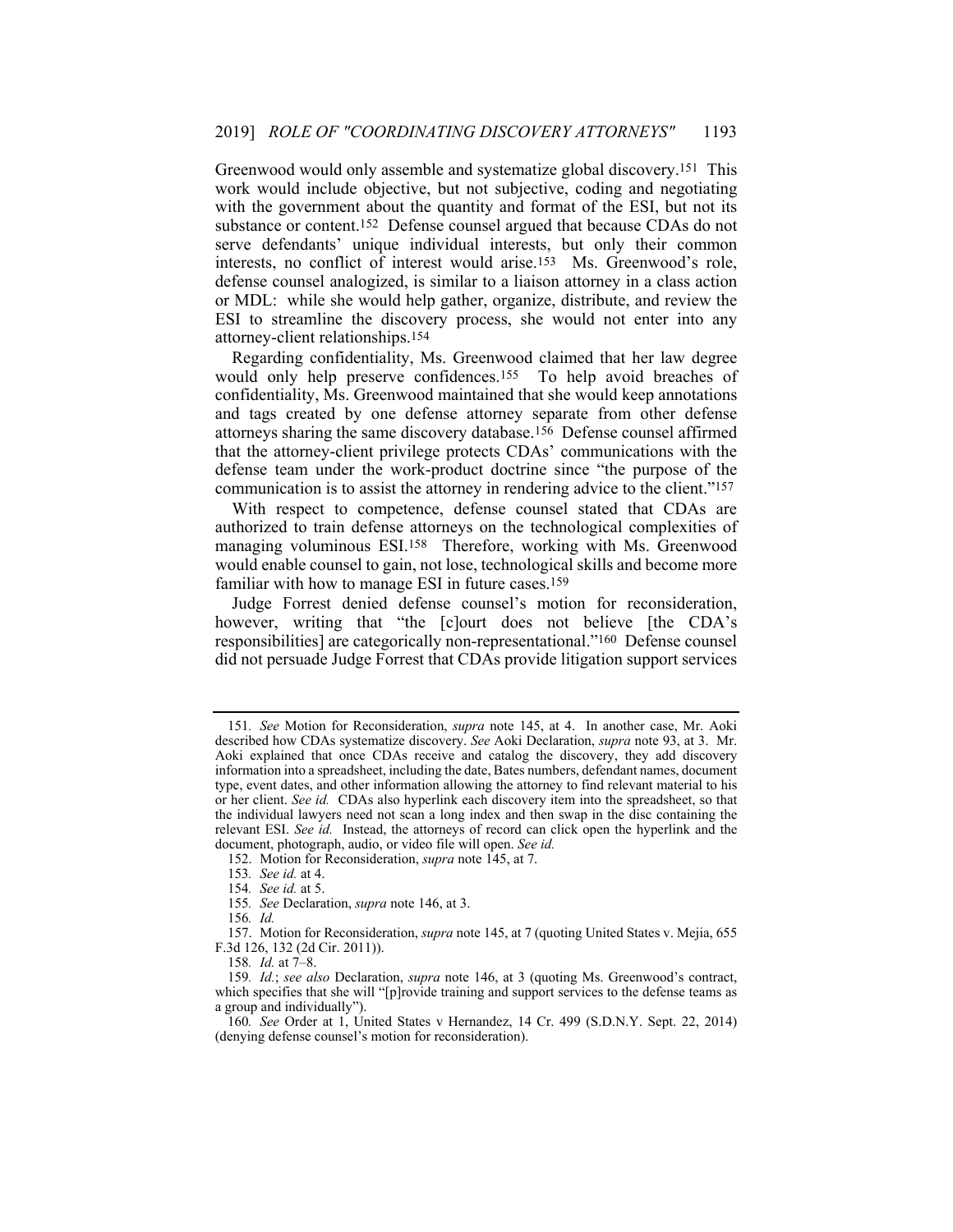as consultants rather than legal representatives or that Ms. Greenwood could avoid conflicting duties of loyalty.161

#### *C. Post-*Hernandez*: Ramifications of Judge Forrest's Decision*

Judge Forrest's opinion affected the way defense attorneys now draft proposed orders to appoint CDAs. Prior to *Hernandez*, CDAs had broader authority to act. In *Mosquera*, Judge Weinstein authorized Ms. Piel to "take such further action as will assist the court and defense counsel in expediting the case and providing due process at the least possible cost to the government."162 Although Judge Weinstein also delineated more administrative duties, such as securing space to store documents and obtaining interpreters,163 this broad grant of authority authorized Ms. Piel to, for example, engage in legal research, obtain court orders permitting the defendants to listen to tapes at their respective institutions, and implore the government, via letters and phone calls, to meet its discovery obligations.164

Judges now appoint CDAs "for defense counsel," rather than for the defendants themselves.165 Further, CDAs' responsibilities remain consistent across orders:

- Managing and, unless otherwise agreed upon with the government, distributing discovery produced by the government and relevant third party information common to all defendants;
- Assessing the amount and type of case data to determine what types of technology should be evaluated and used so that duplicative costs are avoided and the most efficient and costeffective methods are identified;
- Acting as a liaison with federal prosecutors to ensure the timely and effective exchange of discovery;
- Identifying, evaluating, and engaging third-party vendors and other litigation support services;
- Assessing the needs of individual parties and further identifying any additional vendor support that may be required—including copying, scanning, forensic imaging, data processing, data hosting, trial presentation, and other technology depending on the nature of the case;
- Identifying any additional human resources that may be needed by the individual parties for the organization and substantive review of information;
- Providing training and support services to the defense teams as a group and individually; and

<sup>161</sup>*. See id.*

 <sup>162.</sup> United States v. Mosquera, 813 F. Supp. 962, 968 (E.D.N.Y. 1993).

<sup>163</sup>*. See id.* 

<sup>164</sup>*. See* Report of Coordinating Counsel to the Court, *supra* note 77, at \*18.

<sup>165</sup>*. See, e.g.*, Order Appointing Shazzie Naseem as Coordinating Discovery Attorney at

<sup>1,</sup> United States v. Goode, No. 16 Cr. 529 (NSR) (S.D.N.Y. Sept. 19, 2016), ECF No. 33.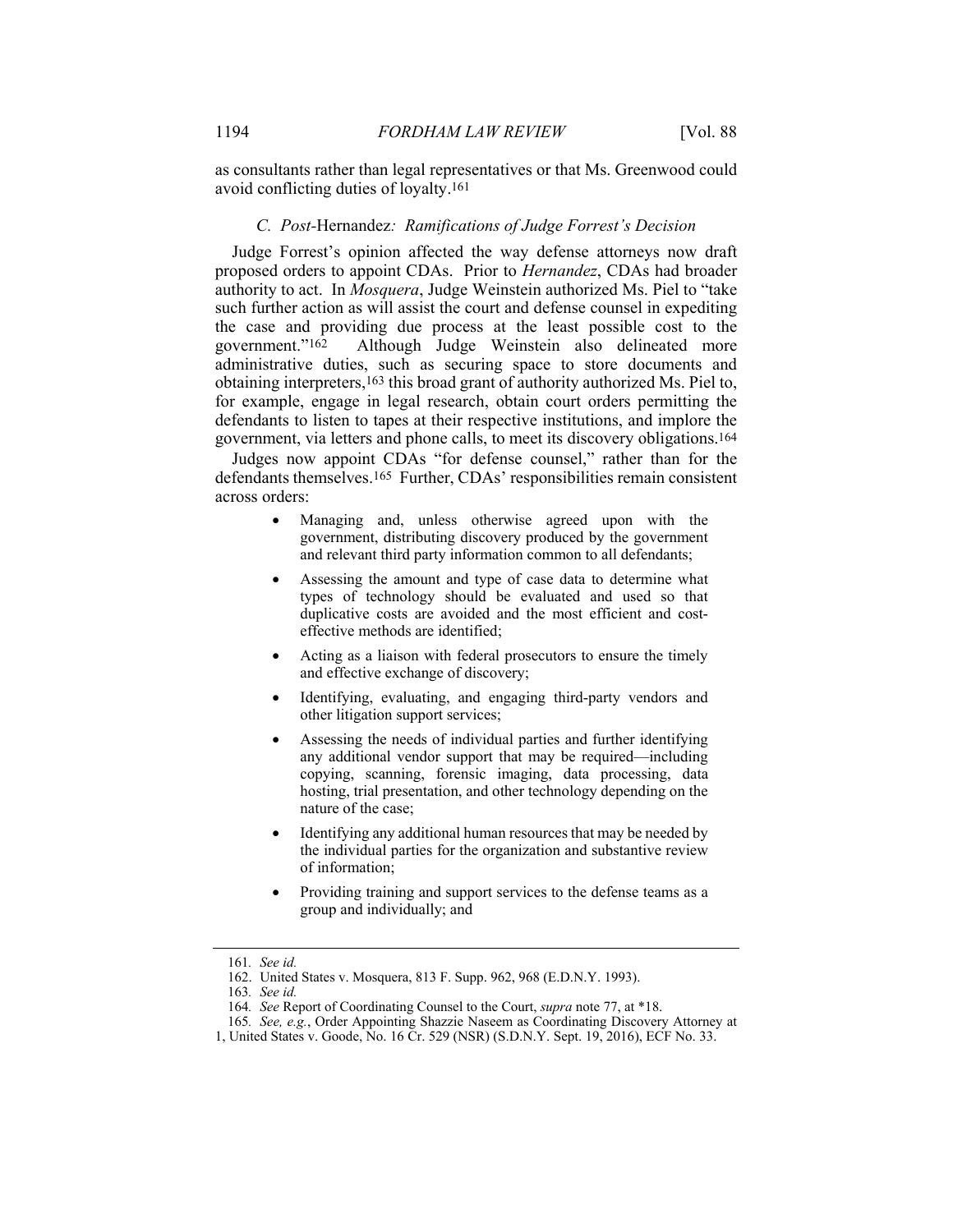Assisting CJA panel attorneys in the preparation and presentation of budgets and funding requests to the court.166

Current orders also state that CDAs do not provide representation and therefore do not enter into attorney-client relationships with any defendants.167 Recent case law demonstrates that CDAs act only administratively; they consolidate and ease defense counsels' discovery review and assist with technology.168

Within this nonlegal scope, an e-discovery vendor or offshore consultant likely could handle most current CDA tasks. However, there are several key advantages to appointing a CDA: (1) the government is likely more willing to collaborate with CDAs rather than nonattorney vendors or offshore consultants who may not be working face-to-face with the defense team, (2) CDAs understand defense counsels' need to find certain kinds of discovery material whereas vendors cater to civil litigants and are unaccustomed to addressing concerns particular to criminal cases, (3) CDAs reduce expenses by seeking low-cost vendors and advancing cost-sharing opportunities with the government, (4) CDAs use their own criminal defense experience to better understand case strategy and review techniques, and (5) CDAs preserve attorney-client privilege.169

#### III. UNDERSTANDING AND RESOLVING THE ETHICS ISSUES

While courts are appointing CDAs at a growing rate, no court or legal scholar has considered how CDAs can expand their role within the ethical confines. As Part II of this Note explained, CDAs presently hold an administrative role in multidefendant federal criminal trials with voluminous ESI and do not purport to exercise legal judgment.170 Prior to *Hernandez*, however, CDAs were free to act with greater responsibility.<sup>171</sup>

169*. See generally* Letter from Russell M. Aoki to Hon. Kathleen Cardone, *supra* note 13.

<sup>166</sup>*. E.g.*, *id.* Some post-*Hernandez* orders omit the final bullet point. *See, e.g.*, Order Appointing Emma M. Greenwood as Coordinating Discovery Attorney at 1–2, United States v. Valdez, 18 Cr. 71 (D.R.I. Nov. 14, 2017), ECF No. 20.

<sup>167</sup>*. See, e.g.*, Order Appointing Emma M. Greenwood as Coordinating Discovery Attorney at 2, United States v. Nunez, No. 17 Cr. 438 (VEC) (S.D.N.Y. Aug. 24, 2017), ECF No. 48.

<sup>168</sup>*. See* United States v. Galloway, No. 1:17-cr-01235-WJ, 2018 WL 2994409, at \*4 n.2 (D.N.M. June 14, 2018) (appointing a CDA "to assist counsel in organizing the material"); United States v. Budovsky, 13cr00368 (DLC), 2016 WL 386133, at \*3 (S.D.N.Y. Jan. 28, 2016) (appointing a CDA "to provide technology assistance"); United States v. Martin, No. 8:12–cv–205–T–17MAP, 2015 WL 4623711, at \*1 (M.D. Fla. July 31, 2015) (appointing a CDA "for the benefit of a centralized electronic database").

<sup>170</sup>*. See supra* notes 150, 166, 168 and accompanying text. "A CDA's criminal defense attorney credentials are relevant only because they give the CDA practical experience in handling voluminous discovery in criminal cases: many criminal defense attorneys lack such experience, and most technology vendors deal mainly with civil litigation." *See* Motion for Reconsideration, *supra* note 145, at 4.

<sup>171</sup>*. See supra* notes 81–88, 117 and accompanying text. In her 2014 decision, Judge Forrest noted the historically "broad-ranging CDA appointments." United States v. Hernandez, No. 14 Cr. 499 (KBF), 2014 WL 4510266, at  $\sqrt[*]{2}$  (S.D.N.Y. Sept. 12, 2014).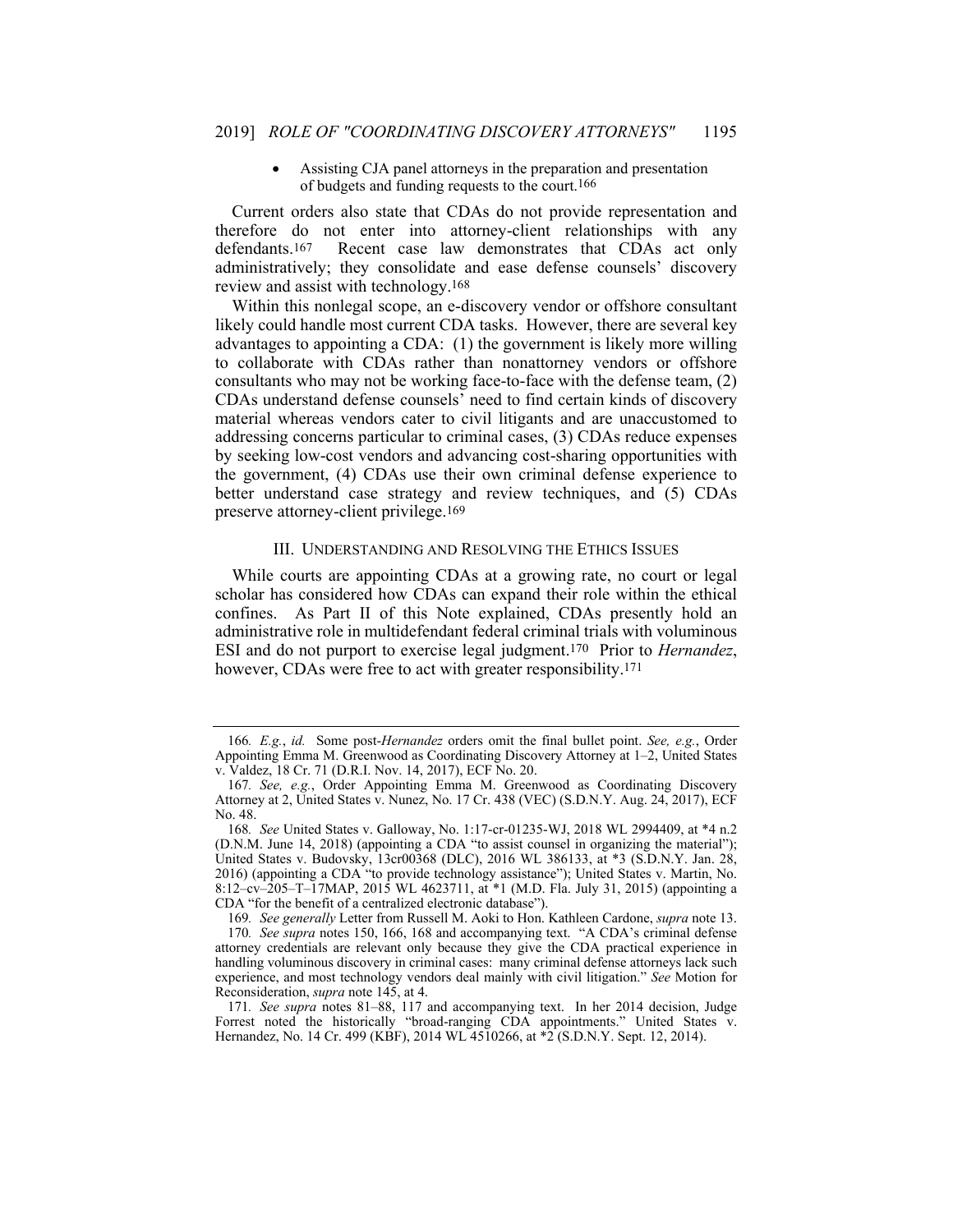Although the CDA's role has shifted throughout the past few decades, this Part tests Judge Forrest's intuition—that CDAs "raise serious [ethical] concerns"172—under the most robust construction. To clarify this construction's broad scope, this Part envisions a scheme that mirrors Ms. Piel's assumed role in *Mosquera*173 and departs from the clerical, post-2014 CDA. Limited only by their discovery focus, the "unleashed" CDA can:

(1) Help with subjective coding. Objective coding is limited to tagging a document by its date, time, sender, or recipient.174 This Note presumes that CDAs can tag a document based on whether it might be helpful to one or more defendants.

(2) Search discovery databases substantively. Rather than merely searching for documents that, for example, have the word "gun," CDAs can help construct and run searches that will unmask more critical themes that could inform plea or trial decisions.

(3) Offer defense counsel evidence that may help with his or her theory of the case. While CDAs cannot propose theories of the case, the attorneys of record may give their theory of the case to CDAs and, in return, CDAs can locate ESI that promotes or undermines that theory.

(4) Press the government to hand over discovery and determine the material among the voluminous ESI that pertains to each defendant.175

(5) Conduct legal research and develop discovery arguments relevant to all the defendants. If a global issue materializes during plea negotiations or trial, then defense counsel can seek CDA assistance.176

Some exceptions apply. CDAs *cannot*:

(1) Counsel individual defendants directly.

(2) Negotiate plea offers with the government.

(3) Help defense counsel strategize legal theories for individual defendants.

(4) Present any part of the case to the court, including opening arguments, direct or cross examinations, and summations. However, if a judge asks a

<sup>172</sup>*. Hernandez*, 2014 WL 4510266, at \*5.

 <sup>173.</sup> While Judge Weinstein imagined an administrative coordinator, Ms. Piel adopted a more substantive role. *See supra* notes 77–87 and accompanying text.

<sup>174</sup>*. See* Aoki Declaration, *supra* note 93, at 4.

<sup>175</sup>*. Compare* Report of Coordinating Counsel to the Court, *supra* note 77, at \*5 ("Counsel appeared to welcome a coordinating advocate and urged [Ms. Piel] to ascertain from the government what particular evidence out of the mass of tapes and other material the prosecution intended to offer in evidence against each of the defendants."), *with* Order Appointing Shazzie Naseem as Coordinating Discovery Attorney, *supra* note 165, at 2 ("Discovery issues specific to any particular defendant shall be addressed by defense counsel directly with the Government and not through the Coordinating Discovery Attorney.").

 <sup>176.</sup> Again, Ms. Piel's role provides guidance. Report of Coordinating Counsel to the Court, *supra* note 77, at \*14 ("I assisted in the research in developing the legal arguments which we hoped would persuade the Court. Each counsel was requested to write up what might be pertinent to his/her own case concerning the justification for a downward modification."); *see also supra* notes 84–85 and accompanying text.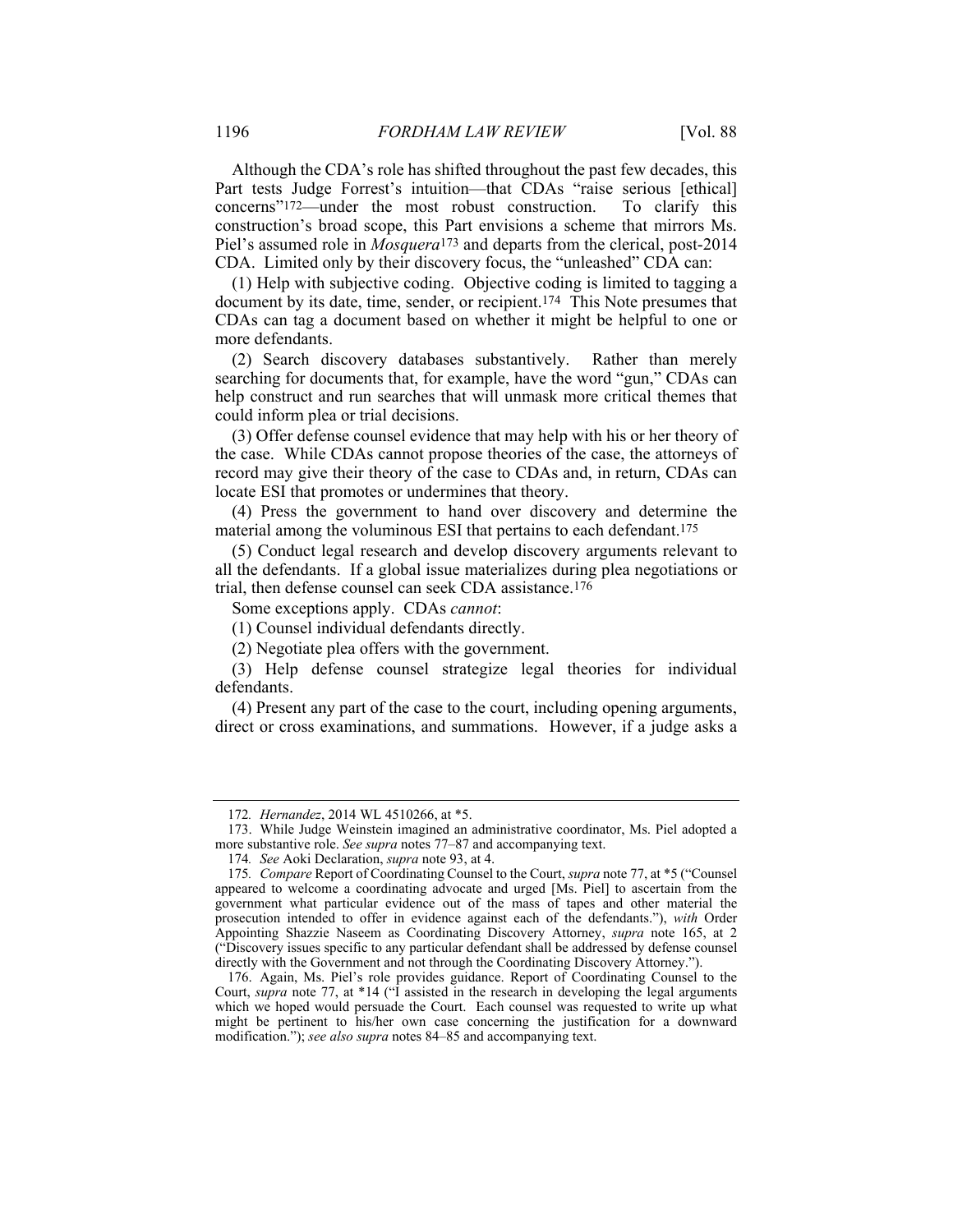CDA for a discovery status report or to answer questions in open court about the case, the CDA should be permitted to answer.177

This scope assumes CDAs can also still perform the administrative duties set out in orders post-2014.178

Part III concludes that courts should not hesitate to appoint CDAs under the most robust scheme. Even if ethics issues arise from CDAs acting with greater authority, they are surmountable. Part III.A explains limited-scope arrangements and lays out how CDAs' limited scope enables them to perform legal work for codefendants without violating the Model Rules. Part III.B describes potential conflicts of interest that may emerge but concludes that they will rarely arise and are waivable. Part III.C evaluates how CDAs can ethically maintain codefendants' confidences. Finally, Part III.D argues that CDAs' assistance will not reduce other defense attorneys' technological competence.

# *A. Scope of Representation*

Model Rule 1.2(c) permits lawyers to limit the scope of their representation "if the limitation is reasonable under the circumstances and the client gives informed consent."179 This ethical principle is not controversial, as "virtually all legal representations are limited in scope to some degree."180 Encouraging limited-scope representations enables private lawyers to work in a more efficient legal services market and public interest lawyers to increase low-income persons' access to legal services.181

<sup>177</sup>*. See supra* note 78 and accompanying text.

<sup>178</sup>*. See supra* notes 165–68 and accompanying text. If CDAs *only* supplied administrative services that nonlawyers also could provide—"law-related services"—CDAs would not be burdened by the Model Rules, so long as they made their nonrepresentational role clear to the defendants. *See* MODEL RULES OF PROF'L CONDUCT r. 5.7 cmt. 3 (AM. BAR ASS'N 2018) (explaining that the Model Rules apply "unless the lawyer takes reasonable measures to assure that the recipient of the law-related services knows that the services are not legal services and that the protections of the client-lawyer relationship do not apply"). While Model Rule 5.7 uses several examples, including accounting, lobbying, economic analysis, and tax preparation, to illustrate law-related services, CDAs' administrative tasks, such as document management and litigation support services, clearly fall within the law-related services umbrella. *See id.* r. 5.7 cmt. 9; *see also* Mary C. Daly & Carole Silver, *Flattening the World of Legal Services?: The Ethical and Liability Minefields of Offshoring Legal and Law-Related Services*, 38 GEO. J. INT'L L. 401, 404 (2007); Hugh D. Spitzer, *Model Rule 5.7 and Lawyers in Government Jobs—How Can They Ever Be "Non-Lawyers"?*, 30 GEO.J. LEGAL ETHICS 45, 47 (2017). This Part assumes, however, that CDAs' duties exceed law-related services and, therefore, explores the applicable Model Rules governing lawyer-client relationships.

 <sup>179.</sup> MODEL RULES OF PROF'L CONDUCT r. 1.2(c). The ABA defines "informed consent" as "the agreement by a person to a proposed course of conduct after the lawyer has communicated adequate information and explanation about the material risks of and reasonably available alternatives to the proposed course of conduct." *Id.* r. 1.0(e).

 <sup>180.</sup> Susan D. Carle, *The Settlement Problem in Public Interest Law*, 29 STAN. L. & POL'Y REV. 1, 14 (2018) ("Lawyers and clients together define the scope of the legal problem or problems they intend for the lawyer to address, and lawyers then typically draft a provision defining the scope of the representation being undertaken, which they include in the retainer agreement they offer the client.").

<sup>181.</sup> ABA SECTION OF LITIG., HANDBOOK ON LIMITED SCOPE LEGAL ASSISTANCE: A EPORT OF THE MODEST MEANS TASK FORCE 4 (2003), https:// REPORT OF THE MODEST MEANS TASK FORCE 4 (2003), https://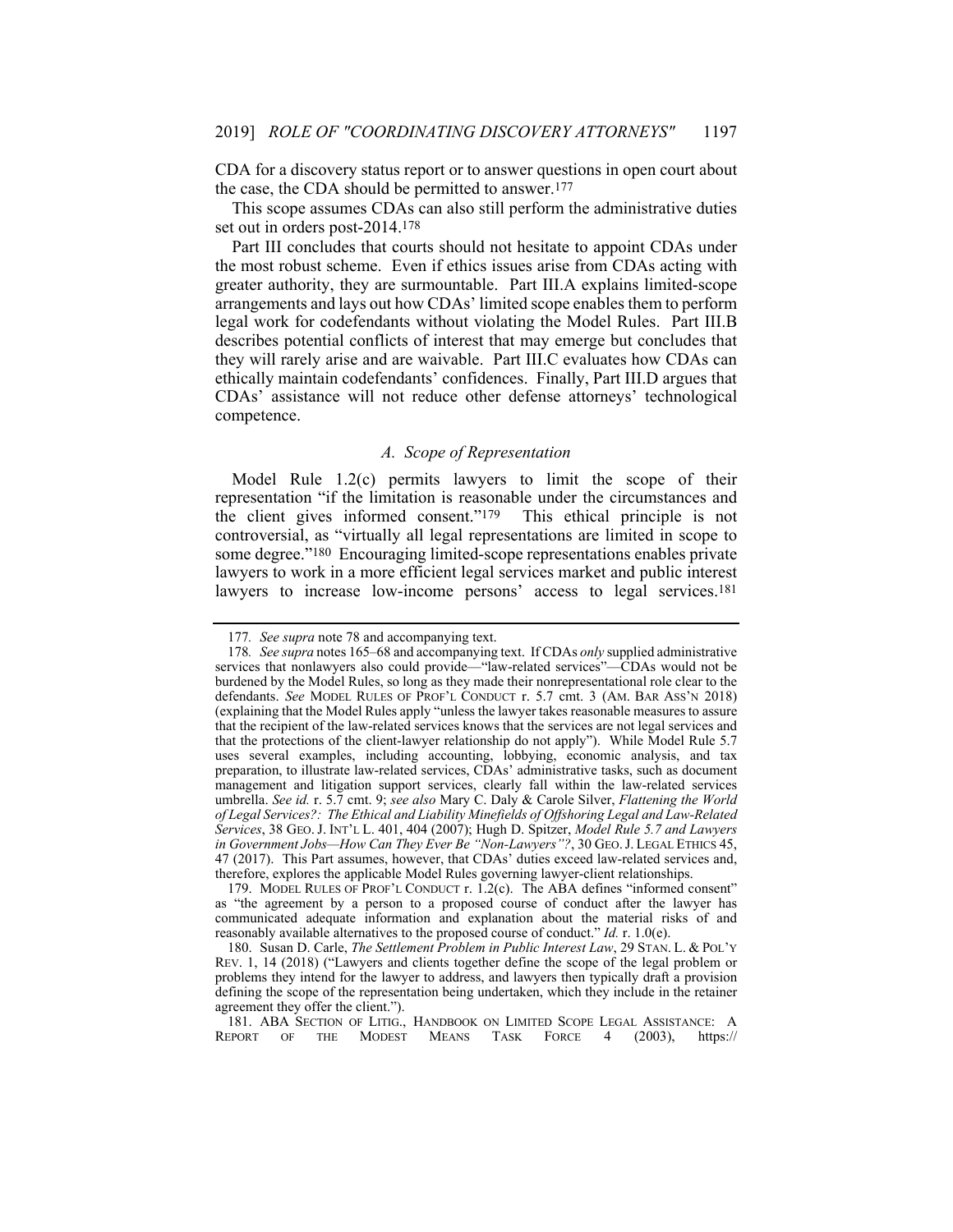Limited-scope arrangements, or "unbundled" legal services, are used, for example, to execute discrete transactions182 or to aid low-income civil clients—without the right to counsel—in both housing183 and family law settings.<sup>184</sup> From motion practice to discovery, judges have begun employing limited-scope arrangements in their courtrooms to control litigation costs and expedite solutions.185

While Model Rule 1.2(c) gives lawyers "substantial latitude" to form limited-scope relationships, "the limitation must be reasonable under the circumstances."186 If a client requests general information or advice about a straightforward legal issue, for instance, the lawyer and client may agree to limit the representation to a brief telephone conversation, so long as the call is "sufficient to yield advice upon which the client could rely."187 Further, limited scope does not mean limited competence; lawyers still have a duty to provide competent representation,188 as well as comport with all other ethics rules, like loyalty and confidentiality.189

Examples of limited-scope arrangements in other settings demonstrate how CDAs can ethically limit the scope of their representations. In the corporate context, clients regularly separate a single transaction into discrete tasks, instructing different lawyers to perform independent segments of the

182*. See, e.g.*, *In re* Slabbinck, 482 B.R. 576, 589 (Bankr. E.D. Mich. 2012) (holding that an agreement to limit an attorney's legal services in connection with an individual bankruptcy case by unbundling the pre- and postpetition legal services is ethically permissible).

183*. See* James G. Mandilk, Note, *Attorney for the Day: Measuring the Efficacy of In-Court Limited-Scope Representation*, 127 YALE L.J. 1828, 1840–48 (2018) (describing several legal aid organizations that provide unbundled legal services in housing cases).

184*. See* Michele N. Struffolino, *Limited Scope Not Limited Competence: Skills Needed to Provide Increased Access to Justice Through Unbundled Legal Services in Domestic-Relations Matters*, 56 S. TEX. L. REV. 159, 168 (2014) ("Domestic-relations attorneys routinely limit the scope of their services to review a mediated divorce agreement without being obliged to advocate for a better resolution or to do further investigation.").

185*. See, e.g.*, Morris A. Ratner, *Restraining Lawyers: From "Cases" to "Tasks*,*"* 85 FORDHAM L. REV. 2151, 2151 (2017) (underscoring the new "judicial management" trend, which involves transforming "cases" into "tasks" as "the most efficient route to a resolution"). 186. MODEL RULES OF PROF'L CONDUCT r. 1.2 cmt. 7 (AM. BAR ASS'N 2018).

187*. Id.*

188. *Id.* For a limited-scope representation to be competent, the lawyer (1) must "render practical service to the client" and (2) "may not materially impair the client's rights." N.Y.<br>State Bar Ass'n Comm. on Prof'l Ethics, Op. 604 (1989), https:// State Bar Ass'n Comm. on Prof'l Ethics, Op. 604 (1989), https:// www.nysba.org/WorkArea/DownloadAsset.aspx?id=5349 [https://perma.cc/4XPG-NPGR].

189*. See, e.g.*, D.C. Bar Legal Ethics Comm., Op. 330 (2004), https://www.dcbar.org/barresources/legal-ethics/opinions/opinion330.cfm [https://perma.cc/4UMC-EQDT] (affirming that limited scope arrangements are ethically sound unless they "sweep away the applicable rules of professional conduct").

www.americanbar.org/content/dam/aba/administrative/legal\_aid\_indigent\_defendants/ls\_scl aid\_handbook\_on\_limited\_scope\_legal\_assistance.authcheckdam.pdf [https://perma.cc/ T7QZ-245X]; *see also* ABA STANDING COMM. ON THE DELIVERY OF LEGAL SERVS., RESOLUTION WITH REPORT NO. 108, at 44 (2013), https://www.americanbar.org/ content/dam/aba/administrative/delivery\_legal\_services/ls\_del\_unbundling\_resolution\_108.a uthcheckdam.pdf [https://perma.cc/PL69-UQUU] ("[T]he American Bar Association encourages practitioners, when appropriate, to consider limiting the scope of their representation, including the unbundling of legal services as a means of increasing access to legal services.").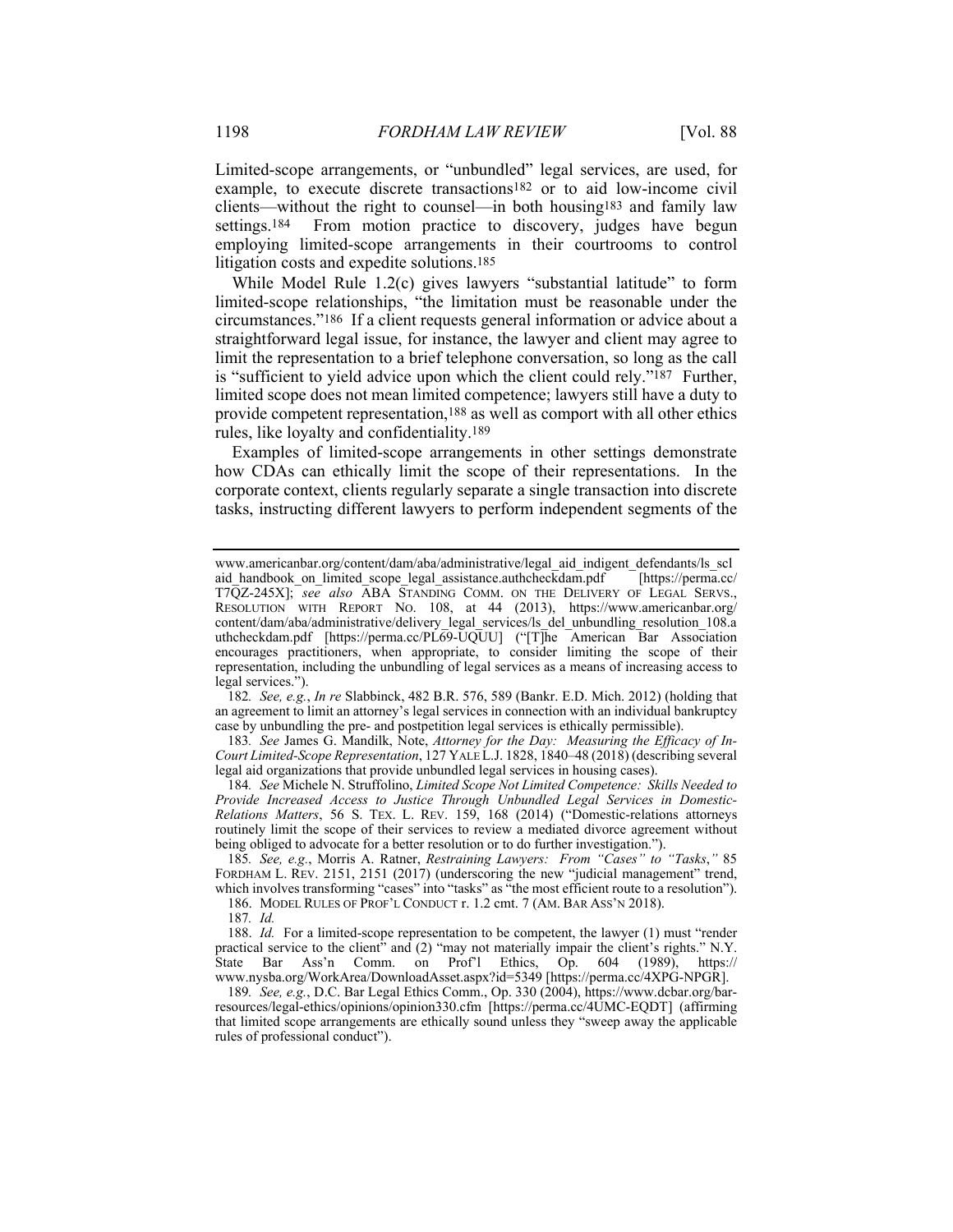transaction.190 In lieu of one full-service lawyer, a corporate client may ask lawyer A to conduct due diligence, lawyer B to advise on the transaction's tax implications, lawyer C to counsel on financing matters, and lawyer D to prepare the legal documents.191 The ABA recognizes that unbundling enables clients to meet their preferences and retain experts in specific areas of the law, while reducing the transaction's overall costs.192

In the litigation context, lawyers similarly limit the scope of their representations to discrete tasks.193 For example, a lawyer who is primarily responsible for a matter but not admitted to that matter's jurisdiction—lead counsel—will commonly seek support from local counsel.194 Although the designation of "local counsel" does not on its own "limit the attorney's role" or "narrow her ethical obligations to the client," she "may circumscribe her role by entering into an agreement to limit the scope of representation" pursuant to Model Rule 1.2.195 If the circumscription is reasonable and the client provides informed consent,196 then local counsel's ethical obligations, including diligence, competence, and confidentiality, only apply to the specified tasks agreed to at the outset of the representation.<sup>197</sup> Suppose, as the New York City Bar Association (NYCBA) did, that lead counsel asks local counsel "to review the legal analysis in a summary judgment motion prepared by lead counsel, but to assume that the factual recitations are accurate."198 The NYCBA concluded that such a limitation is reasonable and that local counsel's ethical obligations only extend to reviewing the legal arguments.199

Notably, limited-scope representations are not confined to scenarios where multiple lawyers represent one client. Rather, it is routine for one lawyer to represent multiple parties under a limited-scope arrangement. Several individuals interested in creating a business entity or joint venture, for

Counsel.pdf [https://perma.cc/R29Q-38CQ] [hereinafter Opinion 2015-4].

 <sup>190.</sup> ABA SECTION OF LITIG., *supra* note 181, at 5.

<sup>191</sup>*. See id.*

<sup>192</sup>*. See id.* at 6.

<sup>193</sup>*. See* Bruce A. Green, *The Right to Two Criminal Defense Lawyers*, 69 MERCER L.REV. 675, 677 (2018) ("[T]wo solo practitioners may join forces on a large matter, or a lawyer conducting most of the representation independently may bring another lawyer into the matter for a discrete task, such as to draft motions or to consult on an issue where the second lawyer has particular expertise."); Stephen C. Sieberson, *Two Lawyers, One Client, and the Duty to Communicate: A Gap in Rules 1.2 and 1.4*, 11 U.N.H. L. REV. 27, 30 (2013) (recognizing that one lawyer often engages a second lawyer as cocounsel "to share responsibility . . . in a matter because of its size or complexity").

 <sup>194.</sup> N.Y.C. Bar Ass'n Comm. on Prof'l Ethics, Formal Op. 2015-4 (2015), https:// www2.nycbar.org/pdf/report/uploads/20072917-FormalOpinion2015-4DutiesofLocal

<sup>195</sup>*. Id.*

 <sup>196.</sup> MODEL RULES OF PROF'L CONDUCT r. 1.2(c) (AM. BAR ASS'N 2018).

 <sup>197.</sup> Opinion 2015-4, *supra* note 194, at 2 ("A written agreement that clearly limits the role of local counsel can benefit all parties by managing expectations, avoiding misunderstandings about the scope of the lawyer's responsibilities, minimizing disputes over the allocation of responsibility between lead counsel and local counsel, and managing costs.").

<sup>198</sup>*. Id.*

<sup>199</sup>*. Id.* at 4. The NYCBA stressed, however, that local counsel "may not ignore obvious factual inaccuracies contained in the motion papers." *Id.*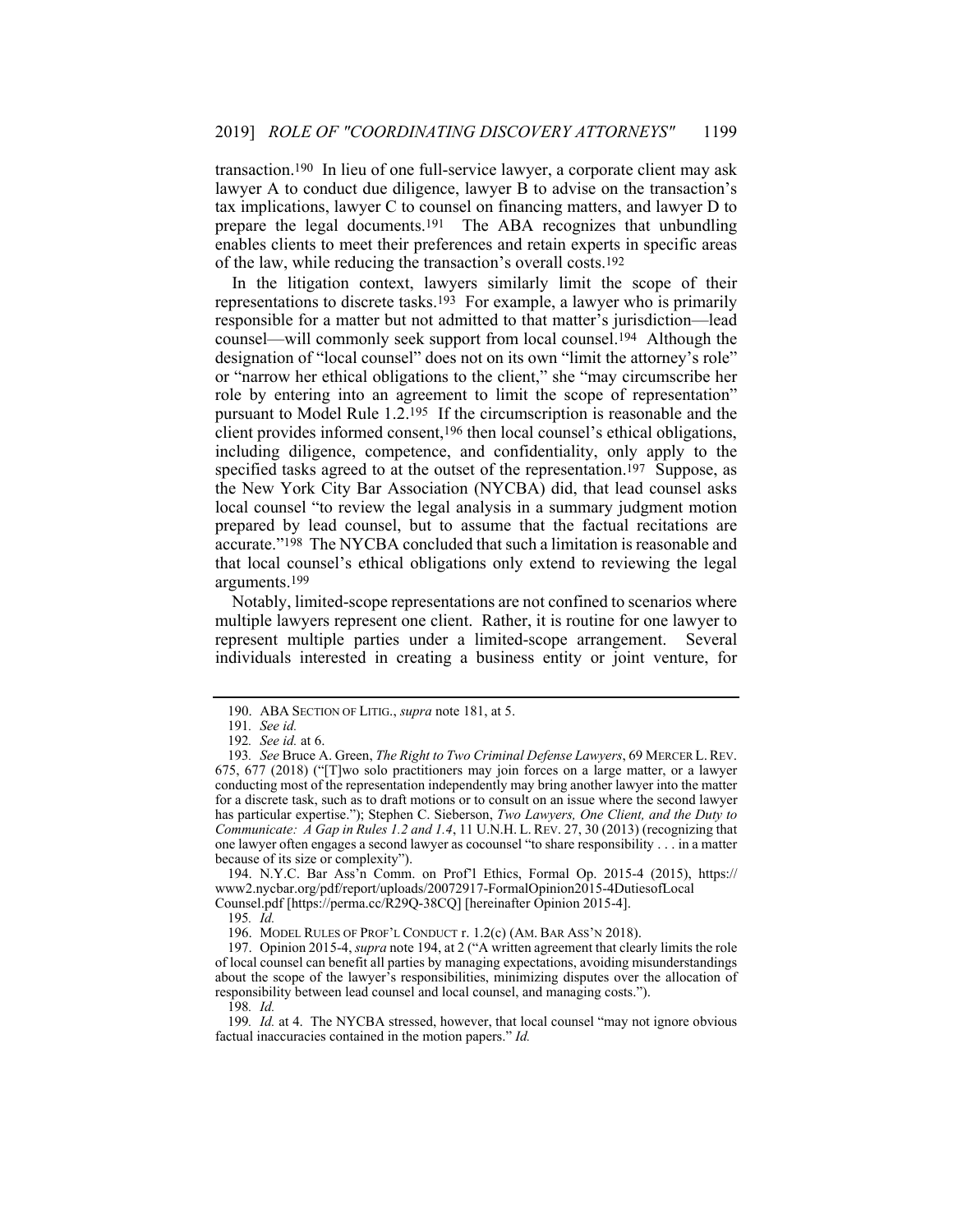instance, may seek one lawyer's assistance for the sole purpose of drafting the agreement's terms.200 This limited-scope lawyer is sometimes called a "scrivener," charged with preparing the agreement according to prenegotiated terms, "making it legally understandable and enforceable by all."201 Although the scrivener may "identify structural flaws in the negotiated terms that might interfere with the smooth operation of the transaction," she may not advise on or propose terms that may benefit one party over another.202 Similarly, several states' bars have opined that representing both the buyer and seller (or lender and borrower) in a noncomplex real estate transaction is ethically permissible, so long as the parties previously agreed to standard contract terms, such as "price, time and manner of payment."203 The Massachusetts Bar Association maintained that a lawyer who receives the informed consent of both the lender and borrower can "obvious[ly]" represent both parties competently "in connection with such limited duties."204 Such a limitation provides clients with "economic and professional benefits," including reduced legal costs and "representation by a lawyer with expertise in real estate and with familiarity with the borrower-client's purchase of real estate and the lender-client's policies and procedures."205

Comparable advantages result in the criminal context where CDAs supplement, but not substitute, full-service counsel's representation. Because CJA-appointed counsel and public defenders often lack the resources, time, and skill to cull discovery, defendants receive more effective representation when CDAs provided additional discovery assistance.206 CDAs also cut costs by streamlining the work that multiple defense attorneys otherwise have to do themselves.207

CDAs' limited-scope duties only serve to enhance the defendants' representation. In fact, because CDAs "have experience working on CJA

201. Ordower, *supra* note 200, at 1275.

202*. Id.*

204. Opinion 90-3, *supra* note 203.

205*. Id.*

 206. Letter from Sean Broderick to CJA Study Comm., *supra* note 7, at 2 (explaining that the "disparity of resources" between CJA-appointed counsel and the DOJ, including money, personnel, and training "often overshadows all other problems for federal CJA practitioners").

207. Letter from Russell M. Aoki to Hon. Kathleen Cardone, *supra* note 13, at 4.

<sup>200</sup>*. See, e.g.*, Henry Ordower, *Toward a Multiple Party Representation Model: Moderating Power Disparity*, 64 OHIO ST. L.J. 1263, 1274–75 (2003); Gretchen L. Jankowski, Comment, *The Ethics Involved in Representing Multiple Parties in a Business Transaction: How to Avoid Being Caught Between Scylla and Charybdis Within the Confines of the Maryland Disciplinary Rules*, 23 U. BALT. L. REV. 179, 203 (1993).

<sup>203</sup>*. See, e.g.*, N.Y. State Bar Ass'n Comm. on Prof'l Ethics, Op. 611 (1990), https://www.nysba.org/WorkArea/DownloadAsset.aspx?id=5622 [https://perma.cc/TM33-7VEJ]; *see also* Mass. Bar Ass'n, Ethics Op. 90-3 (1990), https://www.massbar.org/ publications/ethics-opinions/ethics-opinions-1990-opinion-no-90-3 [https://perma.cc/VD96- 6L8B] [hereinafter Opinion 90-3] (holding that an attorney may represent both the borrower and lender in a real estate purchase "provided the attorney has carefully reviewed the loan documents and found no apparent unresolved disqualifying conflicts between the interests of the borrower and the lender and if the attorney has obtained the informed consent of both borrower and lender after full disclosure").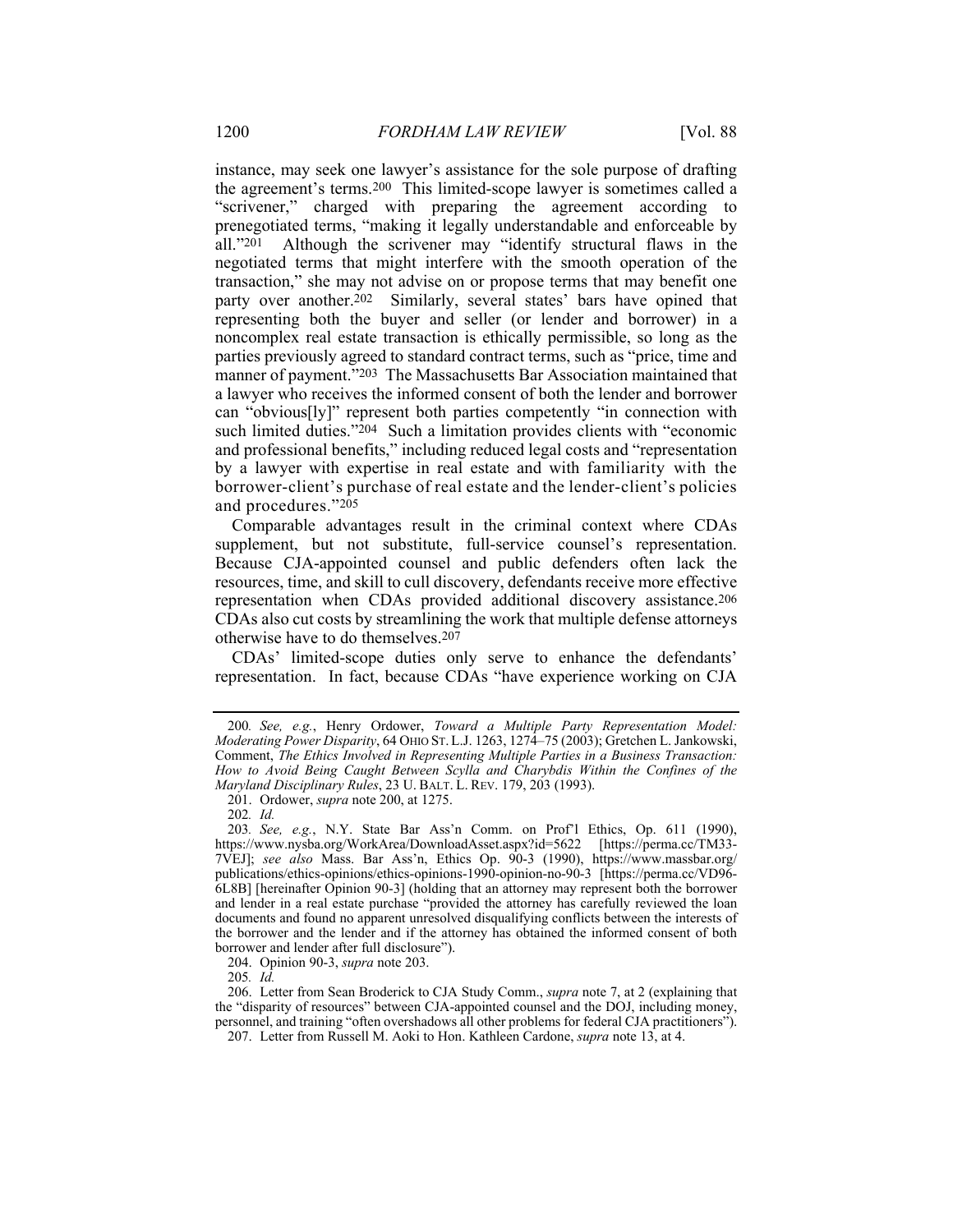cases and are knowledgeable about . . . [how] to manage discovery in federal criminal litigation," they are uniquely qualified to provide competent representation in the limited scope of discovery.208 Even under the most robust scheme, so long as each defendant understands the CDA's role, consents to the limited scope, and receives competent representation from the CDA, then Rule 1.2(c) is satisfied.209 Because CDAs represent more than one defendant in a limited scope, however, other potential ethics issues arise, such as conflicts of interest and confidentiality. Parts III.B and III.C explore these issues.

# *B. Conflicts of Interest*

The Model Rules provide that a lawyer cannot concurrently represent multiple clients if the representation would involve a conflict of interest.210 Specifically, Model Rule 1.7(a) prohibits representations that (1) are directly adverse or (2) present a "significant risk" that the lawyer's responsibilities to one client "will be materially limited by the lawyer's responsibilities to another client."211 Despite a conflict, Model Rule 1.7(b) allows a lawyer to undertake a joint representation, provided that (1) the lawyer reasonably believes she can competently and diligently represent coclients and (2) each client provides informed consent in writing.212

Although there almost always will be conflicts between coclients, those conflicts do not always prohibit joint representation.213 For instance, a lawyer may, with informed consent, concurrently represent two or more clients seeking to form a joint venture, even though the lawyer may not be able to "recommend or advocate all possible positions that each might take because of the lawyer's duty of loyalty to the others."214 Similarly, a lawyer may represent coplaintiffs in a securities action where the coclients have

<sup>208</sup>*. See* Memorandum from Theodore Lidz, Assistant Dir., Off. of Def. Servs., to Judges & Clerks, U.S. Dist. Court 1 (Sept. 4, 2012), http://www.miefdo.org/forms/ Services\_of\_Coordinating\_Discovery\_Attorneys.pdf [https://perma.cc/K36N-H4VA].

<sup>209</sup>*. Cf. In re* Samad, 51 A.3d 486, 497 (D.C. 2012) (observing that any limit on the scope of an attorney's services, even if memorialized in a retainer agreement, must be explained to the client to ensure the delineated scope is clearly understood).

 <sup>210.</sup> MODEL RULES OF PROF'L CONDUCT r. 1.7 (AM. BAR ASS'N 2018).

<sup>211</sup>*. Id.* r. 1.7(a).

<sup>212</sup>*. Id.* r. 1.7(b). Before each client can provide informed consent, a conflicted lawyer must communicate "the nature of the conflict of interest in such detail so that [the multiple clients] can understand the reasons why it may be desirable for each to have independent counsel, with undivided loyalty to the interests of each of them." Unified Sewerage Agency v. Jelco Inc., 646 F.2d 1339, 1346 (9th Cir. 1981) (quoting *In re* Boivin, 533 P.2d 171 (Or. 1975)); *see also* IBM Corp. v. Levin, 579 F.2d 271, 282 (3d Cir. 1978) ("[F]ull and effective disclosure of all the relevant facts must be made and brought home to the prospective client.").

 <sup>213. &</sup>quot;[I]nformed consent . . . is effective with respect to most conflicts of interest." RESTATEMENT (THIRD) OF LAW GOVERNING LAWYERS § 122 cmt. a (AM. LAW INST. 2000).

<sup>214</sup>*.* MODEL RULES OF PROF'L CONDUCT r. 1.7 cmt. 8. In the nonlitigation context, "common representation is permissible where the clients are generally aligned in interest even though there is some difference in interest among them." *Id.* r. 1.7 cmt. 28.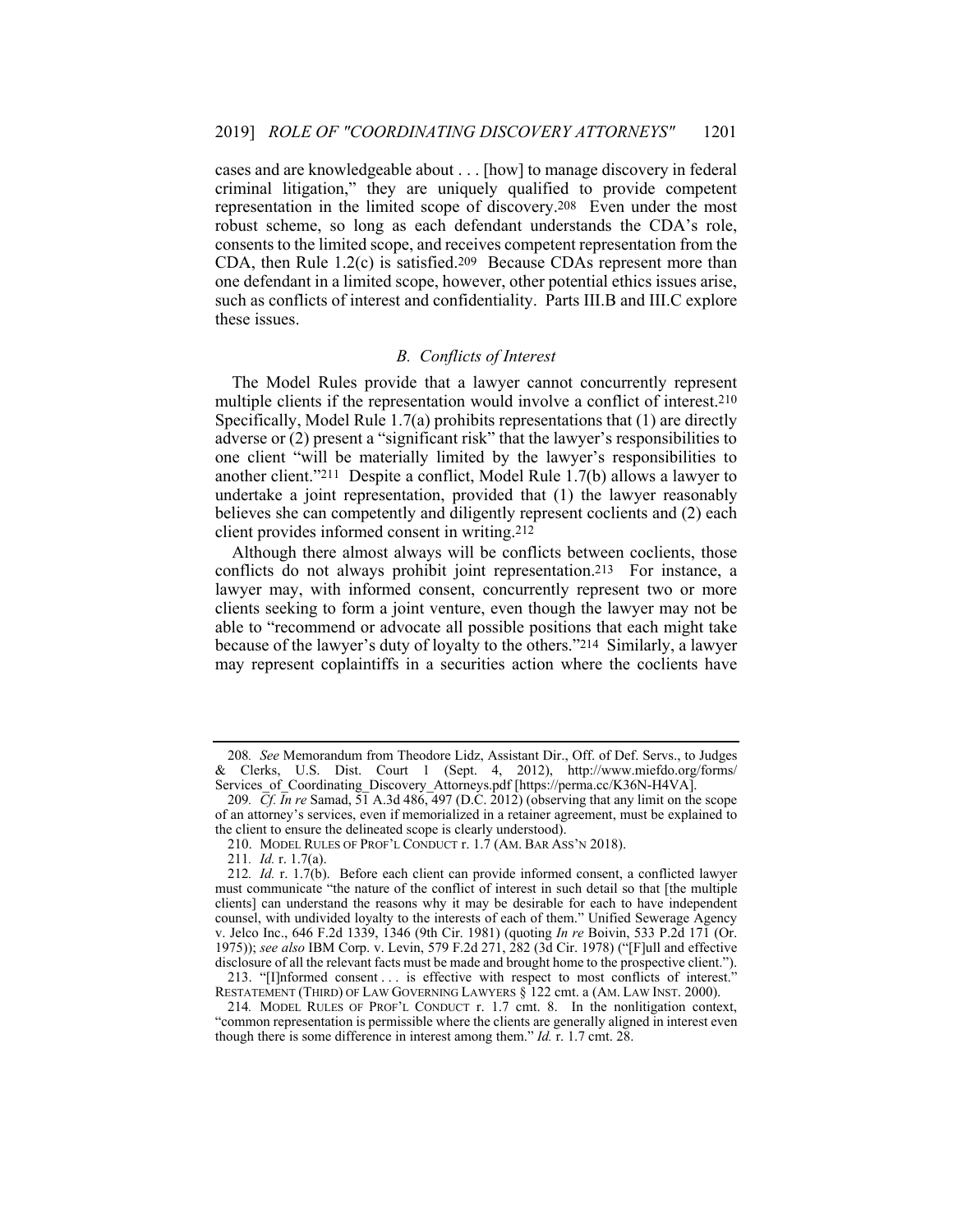"knowledge of a possible conflict of interest" and nevertheless "reaffirm their desire" to be jointly represented.<sup>215</sup>

In a criminal matter, however, representing codefendants presents thorny ethical consequences. The ABA has warned that the potential conflicts are "so grave that ordinarily a lawyer should decline" to represent criminal codefendants in the same case.216 Since codefendants almost never share the same legal interests, when one full-fledged lawyer concurrently represents several defendants, "a minefield of potential conflicts" arise.<sup>217</sup> From indictment and plea negotiations to trial and sentencing, conflicts of interest may materialize at each stage due to "either factual antagonism[s] or more subtle differences that an ... attorney might exploit in comparing and contrasting the individual codefendants."<sup>218</sup> Because these conflicts often jeopardize fair and loyal representation, district courts have "substantial latitude" to refuse defendants' conflict waivers.<sup>219</sup>

While one full-service lawyer's joint representation of codefendants clearly engenders "grave" ethical conflicts, there is only a minimal, conjectural risk that a limited-scope CDA would create loyalty issues. Judge Forrest exaggerated the risk in *Hernandez*.220 Although she questioned how appointing a CDA "to manage discovery on behalf of *multiple* defendants . . . square[s] with th[e] duty" of undivided loyalty, she did not attempt to answer her own inquiry by exploring how the ethics rules apply.<sup>221</sup> Instead, Judge Forrest simply denied the appointment, resolving that the CDA cannot ethically "have responsibilities to all defendants at the same time."222

Even when CDAs act with broader authority than Judge Forrest contemplated, the traditional concerns with joint representation in criminal

222*. Id.*

 <sup>215.</sup> Como v. Commerce Oil Co., 607 F. Supp. 335, 342 (S.D.N.Y. 1985) (finding joint representation of plaintiffs in a securities action proper where the defendants argued that one of the plaintiffs, rather than the defendants, was responsible for the injuries to the group); *see also* Hamilton v. Merrill Lynch, 645 F. Supp. 60, 62 (E.D. Pa. 1986) (same). In the litigation context, representation of coparties is permitted if there is no "substantial discrepancy" among positions, testimony, or settlement expectations. MODEL RULES OF PROF'L CONDUCT r. 1.7 cmt. 23.

 <sup>216.</sup> MODEL RULES OF PROF'L CONDUCT r. 1.7 cmt. 23. "The right to effective representation by counsel whose loyalty is undivided is so paramount in the proper administration of criminal justice that it must in some cases take precedence over all other considerations, including the expressed preference of the defendants concerned and their attorney." United States v. Carrigan, 543 F.2d 1053, 1058 (2d Cir. 1976) (Lumbard, J., concurring); *see also* Cuyler v. Sullivan, 446 U.S. 335, 348 (1980); Holloway v. Arkansas, 435 U.S. 475, 486 n.8 (1978).

 <sup>217.</sup> United States v. Stepney, 246 F. Supp. 2d 1069, 1083 (N.D. Cal. 2003).

 <sup>218.</sup> Nancy J. Moore, *Conflicts of Interest in the Simultaneous Representation of Multiple Clients: A Proposed Solution to the Current Confusion and Controversy*, 61 TEX. L. REV. 211, 273 (1982).

<sup>219</sup>*. See* Wheat v. United States, 486 U.S. 153, 163 (1988); *see also* United States v. Cain, 671 F.3d 271, 294 (2d Cir. 2012); United States v. Combs, 222 F.3d 353, 361 (7th Cir. 2000); United States v. Moscony, 927 F.2d 742, 750 (3d Cir. 1991).

<sup>220</sup>*. See generally* United States v. Hernandez, No. 14 Cr. 499 (KBF), 2014 WL 4510266 (S.D.N.Y. Sept. 12, 2014).

<sup>221</sup>*. See id.* at \*4.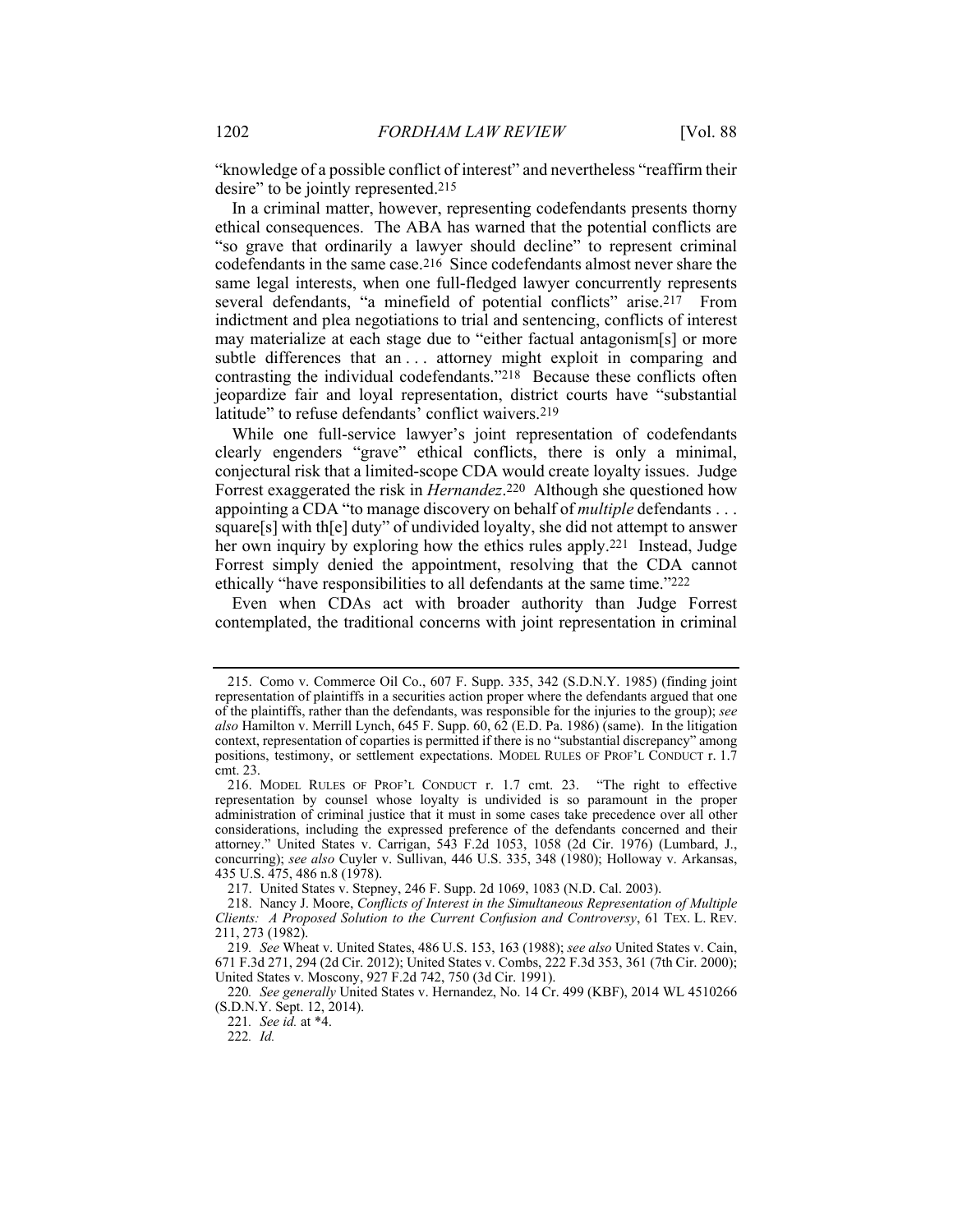cases are not present. CDAs do not appear in court on behalf of any single defendant, counsel defendants directly, make strategic decisions, crossexamine witnesses, or advise on or negotiate plea agreements.223 These exclusions remove significant areas of adversity.224 CDAs never present evidence to the court that may benefit one codefendant and harm others.225 CDAs also do not make closing statements or argue during sentencing that, for example, defendant X is more blameworthy than defendant Y.226 Finally, because the attorneys of record are responsible both for direct and crossexamining witnesses and for negotiating with prosecutors regarding potential plea offers, CDAs avoid the "untenable" position that arises when one defendant is offered "a reduced charge, immunity or even a dismissal, in exchange for testimony against the remaining defendants or other cooperation with the government."227

Although the risks that Judge Forrest was intuitively concerned about228 are not present here, it is useful to explore the possibility that CDAs' discovery obligations to one defendant may "materially limit[]" their obligations to the other defendants.229 Consider the following hypothetical: five defendants—Company A (A) and corporate officers Brad (B), Charlie (C), Drew (D), and Eden (E)—are charged with fraud for inflating expenses in their contracts with the government. The defendants' lead attorneys ask the CDA to review the evidence, directing her to search for ESI that may be

225*. Cf.* Parker v. Parratt, 662 F.2d 479, 484 (8th Cir. 1981) ("A conflict of interest exists where the factual circumstances require counsel to offer evidence which assists one codefendant but adversely affects others."); Ross v. Heyne, 638 F.2d 979, 983–84 (7th Cir. 1980); United States v. Kranzthor, 614 F.2d 981, 983 (5th Cir. 1980).

 <sup>223.</sup> Such conduct would veer dangerously into conflict-ridden territory. *See, e.g.*, Peter W. Tague, *Multiple Representation and Conflicts of Interest in Criminal Cases*, 67 GEO. L.J. 1075, 1078–80 (1979) (describing various conflicts that arise when one lawyer jointly represents two defendants in a criminal matter, including deciding which, if any, defendant should testify during trial and how to formulate a closing argument that benefits multiple defendants simultaneously).

 <sup>224.</sup> The NYCBA has acknowledged that "not all joint representations involve conflicts of interest requiring 'informed consent' pursuant to Rule 1.7." N.Y.C. Bar Ass'n Comm. on Prof'l Ethics, Formal Op. 2017-7 (2017), https://s3.amazonaws.com/documents.nycbar.org/ files/2017299-2017-7-Joint\_Client\_Opinion\_PROFETHICS\_12.12.17.pdf [https://perma.cc/ AG5S-QQX5] [hereinafter Opinion 2017-7]. Particularly in a transactional setting, "the positions and interests of the joint clients may be aligned so closely and/or the scope of the representation may be so limited that a lawyer's representation of any one of them is unlikely to be adversely affected by the representation of the other(s)." *Id.*

<sup>226</sup>*. Cf.* Moore, *supra* note 218, at 274 ("When a lawyer represents only one of several defendants, in closing arguments he may stress favorable comparisons between his client and the other defendants. When a single attorney represents all the defendants, however, he must approach comparisons among the defendants with the greatest caution.").

<sup>227</sup>*. Id.* at 273–74 (quoting Y. KAMISAR ET AL., MODERN CRIMINAL PROCEDURE 124 (5th ed. 1980)). When an attorney represents multiple defendants and one codefendant decides to cooperate and testify against the remaining defendant(s), an often-disqualifying conflict emerges. *See, e.g.*, United States v. Sanders, 688 F. Supp. 373, 374 (N.D. Ill. 1988) (disqualifying defendant Sanders's attorney, Lassar, since he had previously represented a codefendant during the grand jury investigation who stated he might cooperate with the government and testify against Sanders).

<sup>228</sup>*. See supra* notes 130–40 and accompanying text.

 <sup>229.</sup> MODEL RULES OF PROF'L CONDUCT r. 1.7(a)(2) (AM. BAR ASS'N 2018).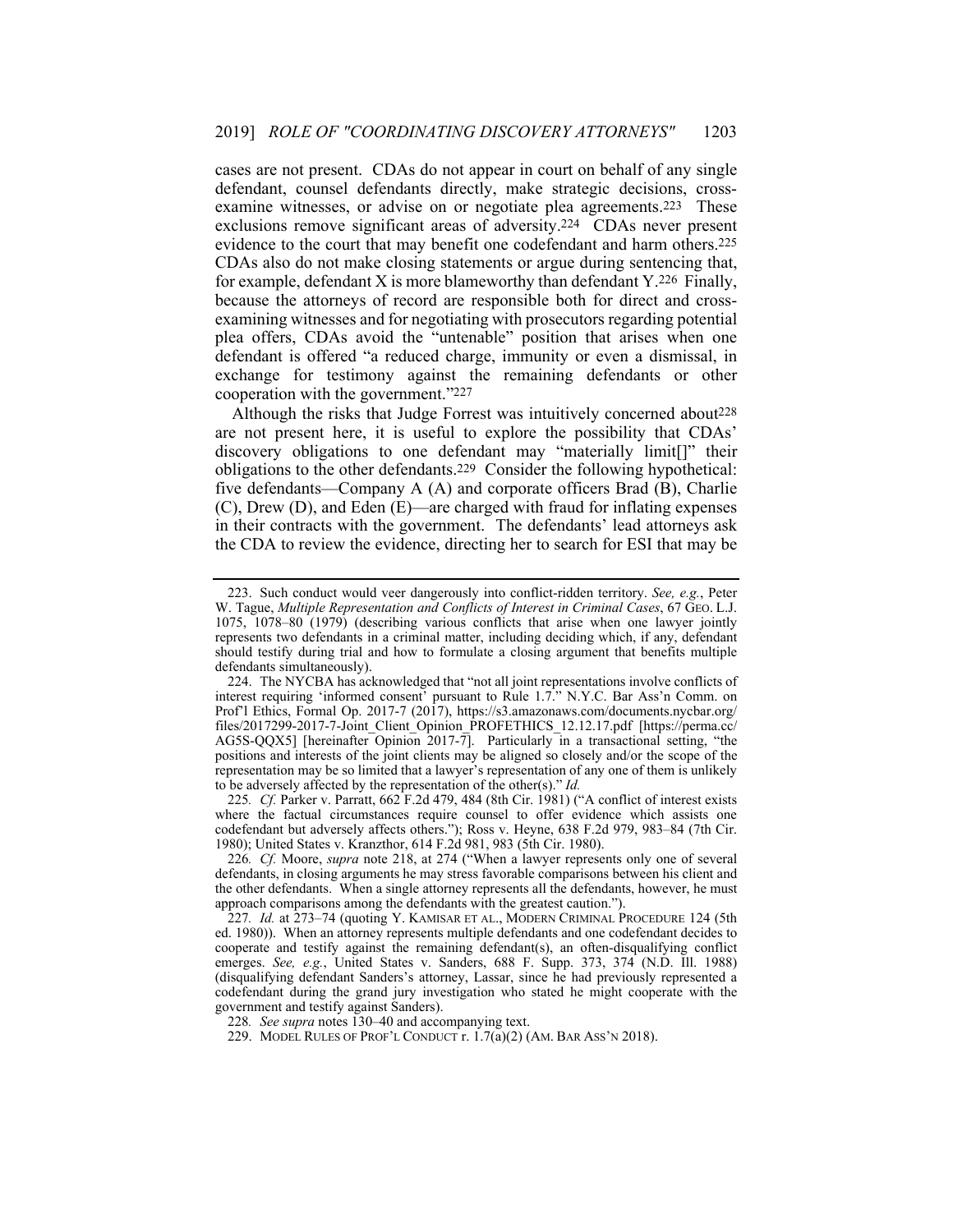helpful or hurtful to their clients' cases. While reviewing the discovery materials, the CDA comes across an email that ostensibly exculpates B and inculpates A, C, D, and E. The email is from C to D and has E copied on the email. It forwards a fraudulent expense report and reads, "When we discuss this contract, let's keep B out of the loop." Although the CDA will not decide how to use the evidence during trial, she must determine who should get the evidence. If she does not give the evidence to any of the defendants, or gives the evidence only to defendants A, C, D, and E, defendant B may feel betrayed; unless B's lead attorney locates this same email separately, B would presumably miss exculpatory information. On the other hand, if the CDA gives the email only to defendant B, defendants A, C, D, and E may feel neglected as they will be unable to determine how to minimize the email's significance. Similarly, defendants A, C, D, and E may deem the CDA disloyal if she gives the email to all five defendants since defendant B could then assert his innocence by pointing the finger at the rest.

Although this scenario presents a potential conflict, it is not clear that it triggers Rule 1.7's "significant risk" qualification.230 Even if it does, however, the attorneys of record can overcome the risk by devising ground rules to govern the CDA's work and ask the defendants to consent. The ground rule should establish that the CDA will provide *all* the discovery materials to *all* the defendants, and then the defendants, with their individual counsel, can decide the utility of the evidence. This ground rule would enable the CDA to review and share the evidence without appearing disloyal to one or more defendants.

Such a ground rule is certainly consentable.231 To establish proper consent in the context of a CDA's joint—yet limited-scope—representation, each codefendant must understand the ground rule's "possible effects on loyalty, confidentiality and the attorney-client privilege, and the advantages and risks involved."232 As independent, unconflicted counsel, the attorneys of record can address the implications of the ground rule before obtaining the defendants' informed consent.233 Specifically, the attorneys can explain both the benefits of proceeding jointly with the CDA's help, including a more thorough and efficient review of the facts, and the potential risks, including

 <sup>230.</sup> Unlike the hypothetical lawyer described in Comment 8 to Rule 1.7, CDAs are not expected to "recommend or advocate all possible positions," or for that matter, advocate any position. *See id.* r. 1.7 cmt. 8; *see also supra* note 212 and accompanying text.

<sup>231</sup>*. See* MODEL RULES OF PROF'L CONDUCT r. 1.7 cmt. 31 ("The lawyer should, at the outset of the common representation and as part of the process of obtaining each client's informed consent, advise each client that information will be shared and that the lawyer will have to withdraw if one client decides that some matter material to the representation should be kept from the other.")

<sup>232</sup>*. Id.* r. 1.7 cmt. 18. "The more comprehensive the explanation of the . . . actual and reasonably foreseeable adverse consequences of th[e] representation[], the greater the likelihood that the client will have the requisite understanding." ABA Standing Comm. on Ethics & Prof'l Responsibility, Formal Op. 05-436 (2005), https://www.americanbar.org/ content/dam/aba/administrative/professional\_responsibility/formal\_opinion\_05\_436.pdf [https://perma.cc/85DW-SYRW].

<sup>233</sup>*. See* MODEL RULES OF PROF'L CONDUCT r. 1.7 cmt. 22.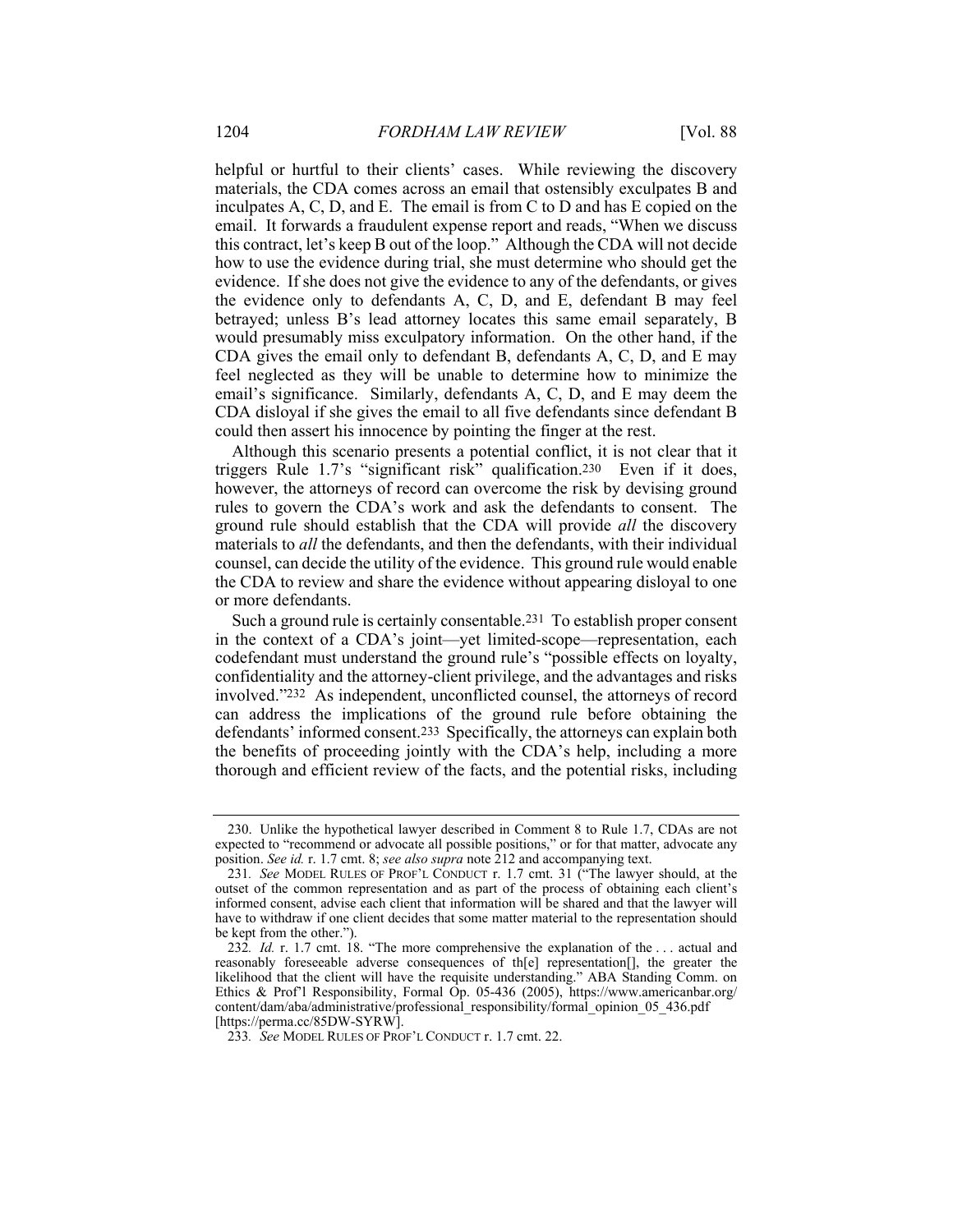feeling undermined when the CDA distributes evidence that damages one codefendant and benefits another.

After explaining the advantages and disadvantages and receiving the defendants' consent, the attorneys of record can represent to the court that the defendants understand the potential conflicts and voluntary waive them.234 Because each defendant has counsel independent from the CDA, a district court likely would validate the waivers.235 Only when a client has given a waiver that is likely to undermine his own goal should a court overturn the waiver on competency grounds without undermining the client's autonomy.236 It is doubtful that a CDA's supplementary assistance would ever undermine a defendant's goals.

Assuming that there is no conflict of interest among codefendants, the Model Rules still require a lawyer to "explain a matter to the extent reasonably necessary to permit the client to make informed decisions regarding the representation" before obtaining the client's consent.237 "Because the lawyer's duty of loyalty to each jointly represented client generally prohibits the lawyer from continuing the representation while withholding, as between the clients, information material to the representation,"238 the attorneys of record must clarify how the group plans to handle discovery material and explain alternatives before getting consent.239 Furthermore, even if there is no apparent conflict of interest at the outset of the litigation, the attorneys of record must vigilantly monitor conflicts throughout the representation.240 If one of the defendants decides, for instance, that he does not want the CDA to share a piece of evidence that is uncovered, then the CDA may have to withdraw from representing that client.241

 <sup>234.</sup> Judge Forrest asserted that only a *Curcio* hearing could resolve whether a defendant made a knowing, voluntary, and intelligent waiver of conflicts. *See* United States v. Hernandez, No. 14 Cr. 499 (KBF), 2014 WL 4510266, at \*4 (S.D.N.Y. Sept. 12, 2014); *see also supra* note 130 and accompanying text. However, because the attorneys of record can separately advise each defendant on the dangers of the potential conflict and make impartial representations to the court, scheduling *Curcio* hearings and appointing independent counsel to advise each defendant would be both burdensome and unnecessary.

<sup>235</sup>*. See* MODEL RULES OF PROF'L CONDUCT r. 1.7 cmt. 22 ("[C]onsent is more likely to be effective . . . if, e.g., the client is independently represented by other counsel in giving consent  $\dots$ .").

 <sup>236.</sup> Kevin H. Michels, *What Conflicts Can Be Waived?: A Unified Understanding of Competence and Consent*, 65 RUTGERS L. REV. 109, 155–56 (2012).

 <sup>237.</sup> MODEL RULES OF PROF'L CONDUCT r. 1.4(b) (addressing communications between a lawyer and client).

<sup>238</sup>*. See* Opinion 2017-7, *supra* note 224.

 <sup>239.</sup> MODEL RULES OF PROF'L CONDUCT r. 1.7(b)(4).

<sup>240</sup>*. Id.* r. 1.7 cmt. 22 ("Even if a client has validly consented to waive further conflicts, however, the lawyer must reassess the propriety of the adverse concurrent representation under paragraph (b) when an actual conflict arises.").

 <sup>241.</sup> *See* N.Y.C. Bar Ass'n Comm. on Prof'l Ethics, Formal Op. 2019-4 (2019), https://s3.amazonaws.com/documents.nycbar.org/files/2019529-Pool\_Counsel\_FINAL.pdf [https://perma.cc/D7AN-4T49] [hereinafter Opinion 2019-4].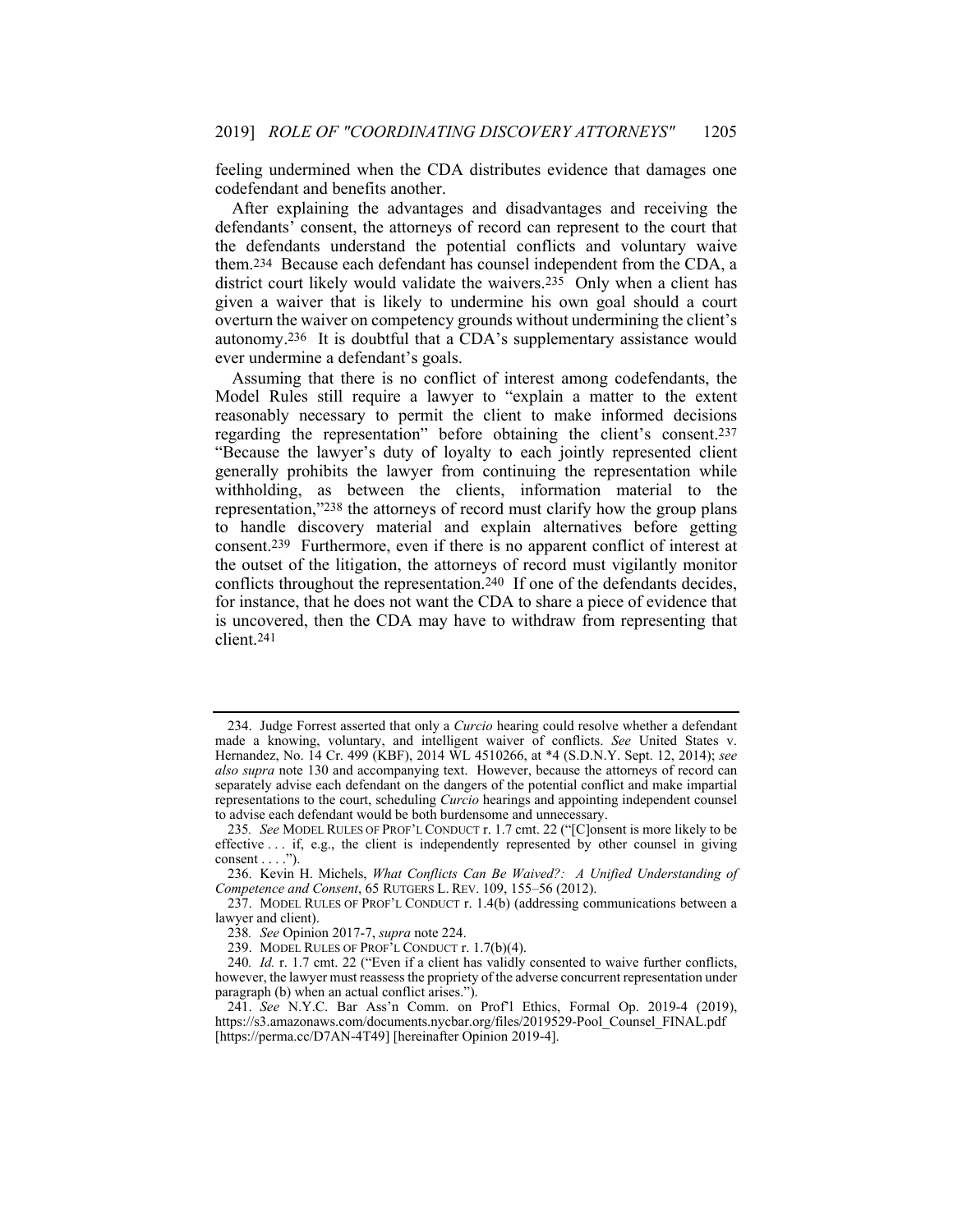The CDAs' other proposed duties, including subjective coding, pressing the government for *Brady*242 material, and legal research on discovery issues common to all defendants, will not engender other conflicts. A CDA can easily maintain neutrality due to the role's limited scope243 and because the attorney will have nothing to gain by vindicating one defendant's interests over another.

# *C. Confidentiality*

Model Rule 1.6 establishes that an attorney may not, without informed consent, reveal any information relating to the client's representation.244 Especially in the criminal defense context, this "rule of secrecy" is one of the most important ethical obligations; it incentivizes defendants to fully and frankly disclose information—whether favorable or damaging—trusting that counsel will use that information only to mount the best defense possible.245 If a lawyer represents multiple clients, however, this duty to maintain each client's confidentiality "may conflict with the obligation of disclosure to each."246

Even when CDAs act with broad authority, they do not meet with defendants individually to discuss the indictment, hear their stories, or counsel them. At least directly, the defendants only will confide in their attorneys of record. Within their limited scope, however, CDAs will inevitably learn of confidential information about multiple defendants and have to balance their commitments to both confidentiality and communication. Responding to counsels' requests to find probative documents, for instance, requires insight into the defendants' secrets.247

 <sup>242.</sup> *See supra* note 32 and accompanying text.

 <sup>243.</sup> N.Y.C. Bar Ass'n Comm. on Prof'l Ethics, Formal Op. 2001-3 (2001), https://www.nycbar.org/member-and-career-services/committees/reports-listing/reports/ detail/formal-opinion-2001-3-limiting-the-scope-of-an-attorneys-representation-to-avoidclient-conflicts [https://perma.cc/88T6-94BU] (finding that a lawyer may limit the scope of representation to resolve a conflict of interest "[w]here the portion of the engagement to be carved out is discrete").

 <sup>244.</sup> MODEL RULES OF PROF'L CONDUCT r. 1.6.

<sup>245</sup>*. See, e.g.*, United States v. Standard Oil Co., 136 F. Supp. 345, 355 (S.D.N.Y. 1955) ("The confidences communicated by a client to his attorney must remain inviolate for all time if the public is to have reverence for the law and confidence in its guardians."); *see also* ABA Standing Comm. on Ethics & Prof'l Responsibility, Formal Op. 08-450 (2008) [hereinafter Opinion 08-450] ("Among a lawyer's foremost professional responsibilities are fidelity to a client and preservation of the client's confidence with respect to 'information related to the representation' . . . ." (quoting MODEL RULES OF PROF'L CONDUCT r. 1.6)).

 <sup>246.</sup> Opinion 08-450, *supra* note 245. Model Rule 1.4 requires a lawyer to "keep the client reasonably informed about the status of the matter . . . to the extent reasonably necessary to permit the client to make informed decisions regarding the representation." MODEL RULES OF PROF'L CONDUCT r. 1.4; *see also supra* note 237 and accompanying text.

<sup>247</sup>*. Cf.* Gordon v. Kaleida Health, No. 08-CV-3785(F), 2013 WL 2250506, at \*9 (W.D.N.Y. May 21, 2013) (finding that rules of presumed confidential communications between client and attorney do not apply to client-nonattorney e-discovery vendor relationships, where the vendor provides paper document scanning and objective coding services, neither of which requires the coder to review or evaluate the document's probative value).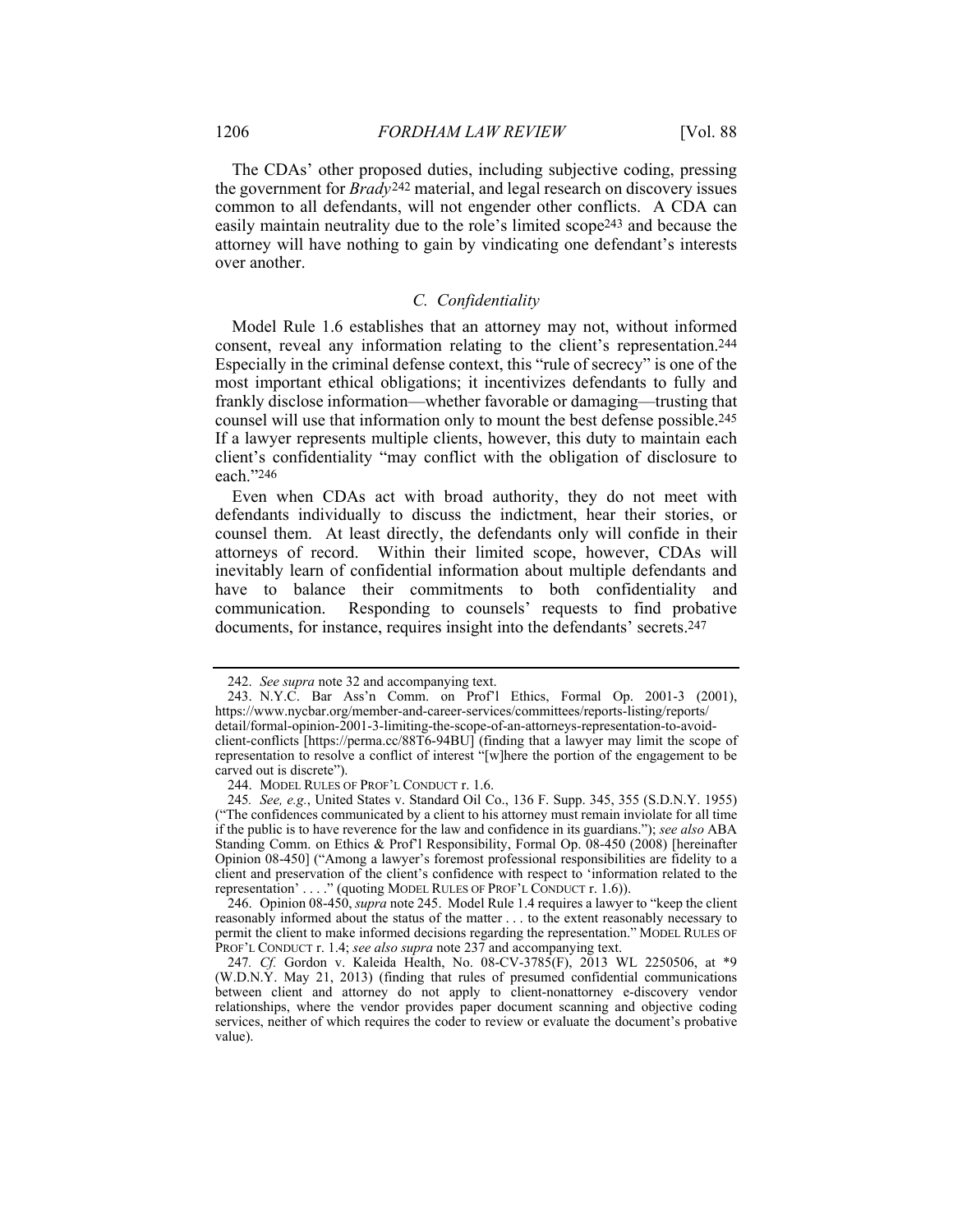Imagine a ten-defendant, gang-related murder case where the attorneys of record share their clients' stories and strategies for the case with the CDA to generate the most relevant search results during the review process. In doing so, the CDA learns from defendant X's counsel that X confessed to his involvement and indicated that the government likely possesses text messages inculpating him and defendants Y and Z in the events but exculpating the rest of the defendants. Presumably, the CDA would violate her duty of confidentiality to X if she discloses X's confession to the other counsel but violates her duty to keep Y, Z, and the rest of the defendants "reasonably informed about the status of the matter," if she conceals it from the rest.248 Absent defendants' agreement, a lawyer in this position ordinarily must withdraw to eliminate the conflict.249

Establishing a "no secrets" ground rule—where information disclosed by X may be shared with the rest of the defendants—can overcome this ethical quandary.250 So long as CDAs obtain each defendant's informed consent, this solution does not foreclose appointing CDAs in multidefendant criminal trials.251 To obtain informed consent, the attorneys of record must explain the risks and benefits of a "no secrets" model, where private communications shared with the CDA may be disclosed to the other codefendants on the case.252 In a sense, the CDA acts as an agent of a joint defense team, coordinating and managing an open discovery platform for the entire group. If defendants agree at the outset to share all information with each other, expressly waiving confidentiality, then defendant X in the example above will not feel wronged when the CDA reveals the confession or the text messages to the remaining defendants.253

<sup>248</sup>*. See* MODEL RULES OF PROF'L CONDUCT r. 1.4.

<sup>249</sup>*. See, e.g.*, D.C. Bar Legal Ethics Comm., Ethics Op. 327 (2005), https://www.dcbar.org/bar-resources/legal-ethics/opinions/opinion327.cfm [https://perma.cc/ T2SY-YLTS] [hereinafter Opinion 327].

<sup>250</sup>*. See* Opinion 08-450, *supra* note 245 ("Clarifying expectations at the onset of the representation is always preferable . . . and may affect the ability of the lawyer to continue representing one or the other client after difficulties arise."); *see also* RESTATEMENT (THIRD) OF LAW GOVERNING LAWYERS § 75 cmt. d (AM. LAW INST. 2000) ("Fairness and candor between the co-clients and with the lawyer generally preclude[] the lawyer from keeping information secret from any one of them . . . .").

<sup>251</sup>*. See* MODEL RULES OF PROF'L CONDUCT r. 1.6(a); *see also id.* r. 1.0(e).

<sup>252</sup>*. See* N.Y. State Bar Ass'n Comm. on Prof'l Ethics, Op. 555 (1984), https://www.nysba.org/CustomTemplates/Content.aspx?id=7471 [https://perma.cc/7Q8U-UY3U] [hereinafter Opinion 555] ("Lawyer may not disclose to one joint client confidential communications from other joint client relating to the subject matter of the representation, absent express or implied consent . . . ."); *see also* Opinion 08-450, *supra* note 245 ("Absent an express agreement among the lawyer and the clients that satisfies the 'informed consent' standard of Rule  $1.6(a)$ ... the lawyer is prohibited by Rule 1.6 from revealing that information to any person . . . .").

<sup>253</sup>*. See, e.g.*, Opinion 327, *supra* note 249 ("Because the disclosing client previously has waived confidentiality, there is nothing to weigh against either the lawyer's duty of loyalty to the non-disclosing client or the lawyer's obligation to keep that client reasonably informed of anything bearing on the representation that might affect that client's interests."). As explained above in Part III.B, since the defendants have their own counsel to advise on any theoretical risks, a court likely will accept that each defendant who consents to the agreement is informed. *See supra* notes 233–35 and accompanying text.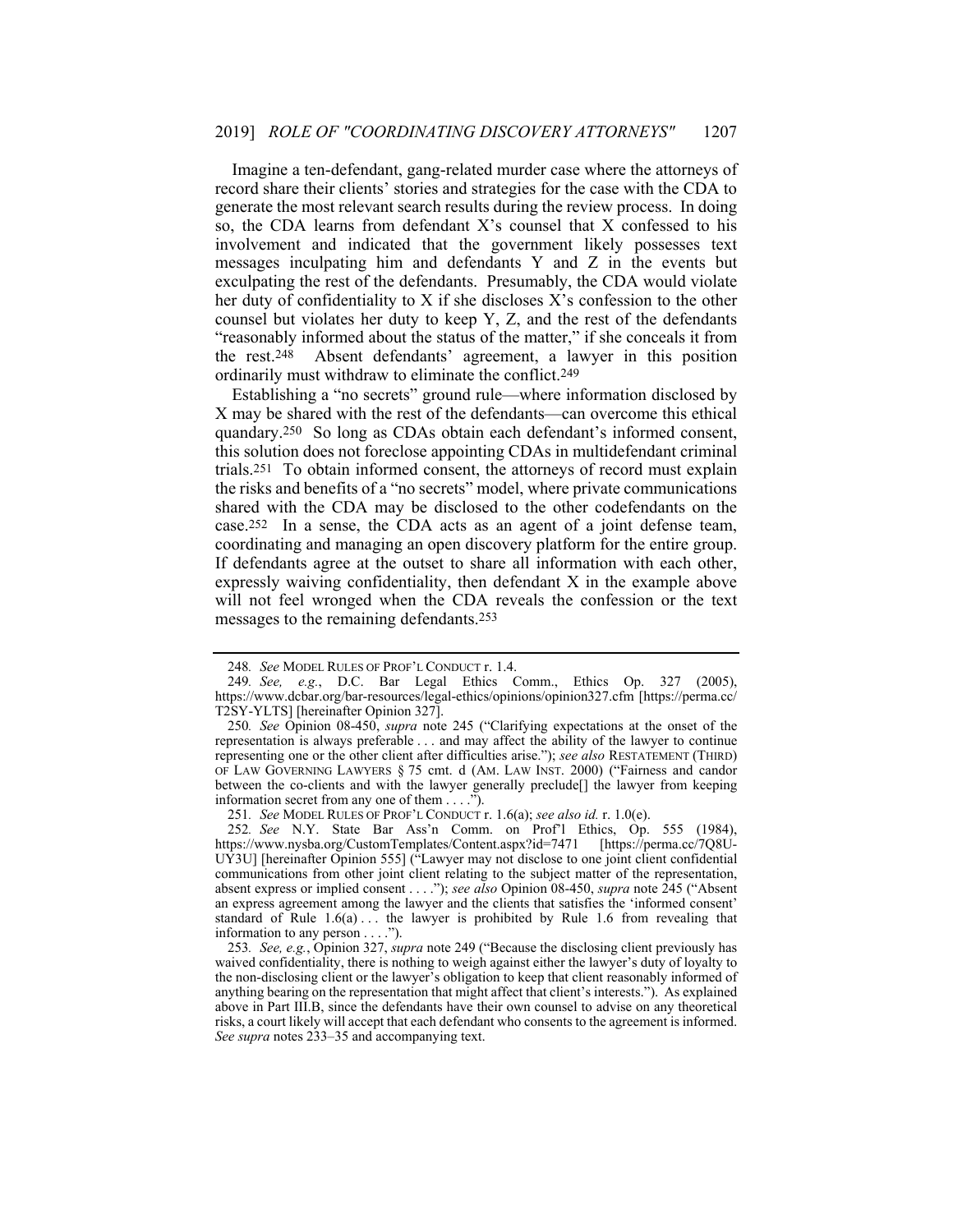After the defendants consent to the CDA's appointment under these terms, the attorneys of record must monitor the representation to ensure the agreement passes muster as the representation continues.254 Imagine that defendant  $\bar{X}$  consents to a "no secrets" rule when the CDA is first appointed.255 Later, defendant X's attorney tells the CDA about X's confession, information that defendants Y and Z need to know, but X now insists that the information not be disclosed to Y and Z.256 Here, the CDA "may have an unconsentable conflict that requires withdrawing from the representation of one or [many] clients."257 The speculative risk that a CDA would have to withdraw from representing one defendant in a multidefendant criminal trial, however, should not prohibit or limit the role more generally.

Moreover, the common disadvantages associated with sharing information, usually in a joint defense arrangement, are not present here. Ordinarily, when confidences are unprotected, codefendants may not feel comfortable divulging their secrets.258 Knowing that a fellow codefendant might withdraw from the group and cooperate as a government witness often creates a skeptical and guarded environment.259 Moreover, defendants may remain quiet and avoid blaming the kingpin for fear of retaliation, embarrassment, or stricter punishment.260 However, in this context, the attorneys of record can protect each defendant from revealing information that would frustrate their defense strategy. As a filter between the defendants and the CDA, the attorneys of record can ensure that confidences only be shared with the CDA if, in their reasoned opinion, such a disclosure would benefit their client. Because CDAs never counsel the defendants directly, defendants would never lose secrecy entirely.

Furthermore, defendants stand to gain significant advantages from sharing information, including a more exhaustive review of the evidence and lower costs.261 Coordinating discovery efforts gives the defendants the best means to challenge the prosecution's resources and evidentiary advantage.262 Of course, each defendant must understand the risk that certain disclosures may damage his case compared to the other codefendants. Nonetheless, CDAs' work will help defendants gain greater insight into the prosecution's strategy and build a stronger defense. This ground rule also protects CDAs from

<sup>254</sup>*. See* Opinion 2019-4, *supra* note 241.

<sup>255</sup>*. See id.*

<sup>256</sup>*. See id.*

<sup>257</sup>*. Id.*

 <sup>258.</sup> Bartel, *supra* note 53, at 877.

<sup>259</sup>*. See, e.g.*, *id.* 

<sup>260</sup>*. Cf.* Nahrstadt & Rogers, *supra* note 54, at 30–31 (describing that one significant drawback to joint defense agreements is that the major defendants tend to control the defense "to protect their large stake in the case," thereby disadvantaging the less involved defendants).

<sup>261</sup>*. See id.* at 30; *see also* Opinion 2019-4, *supra* note 241 ("An arrangement in which prospective clients give informed consent to the lawyer's use of confidential information, learned while representing them for the mutual benefit of all the pool clients, furthers one of the principal advantages to the clients of concurrent representation—that is, the lawyer's ability to draw on a greater depth of knowledge based on the aggregation of information from the multiple clients to the benefit of all the representations.").

 <sup>262.</sup> Nahrstadt & Rogers, *supra* note 54, at 30.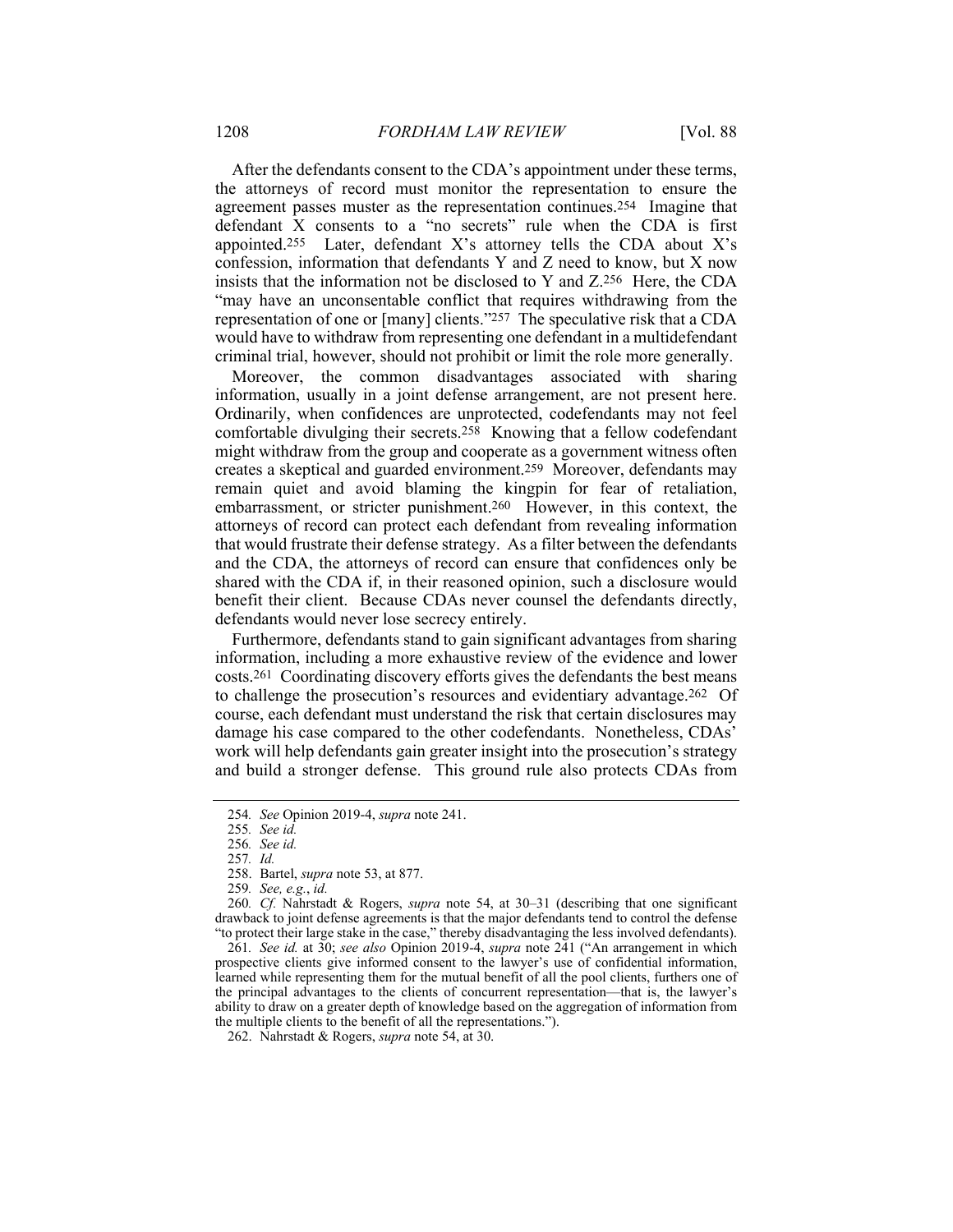breaking either their confidentiality or communication obligation and prevents the potential discomfort from maintaining codefendants' confidences.

Many bar associations have approved this "no secrets" scheme in other multiple-client settings.263 In Ethics Opinion 555, the New York State Bar Association (NYSBA) considered whether a lawyer who is jointly representing clients A and B in their partnership affairs, and receives a confidential communication from A that he is actively breaching the partnership agreement with B, can disclose that communication to B.264 While the NYSBA answered the question in the negative, it concluded that if partners A and B had knowingly consented to nonconfidentiality at the outset, the answer would be different: although "joint employment is not sufficient, without more, to justify implying such consent where disclosure of the communication to the other joint client would obviously be detrimental to the communicating client," the attorney can condition "joint representation upon the clients' agreement that all communications from one . . . may be disclosed to the other."265

Similarly, in Formal Opinion 2019-4, the NYCBA determined that one lawyer, often referred to as "pool counsel," may simultaneously represent multiple individuals as witnesses or potential witnesses in a governmental or corporate internal investigation.266 Because "[t]he ordinary expectations regarding confidentiality in an individual representation cannot be maintained in a pool representation," the NYCBA outlined guidelines that pool counsel should use to address confidentiality issues among multiple clients. The opinion's recommendations align with this Note's proposal: each client must understand "the lawyer's obligations regarding confidential client information and must secure the prospective client's informed consent regarding how confidential information will be handled."267 Specifically, the NYCBA stated that pool counsel must obtain informed consent not only to *use* information learned from every client to benefit all the representations

265*. Id.*

267*. See id.*

<sup>263</sup>*. See, e.g.*, Opinion 327, *supra* note 249 ("Where one client has given consent to the disclosure of confidential information by the lawyer to another client," the lawyer must reveal the secret "if the information is relevant or material to the lawyer's representation of the other client."); Opinion 555, *supra* note 252; *cf.* Fla. Bar Prof'l Ethics Comm., Op. 95-4 (1997), https://www.floridabar.org/etopinions/etopinion-95-4/ [https://perma.cc/T94Q-K6BN] https://www.floridabar.org/etopinions/etopinion-95-4/ (finding that lawyers should discuss ethical obligations with regard to confidentiality prior to joint representation of husband and wife in estate planning to avoid confidentiality and disclosure conflicts).

 <sup>264.</sup> Opinion 555, *supra* note 252.

<sup>266</sup>*. See generally* Opinion 2019-4, *supra* note 241. Although pool counsels' responsibilities, including preparing clients for questioning by corporate or government counsel and negotiating the terms of each client's interview and/or testimony, are more comprehensive than CDAs' duties in multidefendant criminal trials, similar ethics issues apply. *See id.* The biggest difference between pool counsel and CDAs is that pool counsel typically represent multiple individuals concurrently but separately, whereas CDAs normally represent the discovery interests of "'*joint* clients' who coordinate legal strategy." *See id.* (emphasis added).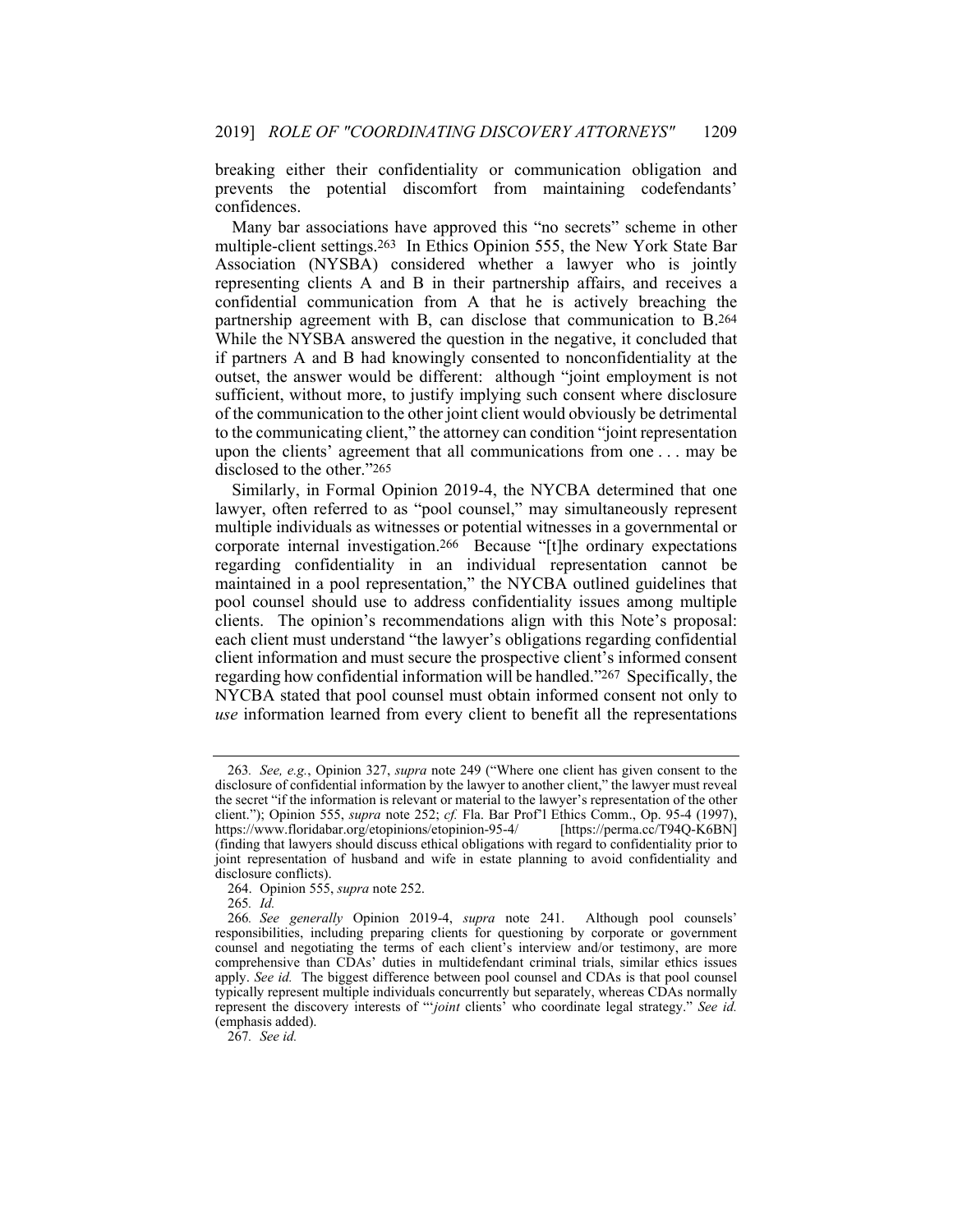but also to *disclose* pool clients' confidential communications.268 As the "presumptive understanding in a joint representation," the NYCBA offered the "no secrets" approach as one way to handle confidential communications.269 Under this framework, the opinion maintains, the clients can all agree that "confidential information disclosed to the lawyer may be disclosed to all other concurrently represented clients at the lawyer's discretion, unless and until the disclosing client revokes this authorization."270

If confidentiality dilemmas can be overcome in other joint representation contexts, such as corporate and estate planning matters, CDAs should similarly be able to jointly represent codefendants if ground rules are set at the start.

## *D. Competence*

Pursuant to Model Rule 1.1, lawyers have a nondelegable duty to act competently.271 This rule requires lawyers to act with "the legal knowledge, skill, thoroughness and preparation reasonably necessary for the representation."272 In response to the rapid impact technology has had on the practice of law, the ABA amended this rule in 2012, adding that a competent lawyer should "keep abreast of changes in the law and its practice, including the benefits and risks associated with relevant technology."273 In this digital age, an attorney's technological incompetence can lead to serious consequences for the client, as well as disciplinary sanctions against the lawyer.274

In *Hernandez*, Judge Forrest worried that the attorneys of record would rely on the CDA's technical expertise and inevitably inhibit their own fluency

<sup>268</sup>*. See id.*

<sup>269</sup>*. Id.*; *see also* N.Y.C. Bar Ass'n Comm. on Prof'l Ethics, Formal Op. 2016-2 (2016), https://www.nycbar.org/pdf/report/uploads/20073141-2016-2\_Representing\_Witness\_Solely \_for\_Deposition\_7\_7\_16.pdf [https://perma.cc/E66K-FTKU] ("Among joint clients, there is a presumption that confidential information that is material to the joint representation will be shared among the joint clients, unless some exception applies.").

 <sup>270.</sup> Opinion 2019-4, *supra* note 241.

 <sup>271.</sup> MODEL RULES OF PROF'L CONDUCT r. 1.1 (AM. BAR ASS'N 2018).

<sup>272</sup>*. Id.* r. 1.1 cmt. 8.

<sup>273</sup>*. Id.* The ABA Commission on Ethics 20/20's chief reporter claimed that the ABA wrote this comment in a purposefully vague manner, leaving room for new technologies bound to arise in the future. *See* Andrew Perlman, The Twenty-First Century Lawyer's Evolving Ethical Duty of Competence, PROF. LAW., Oct. 2014, at 24, 25 ("[T]he specific skills lawyers will need in the decades ahead are difficult to imagine."); *see also* Jamie J. Baker, *Beyond the Information Age: The Duty of Technology Competence in the Algorithmic Society*, 69 S.C. L. REV. 557, 560 (2018).

<sup>274</sup>*. See, e.g.*, HM Elecs., Inc. v. R.F. Techs., Inc., No. 12cv2884–BAS–MDD, 2015 WL 4714908, at \*21 (S.D. Cal. Aug. 7, 2015) (sanctioning a civil practitioner for his failure to issue a litigation hold, learn about the structure of his client's ESI, advise his client on the proper methodology for searching ESI and monitoring compliance, and, finally, for failing to supervise the attorneys to whom data preservation and litigation hold duties were delegated), *vacated in part*, 2016 WL 1267385 (S.D. Cal. Mar. 15, 2016).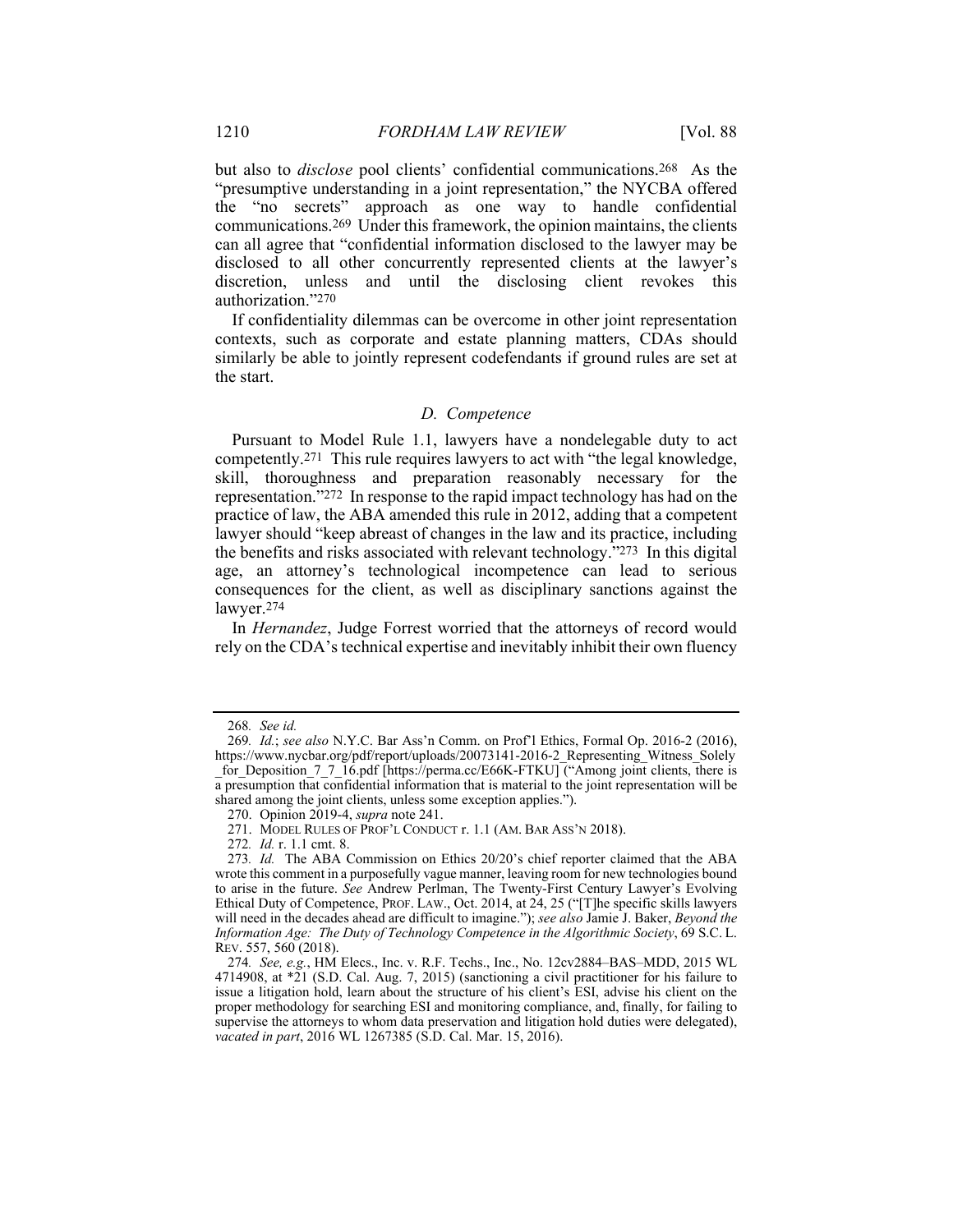with legal technology.<sup>275</sup> Managing complex discovery, Judge Forrest warned, should not become "an unduly specialized task" that only few lawyers can handle.276 The court surmised that if CDAs were routinely appointed in multidefendant CJA cases, defense counsel would lose the technological competence that the Model Rules require.277 These concerns are overstated.

First, the Model Rules recognize that lawyers can retain or contract with other lawyers to provide or assist in the provision of legal services to the client.278 So long as the lawyer obtains informed consent from the client and reasonably believes that the other lawyers' services will contribute to the competent and ethical representation of the client, then delegating discovery tasks to another lawyer is acceptable.279 In Formal Opinion 08-451, the ABA specifically authorized lawyers to outsource discovery tasks to other lawyers, either in the United States or abroad.280 Outsourcing can range from photocopying for document productions to developing legal strategies and preparing motion papers.281 Provided that the outsourcing lawyer's services to the client and delegated tasks are performed competently, then "[t]here is nothing unethical about" outsourcing.282 Delegating discovery tasks to CDAs in multidefendant criminal cases is analogous to the outsourcing scenarios described in Formal Opinion 08-451, including hiring a document management company to create and oversee a discovery database for complex litigation.283 Outsourcing and delegating discovery tasks to CDAs share similar goals, such as reducing costs and increasing the quality of legal assistance.284 Similar to a small firm that may be unable to regularly employ the lawyers and legal assistants required to handle a large, discoveryintensive litigation, court-appointed defense lawyers, often single practitioners, lack the infrastructural support to review evidence thoroughly and cost-effectively.285

Second, time-honored case law has recognized that "the complexities of modern existence prevent attorneys from effectively handling clients' affairs without the help of others."286 In *United States v. Kovel*,287 a lawyer representing a client accused of federal income tax violations hired an

277*. See id.*

279*. See id.*

284*. See id.*; *see also* Letter from Russell M. Aoki to Hon. Kathleen Cardone, *supra* note 13, at 3–4.

285*. See* Garrie & Gelb, *supra* note 8, at 402.

287*.* 296 F.2d 918 (2d Cir. 1961).

<sup>275</sup>*. See* United States v. Hernandez, No. 14 Cr. 499 (KBF), 2014 WL 4510266, at \*7 (S.D.N.Y. Sept. 12, 2014).

<sup>276</sup>*. Id.* 

<sup>278</sup>*. See* MODEL RULES OF PROF'L CONDUCT r. 1.1 cmt. 6 (AM. BAR ASS'N 2018).

 <sup>280.</sup> ABA Standing Comm. on Ethics & Prof'l Responsibility, Formal Op. 08-451 (2008), https://www.americanbar.org/content/dam/aba/migrated/ethics2020/pdfs/ethicsopinion08451 .authcheckdam.pdf [https://perma.cc/4VRJ-6VGF].

<sup>281</sup>*. Id.*

<sup>282</sup>*. Id.*

<sup>283</sup>*. See id.*

<sup>286</sup>*. See, e.g.*, United States v. Kovel, 296 F.2d 918, 921 (2d Cir. 1961).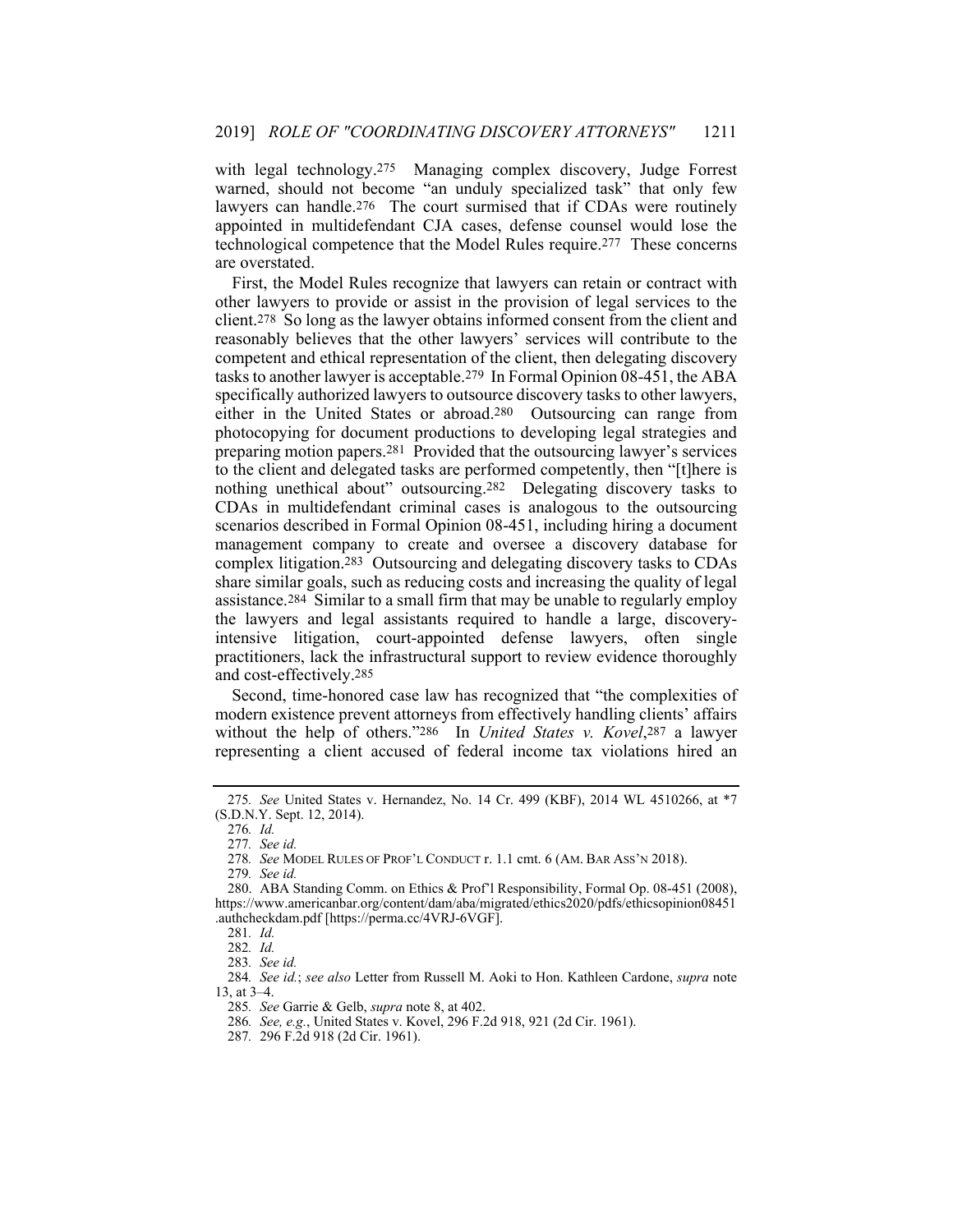accountant to listen to the client's story and then help the lawyer analyze the complex accounting and tax issues.288 In rendering its decision that the attorney-client privilege extended to the nonlawyer accountant, the Second Circuit acknowledged that law is highly specialized and lawyers cannot be expected to understand every concept relevant to a client's case.289 To provide competent representation to their clients, lawyers who lack a specialty in a particular field should seek assistance from experts, both lawyers and nonlawyers.290

Third, while discovery is a concept that all lawyers must understand to be competent—unlike accounting, which understandably may be "a foreign language to some lawyers"291—keeping abreast of technological changes does not restrict lawyers from seeking outside assistance during the discovery process.292 Legal practitioners understand that "[l]awyers who lack their own competence in e-discovery may associate with other lawyers with the necessary expertise."293 Unlike Judge Forrest, who speculated that associating with CDAs would cause the other defense lawyers to "'lose the thread' of how to handle and manage electronic discovery,"294 most judges encourage such association.295 In a Title VII action involving voluminous and complex ESI, Judge Andrew J. Peck, a magistrate judge for the Southern District of New York, wrote: "[e]ven where . . . counsel is very familiar with ESI issues, it is very helpful to have the parties' ediscovery vendors (or inhouse IT personnel or in-house ediscovery counsel) present at court conferences where ESI issues are being discussed."296

Fourth, CDA assistance does not stymie defense counsel's required comprehension, since CDAs are empowered to train defense attorneys on the technological complexities of managing voluminous ESI.297 As a result, attorneys of record gain, rather than lose, new technological skills and techniques to manage ESI moving forward.298 Even assuming CDAs fail to impart their knowledge, the attorneys of record presumably work on other single-defendant or civil cases where e-discovery tasks are just as important. Since managing ESI is not unique to multidefendant criminal cases, CDAs

293. Ettari & Hertz-Bunzl, *supra* note 30.

 294. United States v. Hernandez, No. 14 Cr. 499 (KBF), 2014 WL 4510266, at \*7 (S.D.N.Y. Sept. 12, 2014).

295*. See, e.g.*, Moore v. Publicis Groupe, 287 F.R.D. 182, 193 (S.D.N.Y. 2012), *adopted* No. 11 Civ. 1279 (ALC) (AJP), 2012 WL 1446534 (S.D.N.Y. Apr. 26, 2012).

296*. Id.*

297*. See* Letter from Russell M. Aoki to Hon. Kathleen Cardone, *supra* note 13, at 3.

 298. Motion for Reconsideration, *supra* note 145, at 7–8; *see also* Declaration, *supra* note 146, at 3.

<sup>288</sup>*. See id.* at 919.

<sup>289</sup>*. Id.*

<sup>290</sup>*. See id.*

<sup>291</sup>*. Id.* at 922.

<sup>292</sup>*. See* Monica McCarroll, *Discovery and the Duty of Competence*, 26 REGENT U. L.REV. 81, 107 (2014) ("While competent practitioners must stay abreast of these changes, they also must recognize the need to rely on experts in these areas not only to understand the technology but to ensure that their adversary and the court understand and accept it as well."); Ettari & Hertz-Bunzl, *supra* note 30.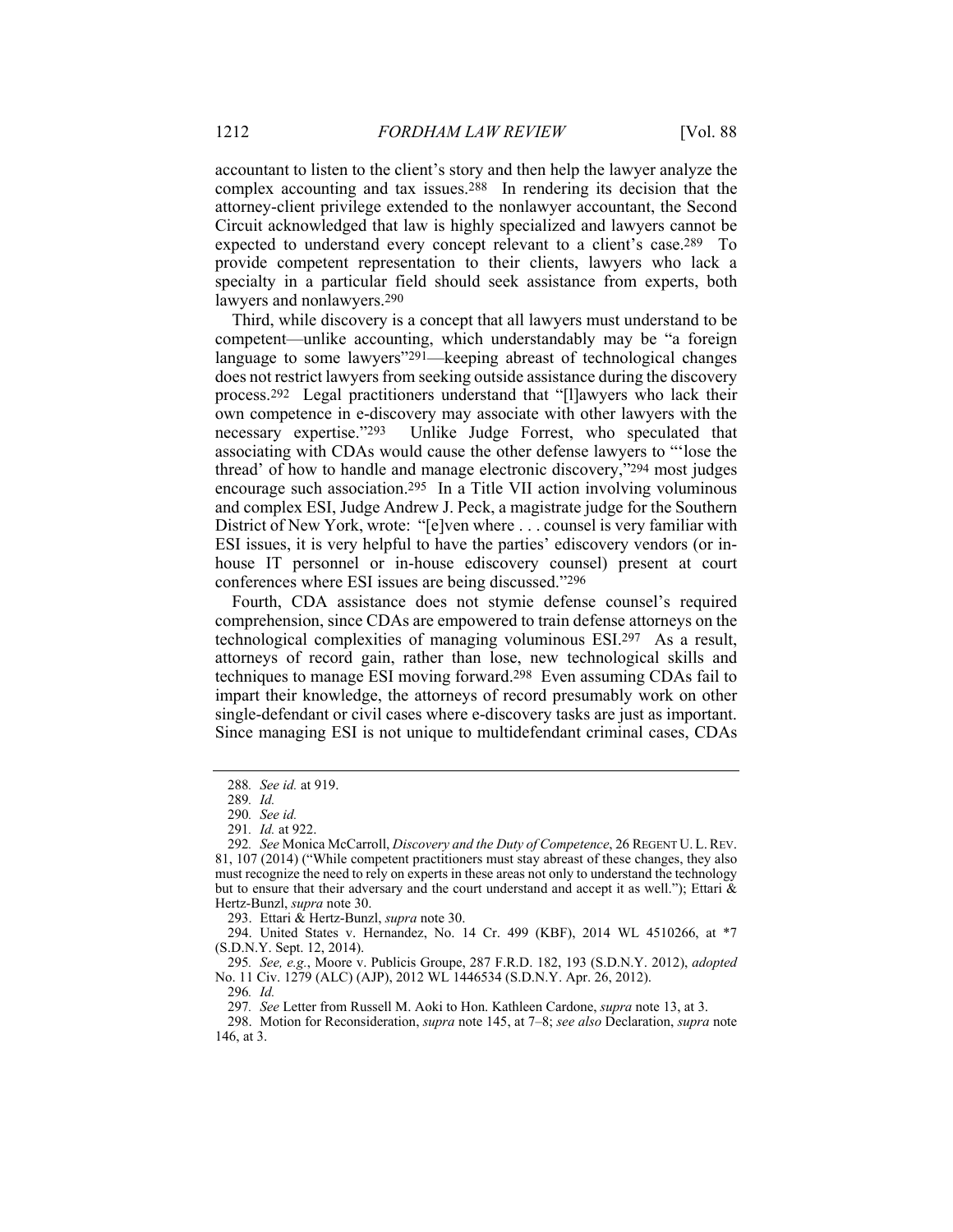do not breed incompetence. In fact, because CDAs' duties allow defense attorneys to concentrate on the facts and legal issues of the case rather than the duplicative and often tedious tasks involved in discovery, CDAs boost defense counsels' competence.299

#### **CONCLUSION**

Over the past few decades, legal representations have become increasingly complex. To provide effective and competent representation, lawyers are now required to understand far beyond the trial basics. In the context of ESI and discovery, lawyers are presumed to bear the expense of either selfeducating or hiring someone, like a third-party vendor, to perform technical parts of the representation beyond arguing in court. In cases with voluminous ESI, lawyers may pool their resources and coordinate efforts to ensure an expedient resolution. One example of such coordination is court-appointed CDAs.

As demonstrated by the continued motions to appoint CDAs in criminal cases and NLST's decision to hire two more CDAs in 2018, defense lawyers have perceived CDAs as a helpful resource in managing multidefendant criminal cases with complex ESI. Because CDAs are lawyers, rather than nonattorney vendors, CDAs' assistance on multidefendant criminal trials implicates the professional conduct rules. One district court's concerns about CDAs' ethical consequences, however, should not restrict this role's potential reach.

This Note concludes that CDAs can be lawyers for multiple defendants within the limited scope of discovery. In addition to their administrative tasks, CDAs should be able to engage in substantive coding, press the prosecution for *Brady* material, help defense counsel locate key documents to bolster their trial strategy, and conduct legal research related to discovery that is relevant to all defendants.

Courts, and the legal market more generally, have already welcomed the unbundling of legal work from "cases" to "tasks" through limited-scope representations. As long as defendants understand and consent to the limited scope of the CDA's work, CDAs fit this unbundling model and can act ethically for the defense group's benefit. Furthermore, at the outset of the representation, defendants can agree that the CDA will share evidence among the codefendants equally to avoid prejudicing one defendant over another. Defendants also can agree to a "no secrets" ground rule, such that the CDA can disclose one defendant's confidential information to another defendant if the information bears on the latter defendant's representation. Because each defendant has his or her own counsel to advise on the risks and benefits of the CDA's limited scope, the potential conflicts of interest, and confidentiality issues, defendants can provide informed consent before a CDA is appointed. The attorneys of record must monitor a CDA's representation to ensure no conflicts arise, and a CDA must withdraw from

<sup>299</sup>*. See generally* Aoki Declaration, *supra* note 93.